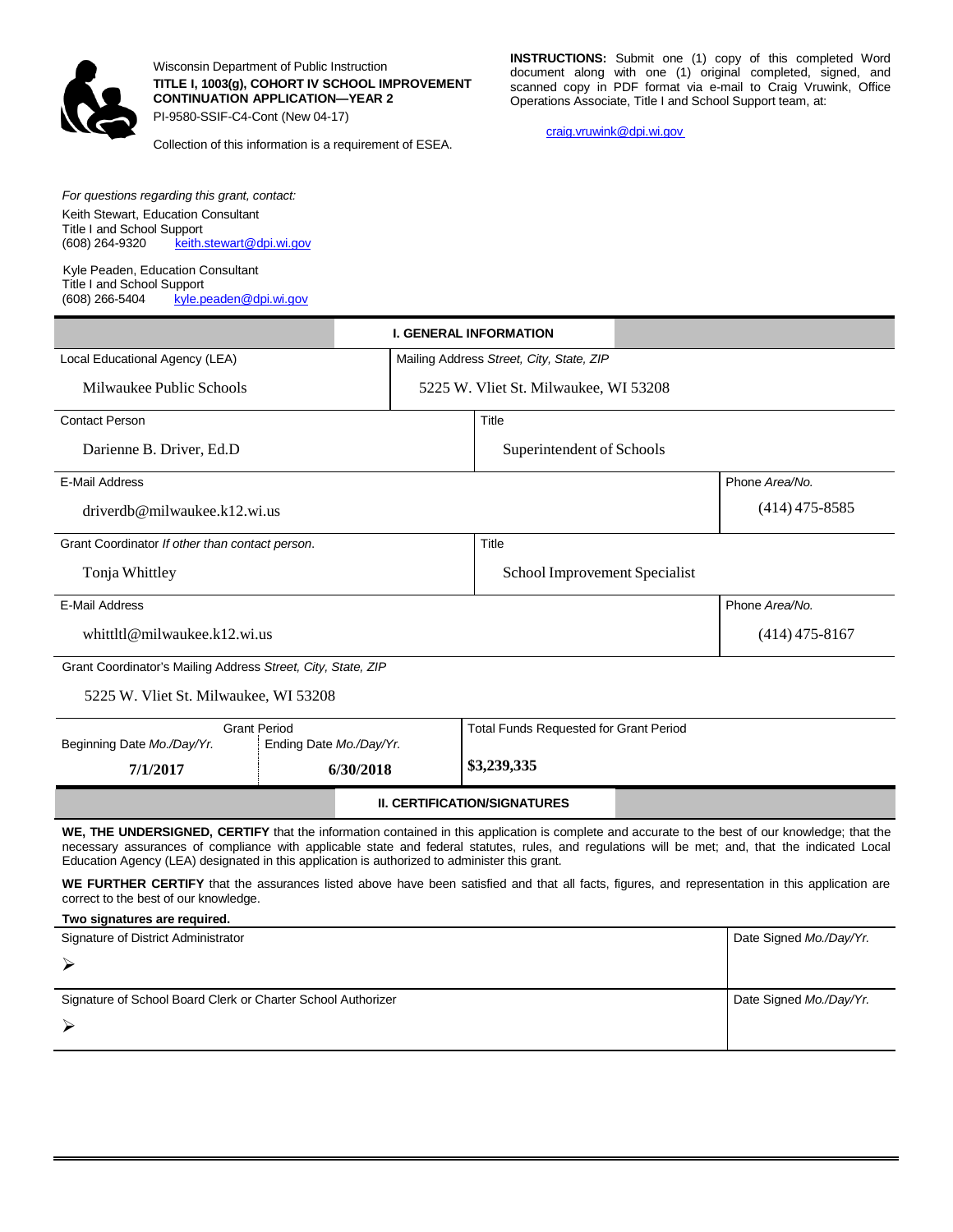#### **III. ASSURANCES**

The Applicant understands and agrees that the following Certifications and Assurances are pre-award requirements generally imposed by federal and state law or regulation, and do not include all federal and state regulations that may apply to the Applicant or its project. Most requirements are posted to: Uniform Administrative Requirements. <https://www.gpo.gov/fdsys/pkg/FR-2013-12-26/pdf/2013-30465.pdf> or Educational Department of General Administrative Regulations (EDGAR): [http://www.ecfr.gov/cgi-bin/text-idx?node=34:1.1.1.1.23&rgn=div5](http://www.ecfr.gov/cgi-bin/text-idx?node=34%3A1.1.1.1.23&rgn=div5) or the Wisconsin Uniform Financial Accounting Requirements (WUFAR): <http://dpi.wi.gov/sites/default/files/imce/sfs/pdf/Revision%20%2327%20revised%20.pdf>

Each Applicant is ultimately responsible for compliance with the certifications and assurances selected on its behalf that apply to its project **or award.**

#### **Instructions**

Step 1—Read each assurance that follows.

Step 2—Sign and date the certification statement.

Step 3—Include signed certifications and assurances with your application materials.

Step 4—Keep a copy for your records.

#### **Assurance is hereby provided that:**

- 1. **Applicant agrees** to comply with all terms and conditions set forth in the grant program's Application Guidelines document provided with this application. Services provided under this grant will be used to address the needs set forth in the guidelines document. Applicant agrees to implement the activities within the prescribed timeline as outlined in their work plan section of their proposal. Applicant will provide fiscal information within the fiscal year timeline established for new and reapplying programs.
- 2. **Statutes and Regulations:** The Applicant shall comply with all applicable statutory and regulatory requirements. These requirements include, but are not limited to, applicable provisions of
	- a. Title VI of the Civil Rights Act of 1964 [45 U.S.C. 2000d through 2000d-4]
	- b. Title IX of the Education Amendments of 1972 [20 U.S.C. 1681- 1683]
	- c. Section 504 of the Rehabilitation Act of 1973 [29 U.S.C.794]
	- d. The Age Discrimination Act [42 U.S.C. 6101 et seq.]
- 3. **Allowable Costs:** Costs incurred shall be allowable under the principles established in the Uniform Administrative Requirements, Cost Principles, and Audit Requirements for Federal Awards; Final Rule [2 CFR Subpart E-Cost Principles].
- 4. **Budget Modifications:** The Applicant will obtain an approved budget amendment when it is anticipated that claimed expenditures will vary significantly from the amount in the current approved budget. A significant variance is an increase of 10 percent (summary of all line items) of the current total approved budget [2 CFR § 200.308(e)]. This applies to all grants unless there are more restrictive or specific requirements of the grant award which may be the case with discretionary grants.
- 5. **Confidentiality:** The Applicant shall comply with provisions regarding confidentiality of student information [WI Statute § 118.125, pupil records].
- 6. **Conflict of Interest:** No board or staff member of an LEA or CESA may use his or her position to obtain financial gain or anything of substantial value for the private benefit of himself or herself or his or her immediate family, or for an organization with which he or she is associated, such as a royalty, commission, contingent fee, brokerage fee, consultant fee, or other benefit [Wis. Stat. 19.59 (1) (a)] [2 CFR § 200.112].
- 7. **Contracts and Procurement:** The Applicant will use its own procurement procedures that reflect applicable state and local laws and regulations, provided the procurements conform to applicable federal law and the standards in [2 CFR §§ 200.318-200.326] Procurement Standards.
- 8. **Debarred and Suspended Parties:** A contract (see 2 CFR §180.220) must not be made to parties listed on the government wide Excluded Parties List System in the System for Award Management (SAM), in accordance with the OMB guidelines at 2 CFR 180 that implement Executive Orders 12549 (3 CFR Part 1986 Comp., p 189) and 12689 (3 CFR Part 1989 Comp., p. 235),"Debarment and Suspension." The Excluded Parties List in SAM contains the names of parties debarred, suspended, or otherwise excluded by agencies, as well as parties declared ineligible under statutory or regulatory authority other than Executive Order 12549.
- 9. **Cooperation with Evaluation:** The Applicant shall cooperate with the performance of any evaluation of the program by the WDPI or USDE of by their contractors [2 CFR §200.328(1)].
- 10. **Copyright, Acknowledgement, and Publications:** The Applicant/ Recipient will comply with all copyright and materials acknowledgement requirements as addressed in the projects' grant guidelines. The U.S. Department of Education and the WDPI reserve royaltyfree, nonexclusive, and irrevocable licenses to reproduce, publish or otherwise use, and to authorize others to use, for their purposes. The copyright in any work developed under this subgrant or contract under this subgrant; and any rights of copyright to which the Applicant or a contractor purchases ownership with grant support.

The content of any grant-funded publication or product may be reprinted in whole or in part, with credit to the USDE and WDPI acknowledged. However, reproduction of this product in whole or in part for resale must be authorized by the WDPI. When issuing statements, press releases, and other documents describing projects or programs funded in whole or in part with federal grant funds, the grant award recipient shall clearly acknowledge the receipt of federal funds in a statement.

- 11. **Fiscal Control:** The Applicant will use fiscal control and fund accounting procedures and will ensure proper disbursement of, and accounting for, federal funds received and distributed under this program [2 CFR §328(1)].
- 12. **Indirect Costs**: If the fiscal agent intends to claim indirect costs, the total amount budgeted for indirect costs is limited to and cannot exceed the negotiated indirect rate established with the WDPI. Indirect costs cannot be charged against contracts or capital objects.
- 13. **Legal and Regulatory Compliance:** Administration of the program, activities, and services covered by this application will be in accordance with all applicable state and federal statutes, regulations and the approved application [34 CFR §76.700].
- 14. **Lobbying:** By accepting this award, the Applicant assures it will comply with the requirements of 31 U.S.C.1352, as well as the common rule, "New Restrictions on Lobbying" published at 55 FR 6736 (February 26, 1990), including definitions, and the Office of Management and Budget "Governmentwide Guidance for New Restrictions on Lobbying" and notices published at 54 FR 52306 (December 20, 1989), 55 FR 24540 (June 15, 1990), 57 FR 1772 (January 15, 1992), and 61 FR 1412 (January 19, 1996).
- 15. **OMB Standard Form 424B:** The Applicant will comply with all applicable assurances in OMB standard Form 424B (Assurances for Non-Construction Programs), including the assurances relating to the legal authority to apply for assistance; access to records; conflict of interest; merit systems; nondiscrimination; Hatch Act provisions; labor standards; flood insurance; environmental standards wild and scenic river systems; historic preservation; protection of human subjects; animal welfare; lead-based paint; Single Audit Act; and general agreement to comply with all applicable federal laws, executive orders and regulations.

[http://www.grants.gov/web/grants/forms/sf-424-family.html#sortby=1](http://www.grants.gov/web/grants/forms/sf-424-family.html#sortby%3D1)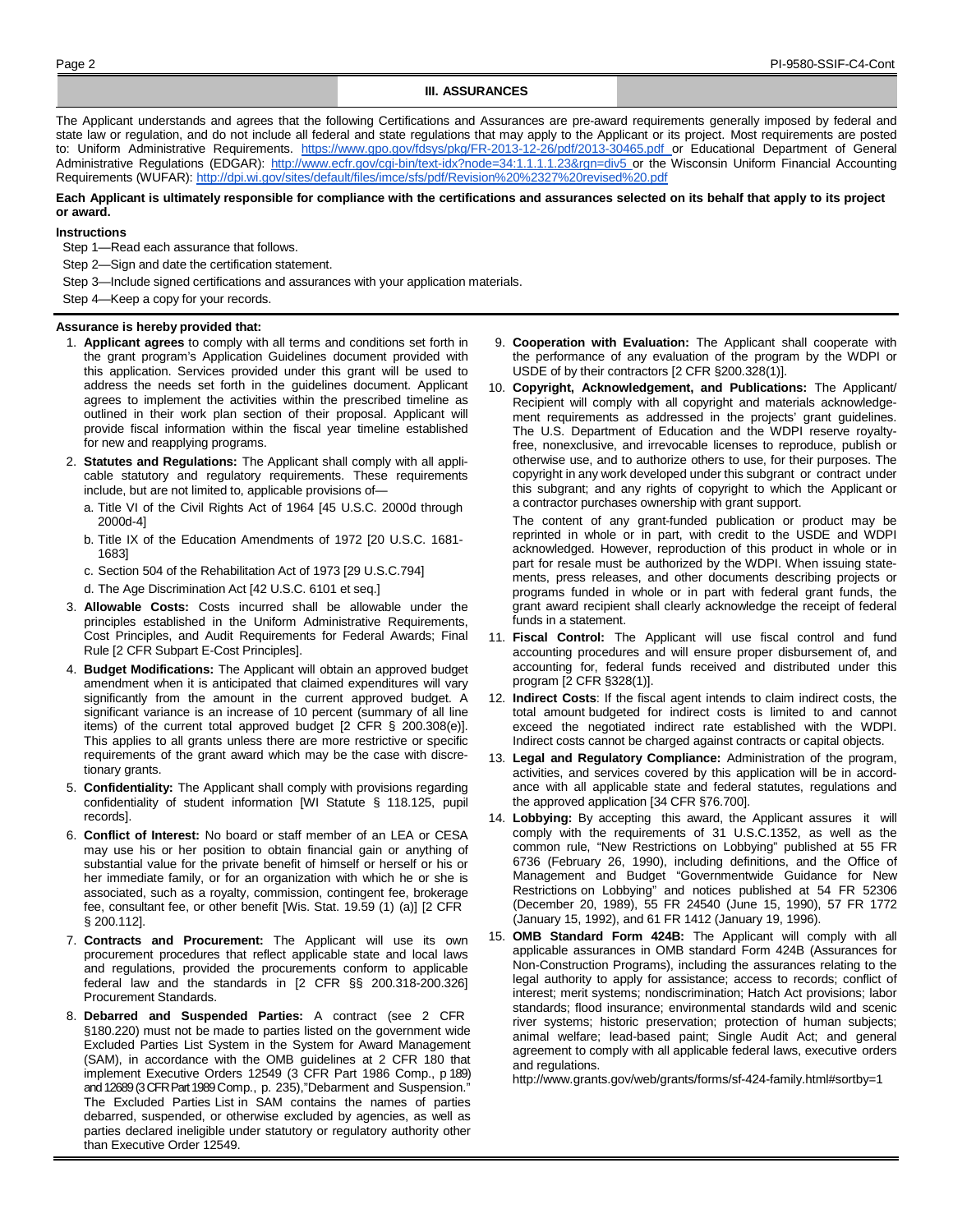- 16. **Programmatic Changes:** The Applicant will obtain the prior approval of the WDPI whenever any of the following actions is anticipated:
	- a. Any revision of the scope or objectives of the project;
	- b. Changes in key persons where specified in the application or grant award;
	- c. A disengagement from the project for more than three months, or a 25 percent reduction in time devoted to the project, by the approved project director;
	- d. Contracting out or otherwise obtaining services of a third party to perform activities central to the purpose of the award;
	- e. Changes in the amount of approved cost-sharing or matching provided by the subrecipient [2 CFR §200.308©(1,2,3,6,7)].
- 17. **Record Retention:** In accordance with 2 CFR §200.333(b), this is written notification to the subrecipient that WDPI requires an extension to the record retention period for grants addressed in the *Wisconsin Records Retention Schedule for School Districts*. [http://publicrecordsboard.wi.gov/docview.asp?docid=15892&locid=16](http://publicrecordsboard.wi.gov/docview.asp?docid=15892&locid=165) [5http://publicrecordsboard.wi.gov/docview.asp?docid=15892&locid=1](http://publicrecordsboard.wi.gov/docview.asp?docid=15892&locid=165) [65.](http://publicrecordsboard.wi.gov/docview.asp?docid=15892&locid=165) For all other grants, the Applicant will ensure records are maintained for a period of at least three years after the end of the project year (2 CFR §200.333). If any litigation, claim, negotiation, audit, or other action involving the records starts before the end of the period, the records will be retained until completion of the action and resolution of all issues.
- 18. **Reporting:** The Applicant will ensure all required financial and program data is reported to the WDPI timely on a schedule established by the WDPI. The Applicant will report to WDPI using the accounts in the Wisconsin Uniform Financial Accounting Requirements (WUFAR) [2 CFR §200.302(b)(2)].
- 19. **Grant Evaluation:** The Applicant shall ensure that all grant evaluation reporting will be timely on a schedule established by the WDPI. Grant evaluation information provided to the WDPI staff shall accurately assess the completeness of grant goals, activities, benchmarks and target dates [2 CFR §300.328(b)(1)].
- 20. **Single Audit:** Any entity that expends in total (all sources) \$750,000 or more in federal funds during a fiscal year (July 1–June 30) is required to conduct a single audit. If a single audit is required, a copy of the audit is to be submitted to DPI School Financial Services auditor [2 CFR §200.501].
- 21. **Text Messaging and E-Mailing While Driving:** The Applicant/ Recipient and their grant personnel are prohibited from text messaging while driving a government-owned vehicle, or while driving their own privately owned vehicle during official grant business, or from using government supplied electronic equipment to text message or e-mail when driving [Executive Order 13513, "Federal Leadership on Reducing Text Messaging While Driving October1, 2009[\].](http://edocket.access.gpo.gov/2009/pdf/E9-24203.pdf) <http://edocket.access.gpo.gov/2009/pdf/E9-24203.pdf>
- 22. **Time and Effort Supporting Documentation:** For costs to be allowable, compensation for personal services must adhere to the Standards for Documentation of Personnel Expenses as identified in 2 CFR §200.430(i)(1). The subrecipient must retain records that accurately reflect the work performed and be supported by a system of internal control which provides reasonable assurance that the charges are accurate, allowable, and properly allocated.
- 23. **Trafficking in Persons:** The grant condition specified in 2 CFR §175.10 includes the following language: "I. Trafficking in persons. 1. You as the recipient, your employees, subrecipients under this award, and subrecipients' employees may not i. Engage in severe forms of trafficking in persons during the period of time that the award is in effect; ii. Procure a commercial sex act during the period of time that the award is in effect; or iii. Use forced labor in the performance of the award or subawards under the award." A subrecipient is required to inform the federal agency immediately of any information received from any source alleging a violation of this condition. The federal agency may unilaterally terminate this award, without penalty, if a subrecipient is determined to have violated this condition.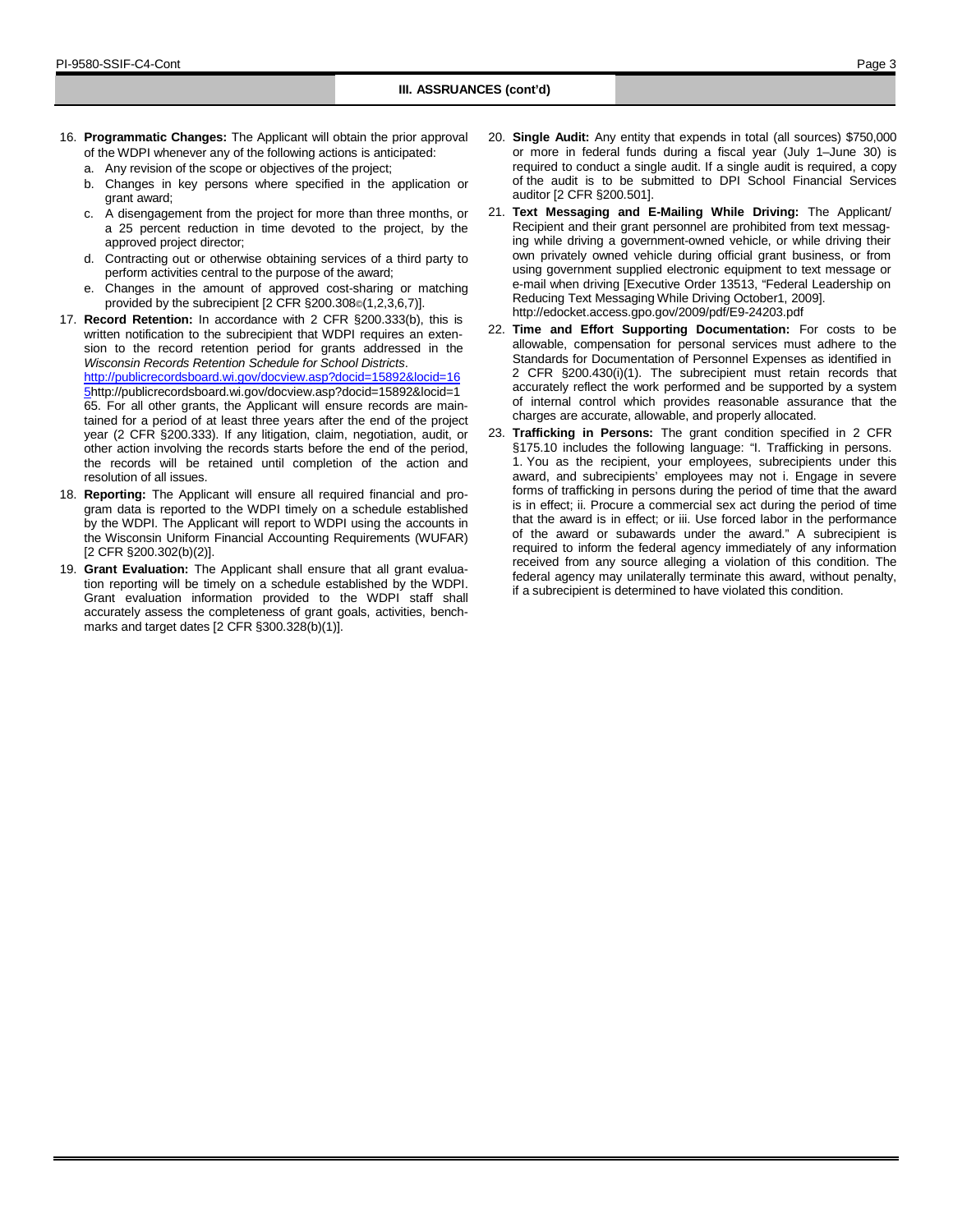Date Signed *Mo./Day/Yr.*

#### **IV. CERTIFICATION COVERING DEBARMENT**

**Must be submitted for discretionary projects only.** However, agencies receiving funds under any of the other grant programs must collect this certificate whenever they enter into a covered transaction with a grantee. (Refer to instructions for more information.)

#### **Certification Regarding**

#### **Debarment, Suspension, Ineligibility, and Voluntary Exclusion**

Lower Tier Covered Transactions

This certification is required by the regulations implementing Executive Order 12549, Debarment and Suspension, 2 C.F.R. §180, Participants' responsibilities. Copies of the regulations may be obtained by contacting the person to whom this proposal is submitted.

- 1. The prospective lower tier participant certifies, by submission of this proposal, that neither it nor its principals are presently debarred, suspended, proposed for debarment, declared ineligible, or voluntarily excluded from participation in this transaction by any federal department or agency.
- 2. Where the prospective lower tier participant is unable to certify to any of the statements in this certification, such prospective participant shall attach an explanation to this proposal.

#### LEA/Agency/Company Name

Milwaukee Public Schools

Name and Title of Authorized Representative

Darienne B. Driver, Ed.D., Superintendent of Schools

**Signature** 

⋗

## **INSTRUCTIONS FOR CERTIFICATION**

- 1. The certification in this clause is a material representation of fact upon which reliance was placed when this transaction was entered into. If it is later determined that the prospective lower tier participant knowingly rendered an erroneous certification, in addition to other remedies available to the Federal Government, the department or agency with which this transaction originated may pursue available remedies, including suspension and/or debarment. 2 C.F.R. §180.360.
- 2. The prospective lower tier participant shall provide immediate written notice to the person to which this proposal is submitted if at any time the prospective lower tier participant learns that its certification was erroneous when submitted or has become erroneous by reason of changed circumstances. 2 C.F.R. §180.265
- 3. The prospective lower tier participant agrees by submitting this proposal that, should the proposed covered transaction be entered into, it shall not knowingly enter into any lower tier covered transaction with a person who is debarred, suspended, declared ineligible, or voluntarily excluded from participation in this covered transaction, unless authorized by the department or agency with which this transaction originated. 2 C.F.R. §180.305
- The prospective lower tier participant further agrees by submitting this proposal that it will include the clause titled "Certification Regarding Debarment, Suspension, Ineligibility, and Voluntary Exclusion-Lower Tier Covered Transaction," without modification, in all lower tier covered transactions and in all solicitations for lower tier covered transactions. 2 C.F.R. §180.300.
- 5. A participant in a covered transaction is responsible for determining whether a prospective participant in a lower tier covered transaction is not debarred, suspended, ineligible, or voluntarily excluded from the covered transaction. A participant may decide the method and frequency by which it determines the eligibility of its principals. Each participant may, but is not required to, check the Nonprocurement List (202-786-0688). 2 C.F.R. §180.320.

The terms "covered transaction," "debarred," "suspended," "ineligible," "lower tier covered transaction," "participant," "person," "primary covered transaction," "principal," "proposal," and "voluntarily excluded," as used in this clause, have the meanings set out in the Definitions and coverage sections of rules implementing Executive Order 12549. These definitions can be found in Subparts B and I of §180. 2 C.F.R. §180.110.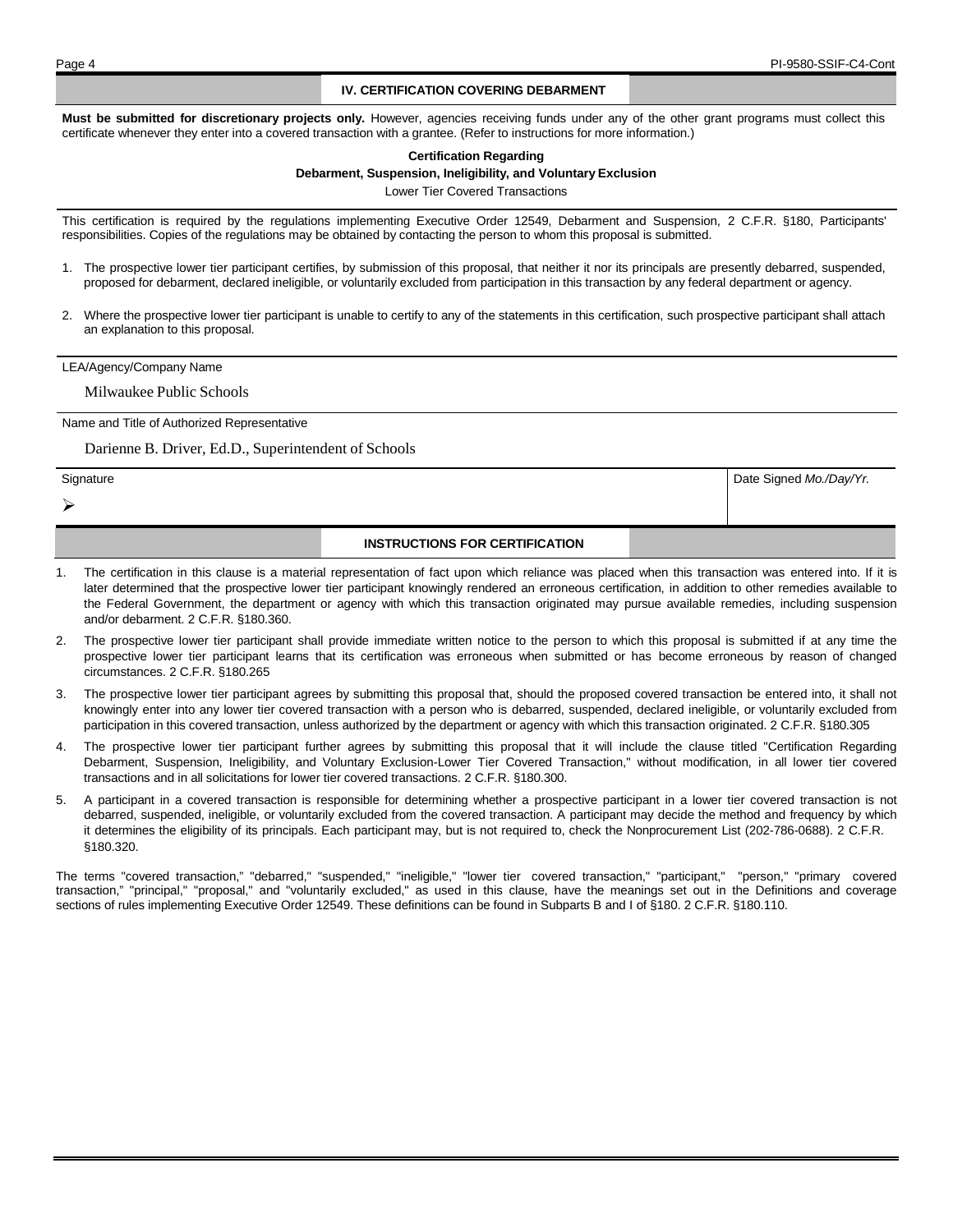## **V. SCHOOLS TO BE SERVED**

Identify each school the LEA commits to serve and the reform model the LEA will use in each school. Provide a proposed budget for each school for the 2017-18 school year that does not exceed \$2 million in any school.

| <b>School Name</b>            | <b>NCES District /</b><br>School ID No. | <b>Reform Model</b> | 2017-18 Funds<br><b>Requested</b> |
|-------------------------------|-----------------------------------------|---------------------|-----------------------------------|
| Lancaster                     | 550960001204                            | Transformation      | \$235,984                         |
| Martin Luther King Jr. School | 550960001178                            | Transformation      | \$237,157                         |
| Roosevelt                     | 550960001238                            | Transformation      | \$262,207                         |
| Sherman                       | 550960001240                            | Transformation      | \$235,550                         |
| <b>South Division</b>         | 550960001247                            | Transformation      | \$485,438                         |
| Vincent                       | 550960002272                            | Transformation      | \$474,815                         |
|                               |                                         |                     |                                   |

**VI. SCHOOL PLAN**

A duplicated block of this section is included in this application for each school the LEA commits to serve. See following pages for the remaining schools.

For each eligible school, enter reading and mathematics goals based on the Wisconsin Student Assessment System (WSAS), and, if applicable, other goals the LEA will implement with grant funds. Plans must address the needs identified through data analysis for each school.

Copy the goals from the initial application for school year 2016-17 and enter end-of-year progress. Create new goals for 2017-18.

| School Name           |                                                                                                                                                                                             | <b>Reform Model</b>                                |
|-----------------------|---------------------------------------------------------------------------------------------------------------------------------------------------------------------------------------------|----------------------------------------------------|
| Lancaster             |                                                                                                                                                                                             | Transformation                                     |
| <b>School</b><br>Year | <b>WSAS Reading Goal</b>                                                                                                                                                                    | <b>End-of-Year Progress</b>                        |
| 2016-17               | Lancaster will increase the number of students<br>performing at the proficient level in ELA by 2.0% to<br>2.5% as measured by Forward                                                       | Will provide when the data is no longer embargoed. |
| 2017-18               | Lancaster will increase the number of students<br>performing proficient according to the Wisconsin<br>State Assessment in ELA from 2.7% to 4.7% by the<br>end of the 2017-2018 school year. |                                                    |
| <b>School</b><br>Year | <b>WSAS Mathematics Goal</b>                                                                                                                                                                | <b>End-of-Year Progress</b>                        |
| 2016-17               | Lancaster will increase the number of students<br>performing at the proficient level in math by 2.0% to<br>2.5% as measured by Forward                                                      | Will provide when the data is no longer embargoed. |
| 2017-18               | Lancaster will increase the number of students<br>performing proficient according to the Wisconsin<br>State Assessment in Math from 2.7% to 5% by the<br>end of the 2017-2018 school year.  |                                                    |
| <b>School</b><br>Year | <b>Other School Goals</b>                                                                                                                                                                   | <b>End-of-Year Progress</b>                        |
| 2016-17               | Lancaster will decrease the overall suspension rate<br>from 31.7% to 25%.                                                                                                                   | 44.3%                                              |
| 2017-18               | Lancaster will decrease the overall suspension rate<br>from 25% to 20%.                                                                                                                     |                                                    |
| 2018-19               | Lancaster will decrease the overall suspension rate<br>from 20% to 15%.                                                                                                                     |                                                    |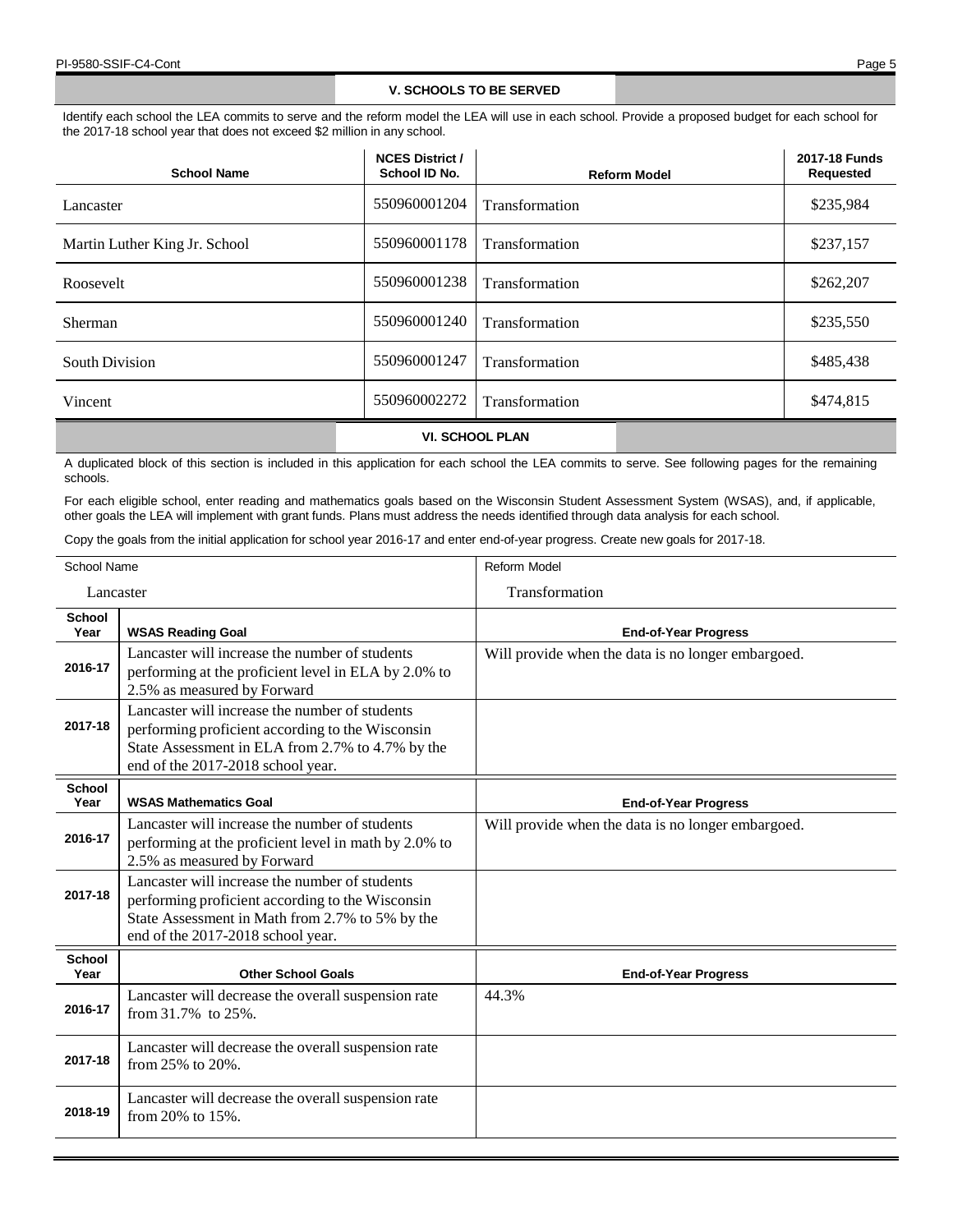| VI. SCHOOL PLAN (cont'd) |  |
|--------------------------|--|
|                          |  |
|                          |  |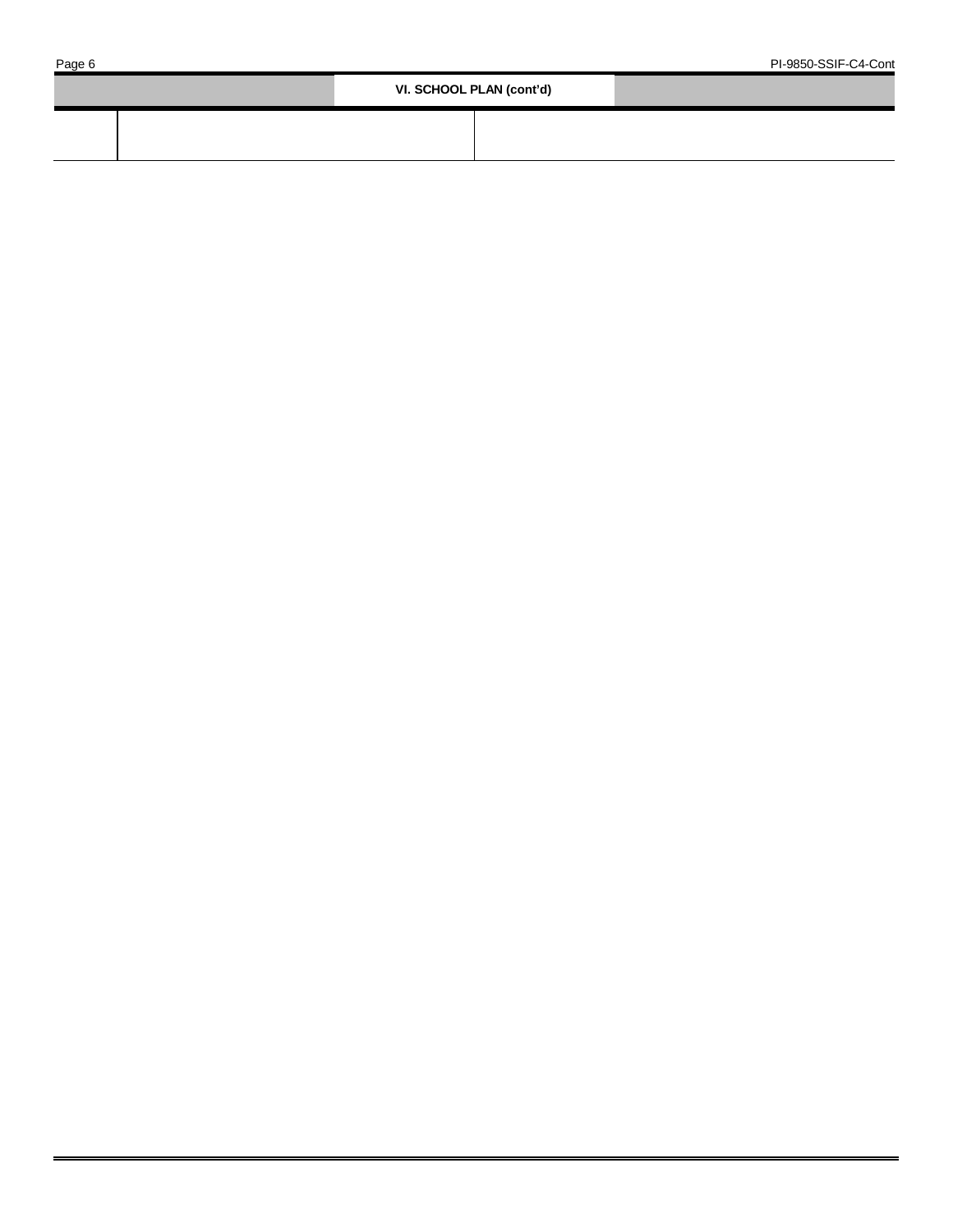School Name

 $\overline{1}$ 

Lancaster

1. Attach an addendum to address any information requested in DPI's feedback from the application submitted in January 2017.

| <b>Transformation Model Requirements</b>                                                                                                                                                                                                                                                                                                                                                                                                                                                                           | <b>School Year During Grant Cycle</b><br>in which requirement will be address<br>Select one from the dropdown |
|--------------------------------------------------------------------------------------------------------------------------------------------------------------------------------------------------------------------------------------------------------------------------------------------------------------------------------------------------------------------------------------------------------------------------------------------------------------------------------------------------------------------|---------------------------------------------------------------------------------------------------------------|
| Replace the principal who led the school prior to commencement of the transformation model.<br>(Principals hired within the last two years as part of a transformation effort are exempt.)                                                                                                                                                                                                                                                                                                                         | <select school="" year=""></select>                                                                           |
| Use rigorous, transparent, and equitable evaluation systems for teachers and principals that:<br>a. Take into account data on student growth as a significant factor as well as other factors such as multiple<br>observation-based assessments of performance and ongoing collections of professional practice<br>reflective of student achievement and increased high school graduations rates; and<br>b. Are designed and developed with teacher and principal involvement.                                     | 2017-18                                                                                                       |
| Identify and reward school leaders, teachers, and other staff who, in implementing this model, have<br>increased student achievement and high school graduation rates and identify and remove those who, after<br>ample opportunities have been provided for them to improve their professional practice, have not done so.                                                                                                                                                                                        | 2018-19                                                                                                       |
| Provide staff ongoing, high-quality, job-embedded professional development (e.g., regarding subject specific<br>pedagogy, instruction that reflects a deeper understanding of the community served by the school, or<br>differentiated instruction) that is aligned with the school's comprehensive instructional program and designed<br>with school staff to ensure they are equipped to facilitate effective teaching and learning and have the<br>capacity to successfully implement school reform strategies. | 2017-18                                                                                                       |
| Implement such strategies as financial incentives, increased opportunities for promotion and career growth,<br>and more flexible work conditions that are designed to recruit, place, and retain staff with the skills necessary<br>to meet the needs of the students in a transformation school.                                                                                                                                                                                                                  | 2019-20                                                                                                       |
| Use data to identify and implement an instructional program that is research-based and vertically aligned<br>from one grade to the next as well as aligned with State academic standards.                                                                                                                                                                                                                                                                                                                          | 2018-19                                                                                                       |
| Promote the continuous use of student data (such as from formative, interim, and summative assessments)<br>to inform and differentiate instruction in order to meet the academic needs of individual students.                                                                                                                                                                                                                                                                                                     | 2017-18                                                                                                       |
| Establish schedules and strategies that provide increased learning time.                                                                                                                                                                                                                                                                                                                                                                                                                                           | 2019-20                                                                                                       |
| Provide ongoing mechanisms for family and community engagement.                                                                                                                                                                                                                                                                                                                                                                                                                                                    | 2017-18                                                                                                       |
| Give the school sufficient operational flexibility (such as staffing, calendars/time, and budgeting) to<br>implement fully a comprehensive approach to substantially improve student achievement outcomes and<br>increase high school graduation rates.                                                                                                                                                                                                                                                            | <select school="" year=""></select>                                                                           |
| Ensure that the school receives ongoing, intensive technical assistance and related support from the LEA,<br>the SEA, or a designated external lead partner organization (such as a school turnaround organization or an<br>EMO).                                                                                                                                                                                                                                                                                  | <select school="" year=""></select>                                                                           |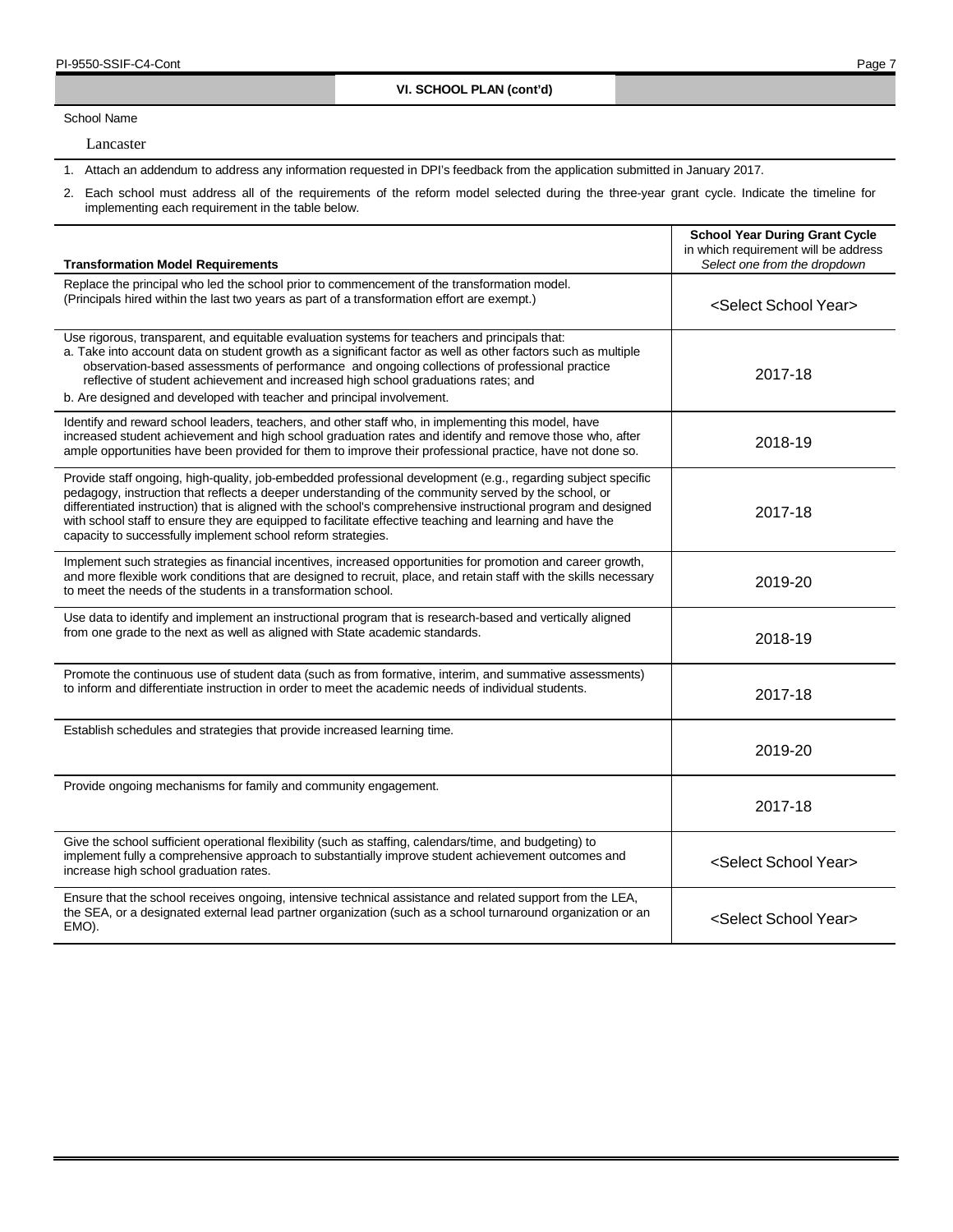### School Name

Lancaster

3. In the table below, list the Evidence-Based Practice to be implemented this school year in each of the areas of greatest need identified. Provide an explanation of how each anticipated change will address the root cause of the need and the evidence used to make the decision. See the example below for assistance with this question.

| <b>Identified Need</b>                                                                                    | <b>Evidence-Based Practice to be</b><br><b>Implemented to Effect Change</b>                  | Rationale for Using the Evidence-Based Practice to<br><b>Address the Identified Need</b>                                                                                                                                                                                                                                                                                                                                                                                                                                                                                                                                                                                                                                                                                      |
|-----------------------------------------------------------------------------------------------------------|----------------------------------------------------------------------------------------------|-------------------------------------------------------------------------------------------------------------------------------------------------------------------------------------------------------------------------------------------------------------------------------------------------------------------------------------------------------------------------------------------------------------------------------------------------------------------------------------------------------------------------------------------------------------------------------------------------------------------------------------------------------------------------------------------------------------------------------------------------------------------------------|
| <b>EXAMPLE:</b> Decrease overall<br>Suspensions and Office Discipline<br><b>Referrals</b>                 | <b>EXAMPLE: Implement Positive</b><br><b>Behavior Intervention Supports System</b><br>(PBIS) | <b>EXAMPLE:</b> The Wisconsin PBIS network has supports to<br>help implement PBIS and this aligns well with our schools'<br>work on implementing the Response to Intervention system.                                                                                                                                                                                                                                                                                                                                                                                                                                                                                                                                                                                         |
| Decrease overall suspensions and<br>office discipline referrals                                           | <b>Implement Positive Behavior</b><br>Intervention Support System<br>(PBIS)                  | The Wisconsin PBIS Network has supports to help<br>implement PBIS and this aligns well with our school's<br>work on implementing the Response to Intervention<br>system.                                                                                                                                                                                                                                                                                                                                                                                                                                                                                                                                                                                                      |
| Increase the number of students<br>performing in the proficiency level<br>in reading from 10% to 12%.     | Achieve3000                                                                                  | According to Achieve3000, "Based on decades of<br>scientific research, Achieve3000®'s proven and<br>patented method of online differentiated instruction<br>engages all learners at their individual reading levels<br>and constantly challenges them to improve their<br>literacy skills." Additionally, it is used with our 4-8th<br>graders which is the group of students that are<br>experiencing the most difficulty achieving<br>proficiency.                                                                                                                                                                                                                                                                                                                          |
| Increase the number of students<br>performing in the proficiency level<br>in math from $14\%$ to $16\%$ . | Number talks                                                                                 | According to the book, Principles to Actions:<br>Ensuring Mathematical Success for All. (2014.<br>Reston, VA: NCTM), one of the eight High Leverage<br>Mathematics Teaching Practices is to "facilitate<br>meaningful mathematical discourse." Number talks<br>are a powerful strategy that strengthens mathematical<br>discourse, fluency and computation strategies. During<br>number talks, students are asked to communicate their<br>thinking when presenting and justifying solutions to<br>problems they solve mentally. These exchanges lead<br>to the development of more accurate, efficient, and<br>flexible mathematical understanding and require<br>students to be able to communicate their mathematical<br>thinking and make connections to others' thinking. |
|                                                                                                           |                                                                                              |                                                                                                                                                                                                                                                                                                                                                                                                                                                                                                                                                                                                                                                                                                                                                                               |

4. What evidence will you collect to measure the success of the change?

The evidence we will collect to measure the success of change will include:

PBIS – suspension data, ODR data, Check-In Check-Out data, SAIG group data, attendance data, Class Dojo data, # of students who participated in incentives data

Achieve 3000 - usage reports, leveled reports, progress monitoring reports

Number talks – walk-through data, formative assessment data, universal screener data, observation data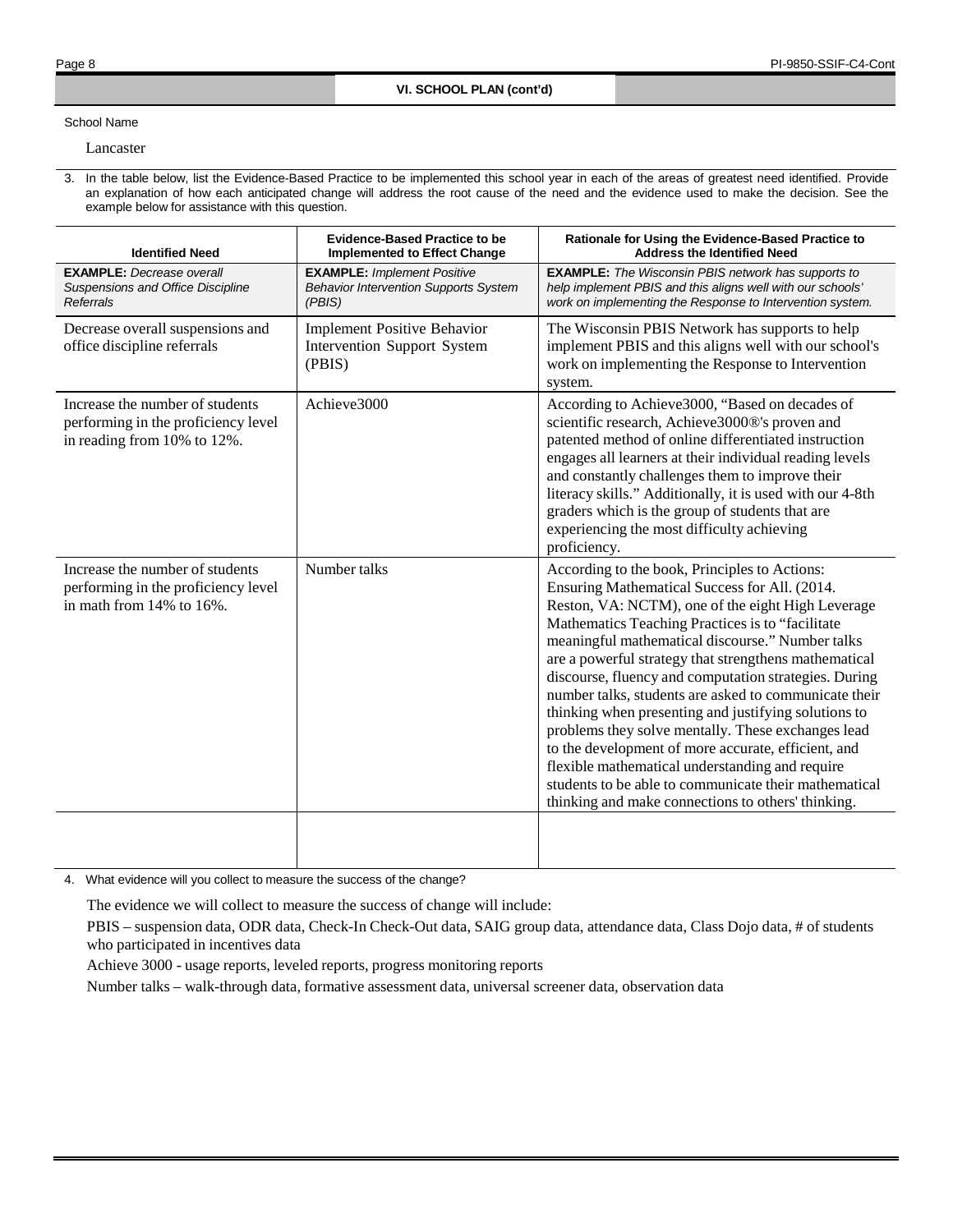| VI. SCHOOL PLAN (cont'd) |                                                                                                                                                     |                                                    |  |  |
|--------------------------|-----------------------------------------------------------------------------------------------------------------------------------------------------|----------------------------------------------------|--|--|
| <b>School Name</b>       |                                                                                                                                                     | <b>Reform Model</b>                                |  |  |
|                          | Martin Luther King Jr. School                                                                                                                       | Transformation                                     |  |  |
| <b>School</b><br>Year    | <b>WSAS Reading Goal</b>                                                                                                                            | <b>End-of-Year Progress</b>                        |  |  |
| 2016-17                  | MLK will increase the number of students performing<br>at the proficient level in ELA by 2.0% to 5.9% as<br>measured by Forward.                    | Will provide when the data is no longer embargoed. |  |  |
| 2017-18                  | MLK will increase the number of students performing<br>at the proficient level in Reading /Language Arts by<br>5.9% to 8.9% as measured by Forward. |                                                    |  |  |
| <b>School</b><br>Year    | <b>WSAS Mathematics Goal</b>                                                                                                                        | <b>End-of-Year Progress</b>                        |  |  |
| 2016-17                  | MLK will increase the number of students performing<br>at the proficient level in math by 2.0% to 2.5% as<br>measured by Forward.                   | Will provide when the data is no longer embargoed. |  |  |
| 2017-18                  | MLK will increase the number of students performing<br>at the proficient level in math by $2.5\%$ to $5.5\%$ as<br>measured by Forward.             |                                                    |  |  |
| <b>School</b><br>Year    | <b>Other School Goals</b>                                                                                                                           | <b>End-of-Year Progress</b>                        |  |  |
| 2016-17                  | Dr. Martin Luther King Jr. School will increase<br>attendance by 3 percentage points from 85.3% to<br>88%.3.                                        | 89.2%                                              |  |  |
| 2017-18                  | Dr. Martin Luther King Jr. School will increase<br>attendance by 3 percentage points from 88.3% to<br>91.3%.                                        |                                                    |  |  |
| 2018-19                  | Dr. Martin Luther King Jr. School will maintain<br>attendance at or above 91.3%                                                                     |                                                    |  |  |
|                          |                                                                                                                                                     |                                                    |  |  |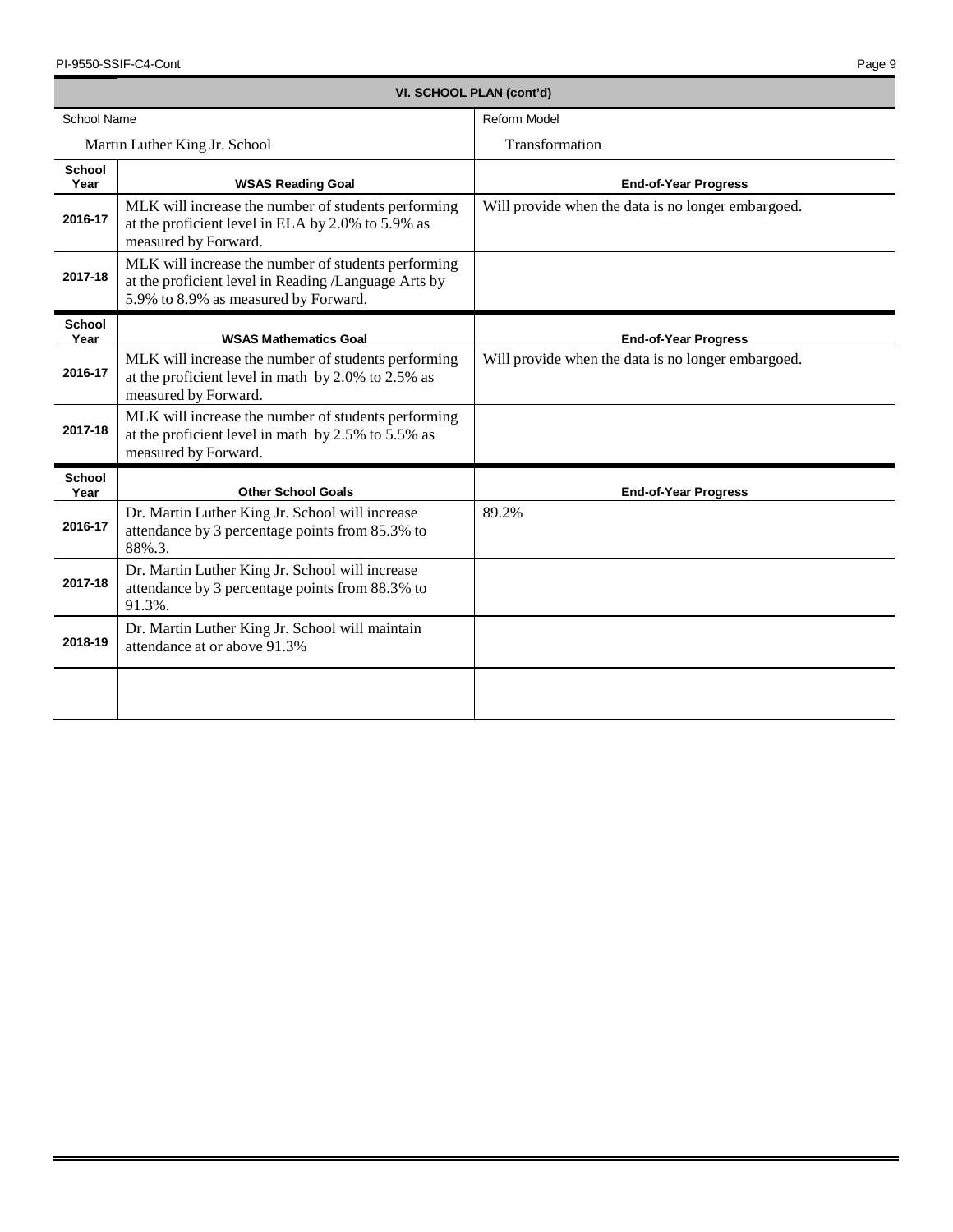School Name

Martin Luther King Jr. School

1. Attach an addendum to address any information requested in DPI's feedback from the application submitted in January 2017.

| <b>Transformation Model Requirements</b>                                                                                                                                                                                                                                                                                                                                                                                                                                                                           | <b>School Year During Grant Cycle</b><br>in which requirement will be address<br>Select one from the dropdown |
|--------------------------------------------------------------------------------------------------------------------------------------------------------------------------------------------------------------------------------------------------------------------------------------------------------------------------------------------------------------------------------------------------------------------------------------------------------------------------------------------------------------------|---------------------------------------------------------------------------------------------------------------|
| Replace the principal who led the school prior to commencement of the transformation model.<br>(Principals hired within the last two years as part of a transformation effort are exempt.)                                                                                                                                                                                                                                                                                                                         | <select school="" year=""></select>                                                                           |
| Use rigorous, transparent, and equitable evaluation systems for teachers and principals that:<br>a. Take into account data on student growth as a significant factor as well as other factors such as multiple<br>observation-based assessments of performance and ongoing collections of professional practice<br>reflective of student achievement and increased high school graduations rates; and<br>b. Are designed and developed with teacher and principal involvement.                                     | 2017-18                                                                                                       |
| Identify and reward school leaders, teachers, and other staff who, in implementing this model, have<br>increased student achievement and high school graduation rates and identify and remove those who, after<br>ample opportunities have been provided for them to improve their professional practice, have not done so.                                                                                                                                                                                        | 2018-19                                                                                                       |
| Provide staff ongoing, high-quality, job-embedded professional development (e.g., regarding subject specific<br>pedagogy, instruction that reflects a deeper understanding of the community served by the school, or<br>differentiated instruction) that is aligned with the school's comprehensive instructional program and designed<br>with school staff to ensure they are equipped to facilitate effective teaching and learning and have the<br>capacity to successfully implement school reform strategies. | 2017-18                                                                                                       |
| Implement such strategies as financial incentives, increased opportunities for promotion and career growth,<br>and more flexible work conditions that are designed to recruit, place, and retain staff with the skills necessary<br>to meet the needs of the students in a transformation school.                                                                                                                                                                                                                  | 2019-20                                                                                                       |
| Use data to identify and implement an instructional program that is research-based and vertically aligned<br>from one grade to the next as well as aligned with State academic standards.                                                                                                                                                                                                                                                                                                                          | 2017-18                                                                                                       |
| Promote the continuous use of student data (such as from formative, interim, and summative assessments)<br>to inform and differentiate instruction in order to meet the academic needs of individual students.                                                                                                                                                                                                                                                                                                     | 2018-19                                                                                                       |
| Establish schedules and strategies that provide increased learning time.                                                                                                                                                                                                                                                                                                                                                                                                                                           | 2019-20                                                                                                       |
| Provide ongoing mechanisms for family and community engagement.                                                                                                                                                                                                                                                                                                                                                                                                                                                    | 2017-18                                                                                                       |
| Give the school sufficient operational flexibility (such as staffing, calendars/time, and budgeting) to<br>implement fully a comprehensive approach to substantially improve student achievement outcomes and<br>increase high school graduation rates.                                                                                                                                                                                                                                                            | <select school="" year=""></select>                                                                           |
| Ensure that the school receives ongoing, intensive technical assistance and related support from the LEA,<br>the SEA, or a designated external lead partner organization (such as a school turnaround organization or an<br>EMO).                                                                                                                                                                                                                                                                                  | <select school="" year=""></select>                                                                           |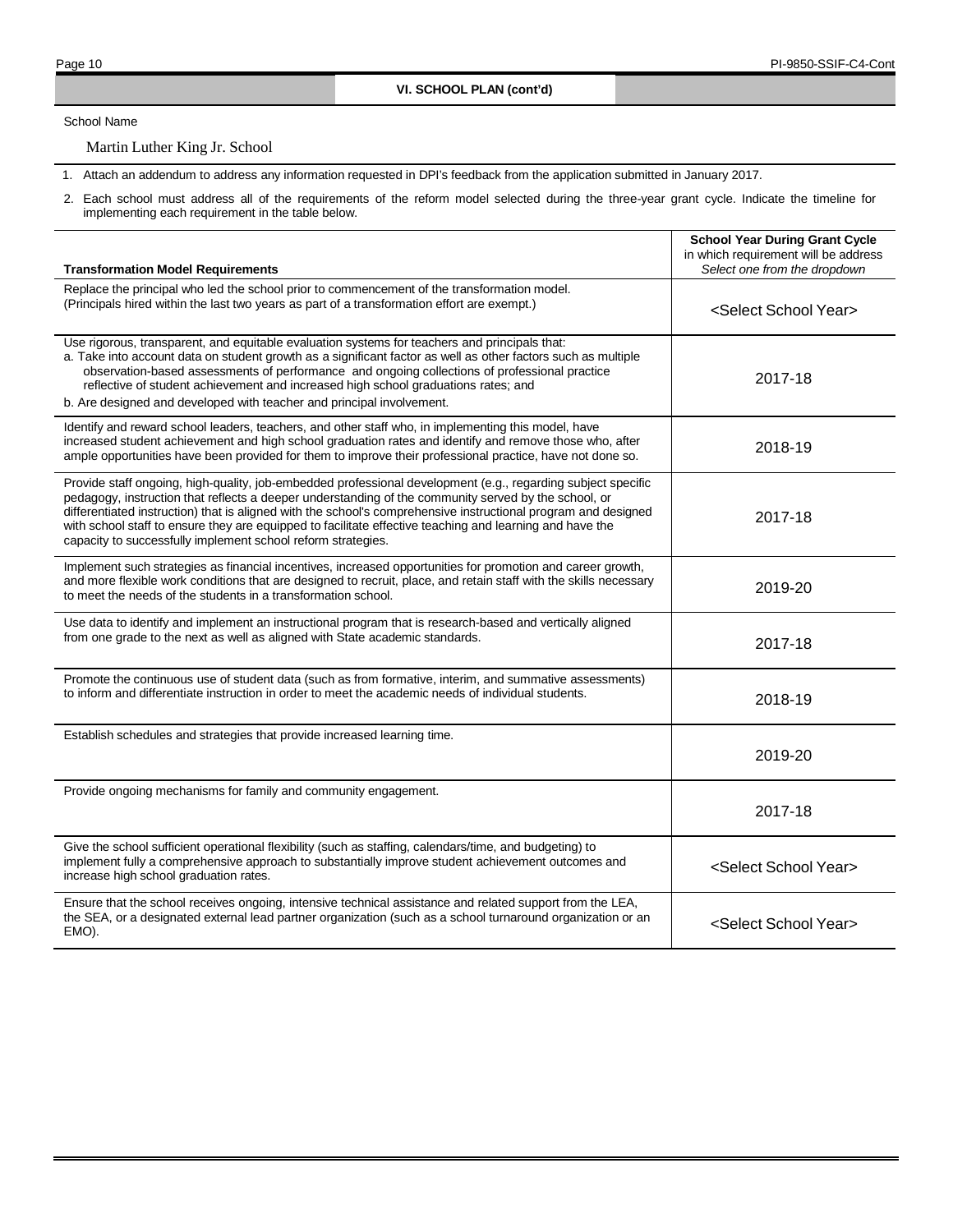## School Name

Martin Luther King Jr. School

3. In the table below, list the Evidence-Based Practice to be implemented this school year in each of the areas of greatest need identified. Provide an explanation of how each anticipated change will address the root cause of the need and the evidence used to make the decision. See the example below for assistance with this question.

| <b>Identified Need</b>                                                                                                                             | <b>Evidence-Based Practice to be</b><br><b>Implemented to Effect Change</b>                                                                        | Rationale for Using the Evidence-Based Practice to<br><b>Address the Identified Need</b>                                                                                              |
|----------------------------------------------------------------------------------------------------------------------------------------------------|----------------------------------------------------------------------------------------------------------------------------------------------------|---------------------------------------------------------------------------------------------------------------------------------------------------------------------------------------|
| <b>EXAMPLE:</b> Decrease overall<br>Suspensions and Office Discipline<br>Referrals                                                                 | <b>EXAMPLE: Implement Positive</b><br><b>Behavior Intervention Supports System</b><br>(PBIS)                                                       | <b>EXAMPLE:</b> The Wisconsin PBIS network has supports to<br>help implement PBIS and this aligns well with our schools'<br>work on implementing the Response to Intervention system. |
| Improving literacy in grades K-3                                                                                                                   | Implementation of reading<br>foundation:<br><b>PALS</b> resources<br><b>Smarty Ants</b><br>Odyssey                                                 | PALS resources will help improve foundational skill<br>for scholars identified as "ID."                                                                                               |
| Improving literacy in grades 4-8                                                                                                                   | Implementation with fidelity of:<br>Achieve3000<br>Odyssey                                                                                         | MPS has provided data that shows an increase of scale<br>scores and percentage increase on STAR Assessments<br>when used with fidelity.                                               |
| Improving mathematics                                                                                                                              | Implementation with fidelity of:<br>Odyssey<br>ST-Math<br>District curriculum in mathematics<br>(Envision 2.0 and CMP3-<br>Intervention resources) | MPS has provided data that reflects growth when<br>using Odyssey and ST-Math with fidelity                                                                                            |
| Improving school cultural by using<br>PBIS and infusing African-<br>American immersion to reduce<br>overall office referrals and/or<br>suspensions | Continue to implement Positive<br><b>Behavior Invention Support</b><br>Systems (PBIS) with fidelity                                                | The Wisconsin PBIS Network has supports to help<br>implement PBIS and its aligns well with our school's<br>work on implementing the Response to Intervention<br>system.               |

4. What evidence will you collect to measure the success of the change?

The evidence we will collect to measure the success of change will include:

Results for our school's data from Star Assessments (three times a year); data from progress monitoring (STAR); PALS results; Achieve3000, Odyssey usage and our ORD and suspensions data through culturally responsive lens data. We will also use classroom feedback from teachers and student work samples.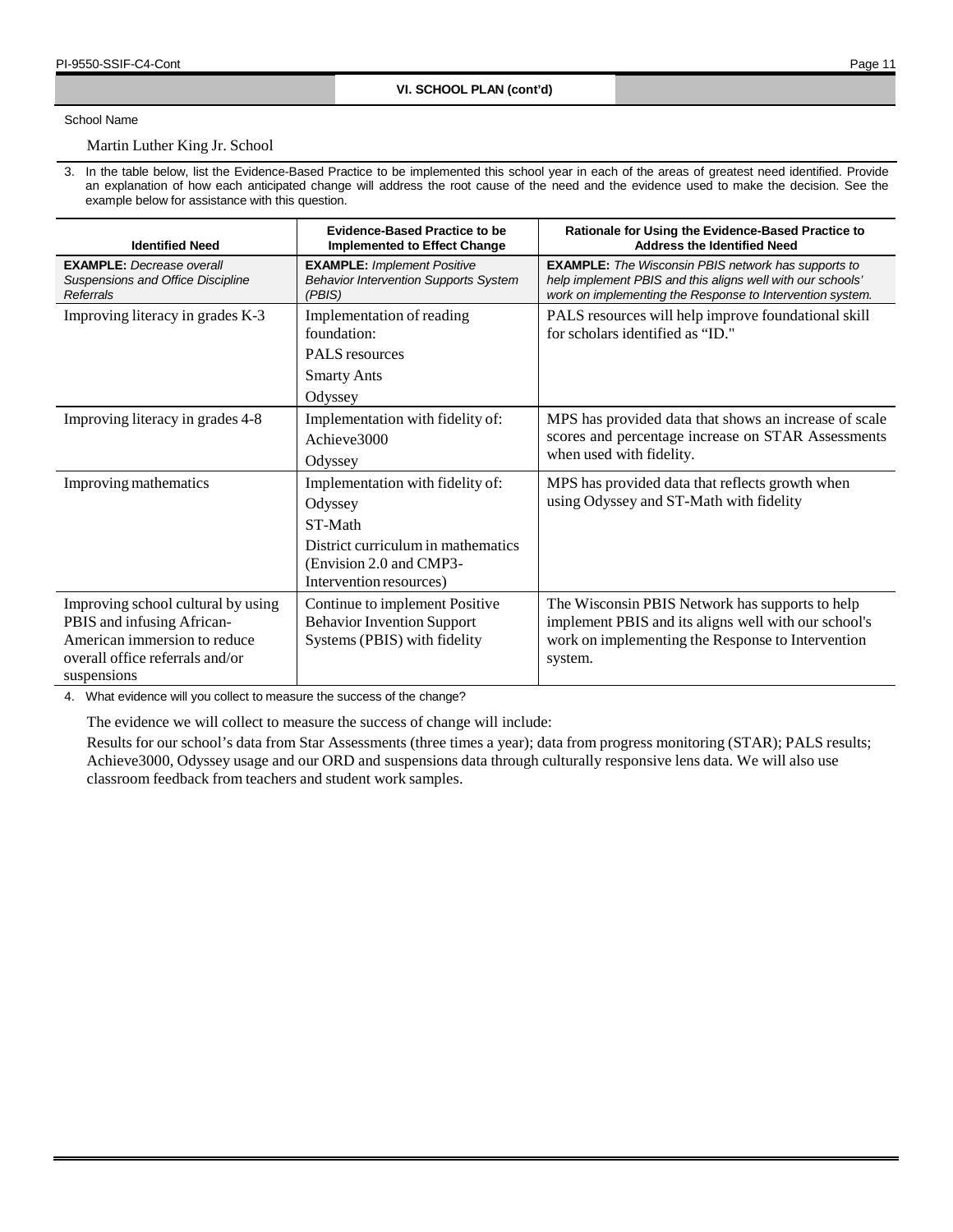| VI. SCHOOL PLAN (cont'd) |                                                                                                                                                                        |                                                    |  |  |
|--------------------------|------------------------------------------------------------------------------------------------------------------------------------------------------------------------|----------------------------------------------------|--|--|
| <b>School Name</b>       |                                                                                                                                                                        | <b>Reform Model</b>                                |  |  |
| Roosevelt                |                                                                                                                                                                        | Transformation                                     |  |  |
| <b>School</b><br>Year    | <b>WSAS Reading Goal</b>                                                                                                                                               | <b>End-of-Year Progress</b>                        |  |  |
| 2016-17                  | In 2014-2015, the proficiency rate for students was<br>6%, we will increase proficiency on the Forward<br>Reading assessment by 2% from 6% to 8% in the first<br>year. | Will provide when the data is no longer embargoed. |  |  |
| 2017-18                  | Increase proficiency on the Forward Reading<br>assessment from a projected 8% to 13% in the second<br>year.                                                            |                                                    |  |  |
| <b>School</b><br>Year    | <b>WSAS Mathematics Goal</b>                                                                                                                                           | <b>End-of-Year Progress</b>                        |  |  |
| 2016-17                  | In 2014-2015, the proficiency rate for students was<br>3.5%, we will Increase proficiency on mathematics<br>Forward assessment from 3.5% to 7% in the first year.      | Will provide when the data is no longer embargoed. |  |  |
| 2017-18                  | Increase proficiency on Forward Mathematics<br>assessment from 7% to 10.5% in the second year.                                                                         |                                                    |  |  |
| <b>School</b><br>Year    | <b>Other School Goals</b>                                                                                                                                              | <b>End-of-Year Progress</b>                        |  |  |
| 2016-17                  | In 2015-2016, the suspension rate was $38.7$ %.<br>Roosevelt will decrease the suspension rate by 5% to<br>33.7% for the 2016-2017 school year.                        | 39.8%                                              |  |  |
| 2017-18                  | Roosevelt will decrease the suspension rate by 5%<br>from a projected 28% to 23%.                                                                                      |                                                    |  |  |
| 2017-18                  | Roosevelt will increase attendance by 3.5% from 88%<br>to 91.5% by the end of the school year.                                                                         | 84%                                                |  |  |
| 2018-19                  | Roosevelt will increase attendance by 3.5% from<br>91.5% to 95% by the end of the school year.                                                                         |                                                    |  |  |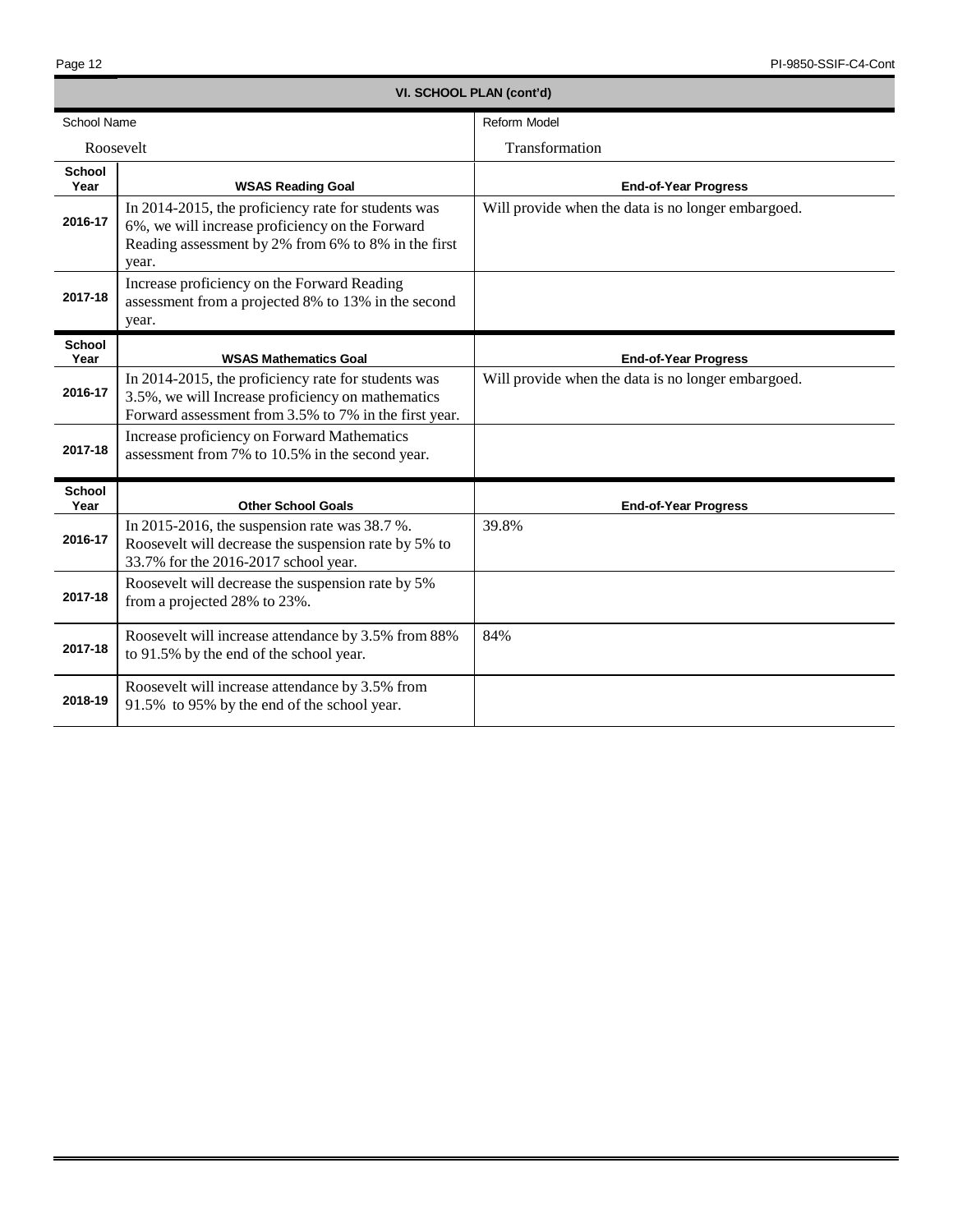School Name

Roosevelt

1. Attach an addendum to address any information requested in DPI's feedback from the application submitted in January 2017.

| <b>Transformation Model Requirements</b>                                                                                                                                                                                                                                                                                                                                                                                                                                                                           | <b>School Year During Grant Cycle</b><br>in which requirement will be address<br>Select one from the dropdown |
|--------------------------------------------------------------------------------------------------------------------------------------------------------------------------------------------------------------------------------------------------------------------------------------------------------------------------------------------------------------------------------------------------------------------------------------------------------------------------------------------------------------------|---------------------------------------------------------------------------------------------------------------|
| Replace the principal who led the school prior to commencement of the transformation model.<br>(Principals hired within the last two years as part of a transformation effort are exempt.)                                                                                                                                                                                                                                                                                                                         | 2017-18                                                                                                       |
| Use rigorous, transparent, and equitable evaluation systems for teachers and principals that:<br>a. Take into account data on student growth as a significant factor as well as other factors such as multiple<br>observation-based assessments of performance and ongoing collections of professional practice<br>reflective of student achievement and increased high school graduations rates; and<br>b. Are designed and developed with teacher and principal involvement.                                     | 2017-18                                                                                                       |
| Identify and reward school leaders, teachers, and other staff who, in implementing this model, have<br>increased student achievement and high school graduation rates and identify and remove those who, after<br>ample opportunities have been provided for them to improve their professional practice, have not done so.                                                                                                                                                                                        | 2019-20                                                                                                       |
| Provide staff ongoing, high-quality, job-embedded professional development (e.g., regarding subject specific<br>pedagogy, instruction that reflects a deeper understanding of the community served by the school, or<br>differentiated instruction) that is aligned with the school's comprehensive instructional program and designed<br>with school staff to ensure they are equipped to facilitate effective teaching and learning and have the<br>capacity to successfully implement school reform strategies. | 2017-18                                                                                                       |
| Implement such strategies as financial incentives, increased opportunities for promotion and career growth,<br>and more flexible work conditions that are designed to recruit, place, and retain staff with the skills necessary<br>to meet the needs of the students in a transformation school.                                                                                                                                                                                                                  | 2019-20                                                                                                       |
| Use data to identify and implement an instructional program that is research-based and vertically aligned<br>from one grade to the next as well as aligned with State academic standards.                                                                                                                                                                                                                                                                                                                          | 2017-18                                                                                                       |
| Promote the continuous use of student data (such as from formative, interim, and summative assessments)<br>to inform and differentiate instruction in order to meet the academic needs of individual students.                                                                                                                                                                                                                                                                                                     | 2018-19                                                                                                       |
| Establish schedules and strategies that provide increased learning time.                                                                                                                                                                                                                                                                                                                                                                                                                                           | 2019-20                                                                                                       |
| Provide ongoing mechanisms for family and community engagement.                                                                                                                                                                                                                                                                                                                                                                                                                                                    | 2017-18                                                                                                       |
| Give the school sufficient operational flexibility (such as staffing, calendars/time, and budgeting) to<br>implement fully a comprehensive approach to substantially improve student achievement outcomes and<br>increase high school graduation rates.                                                                                                                                                                                                                                                            | <select school="" year=""></select>                                                                           |
| Ensure that the school receives ongoing, intensive technical assistance and related support from the LEA,<br>the SEA, or a designated external lead partner organization (such as a school turnaround organization or an<br>EMO).                                                                                                                                                                                                                                                                                  | <select school="" year=""></select>                                                                           |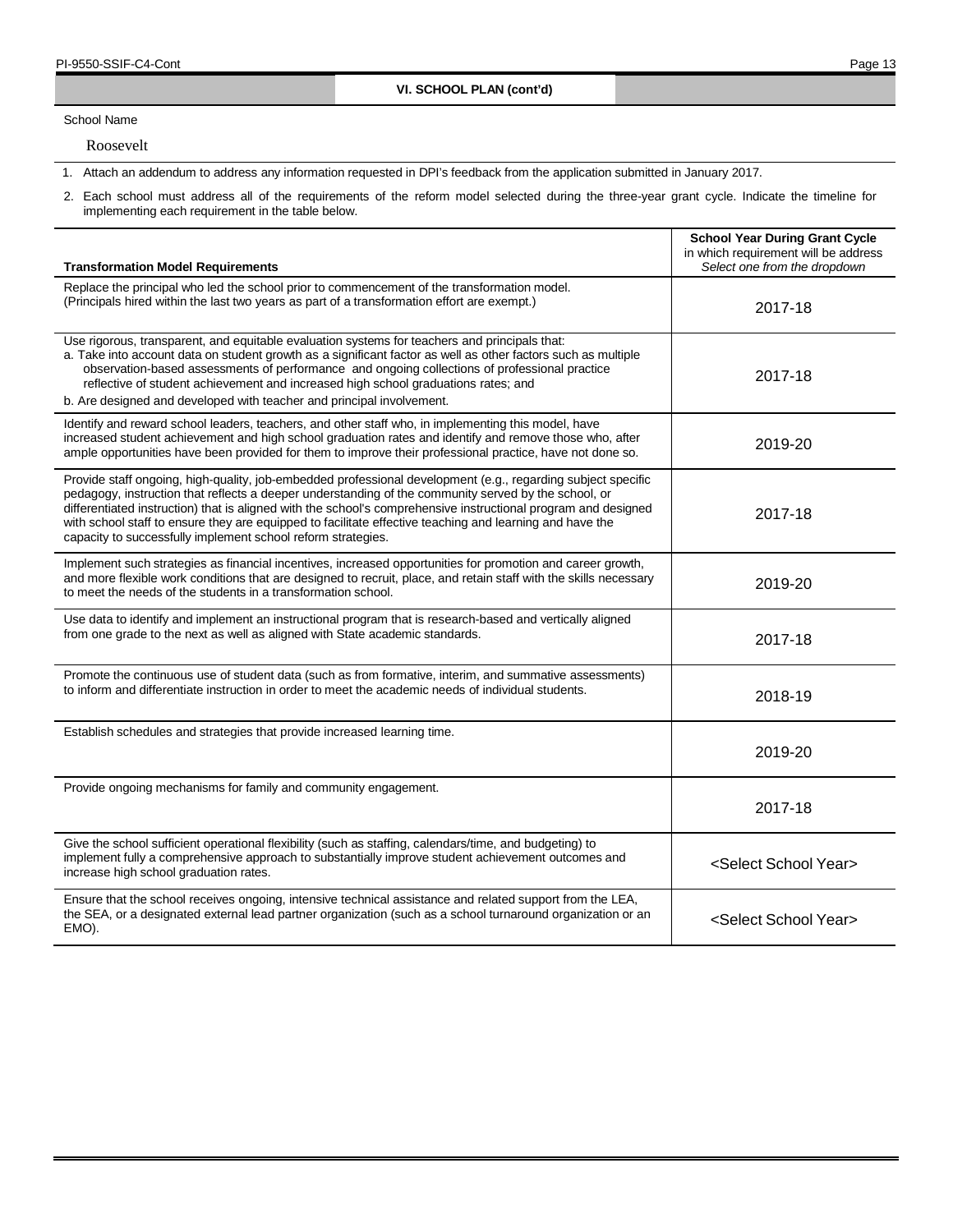## School Name

### Roosevelt

3. In the table below, list the Evidence-Based Practice to be implemented this school year in each of the areas of greatest need identified. Provide an explanation of how each anticipated change will address the root cause of the need and the evidence used to make the decision. See the example below for assistance with this question.

| <b>Identified Need</b>                                                             | <b>Evidence-Based Practice to be</b><br><b>Implemented to Effect Change</b>                  | Rationale for Using the Evidence-Based Practice to<br><b>Address the Identified Need</b>                                                                                                              |
|------------------------------------------------------------------------------------|----------------------------------------------------------------------------------------------|-------------------------------------------------------------------------------------------------------------------------------------------------------------------------------------------------------|
| <b>EXAMPLE:</b> Decrease overall<br>Suspensions and Office Discipline<br>Referrals | <b>EXAMPLE:</b> Implement Positive<br><b>Behavior Intervention Supports System</b><br>(PBIS) | <b>EXAMPLE:</b> The Wisconsin PBIS network has supports to<br>help implement PBIS and this aligns well with our schools'<br>work on implementing the Response to Intervention system.                 |
| Decrease suspension rate                                                           | <b>Implement Positive Behavior</b><br>Intervention Support System<br>(PBIS)                  | The Wisconsin PBIS Network has supports to help<br>implement PBIS and it aligns well with our school's<br>work on implementing the Response to Intervention<br>system.                                |
| Provide rigorous instruction                                                       | Pilot Reading Apprenticeship with<br>our 6th grade students                                  | Reading Apprenticeship has been proven to increase<br>teacher's effectiveness of disciplinary teaching.                                                                                               |
| Increase student engagement                                                        | <b>Visual Thinking Strategies</b>                                                            | Visual Thinking Strategies (VTS) is a research-based<br>program that uses skilled facilitation of visual art<br>discussions to increase student engagement,<br>performance and enjoyment of learning. |
|                                                                                    | Reading Apprenticeship                                                                       | Reading Apprenticeship supports the disposition of<br>students to engage, problem solve and persevere when<br>faced with academic texts.                                                              |
| Improve attendance                                                                 | <b>Implement Positive Behavior</b><br>Intervention Support System<br>(PBIS)                  | The Wisconsin PBIS Network has supports to help<br>implement PBIS and it aligns well with our school's<br>work on implementing the Response to Intervention<br>system.                                |

4. What evidence will you collect to measure the success of the change?

To monitor the success of our progress on improving attendance and decreasing suspensions and office discipline referrals, we will use the Milwaukee Public Schools Data Dashboard that tracks our schools daily and monthly attendance. It also provides a comparison of the number of referrals written daily, monthly and yearly. To monitor the success of increasing student engagement, we will rely on district and school level walkthrough tools and reports. To monitor the success of providing rigorous instruction we will collect data on writing assessments that have been aligned to Visual Thinking Strategy (VTS) objectives.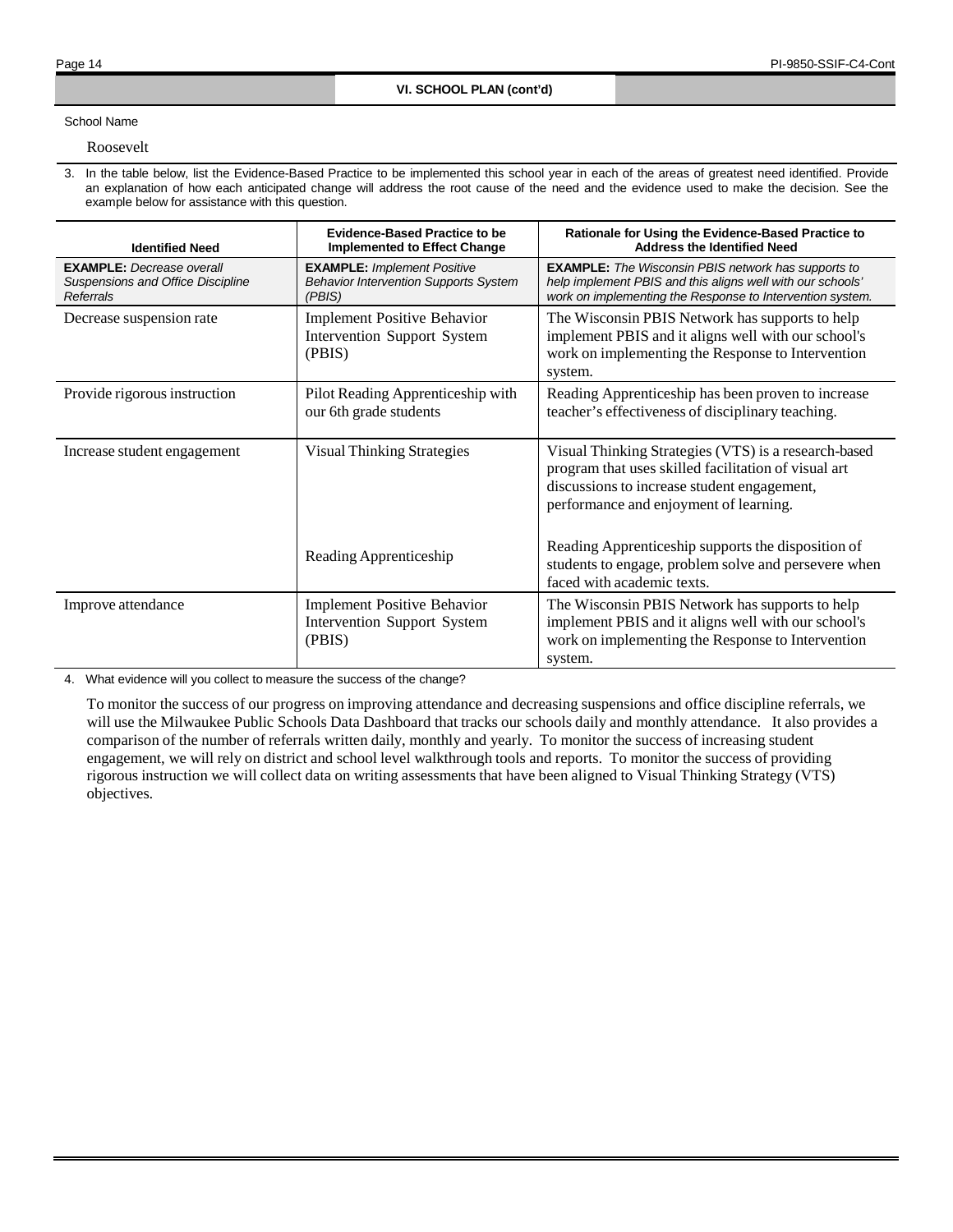|                       | VI. SCHOOL PLAN (cont'd)                                                                                                                      |                                                    |  |  |  |
|-----------------------|-----------------------------------------------------------------------------------------------------------------------------------------------|----------------------------------------------------|--|--|--|
| School Name           |                                                                                                                                               | Reform Model                                       |  |  |  |
| Sherman               |                                                                                                                                               | Transformation                                     |  |  |  |
| <b>School</b><br>Year | <b>WSAS Reading Goal</b>                                                                                                                      | <b>End-of-Year Progress</b>                        |  |  |  |
| 2016-17               | Sherman will increase their ELA scores form 7%<br>proficiency to 10% proficiency as measured by the<br>Wisconsin Forward Exam.                | Will provide when the data is no longer embargoed. |  |  |  |
| 2017-18               | Sherman will increase their ELA scores form 10%<br>proficiency to 13% proficiency as measured by the<br>Wisconsin Forward Exam.               |                                                    |  |  |  |
| <b>School</b><br>Year | <b>WSAS Mathematics Goal</b>                                                                                                                  | <b>End-of-Year Progress</b>                        |  |  |  |
| 2016-17               | Sherman will increase their math scores from 2%<br>proficiency to 7% proficiency as measured by the<br>Wisconsin Forward Exam.                | Will provide when the data is no longer embargoed. |  |  |  |
| 2017-18               | Sherman will increase their math scores from 7%<br>proficiency to 10% proficiency as measured by the<br>Wisconsin Forward Exam.               |                                                    |  |  |  |
| <b>School</b><br>Year | <b>Other School Goals</b>                                                                                                                     | <b>End-of-Year Progress</b>                        |  |  |  |
| 2016-17               | Sherman will increase student attendance from 90.9%<br>in the 2015-2016 school year to 92% by the<br>completion of the 2016-2017 school year. | 89.5%                                              |  |  |  |
| 2017-18               | Sherman will increase student attendance from 89.5%<br>in the 2016-2017 school year to 92% by the<br>completion of the 2017-2018 school year. |                                                    |  |  |  |
| 2016-17               | Sherman will reduce its incident referrals from 386 in<br>the 2015-2016 school year to 348 by the completion<br>of the 2016-2017 school year. | 455 Referrals                                      |  |  |  |
| 2017-18               | Sherman will reduce its incident referrals from 455 in<br>the 2016-2017 school year to 410 by the completion<br>of the 2017-2018 school year. |                                                    |  |  |  |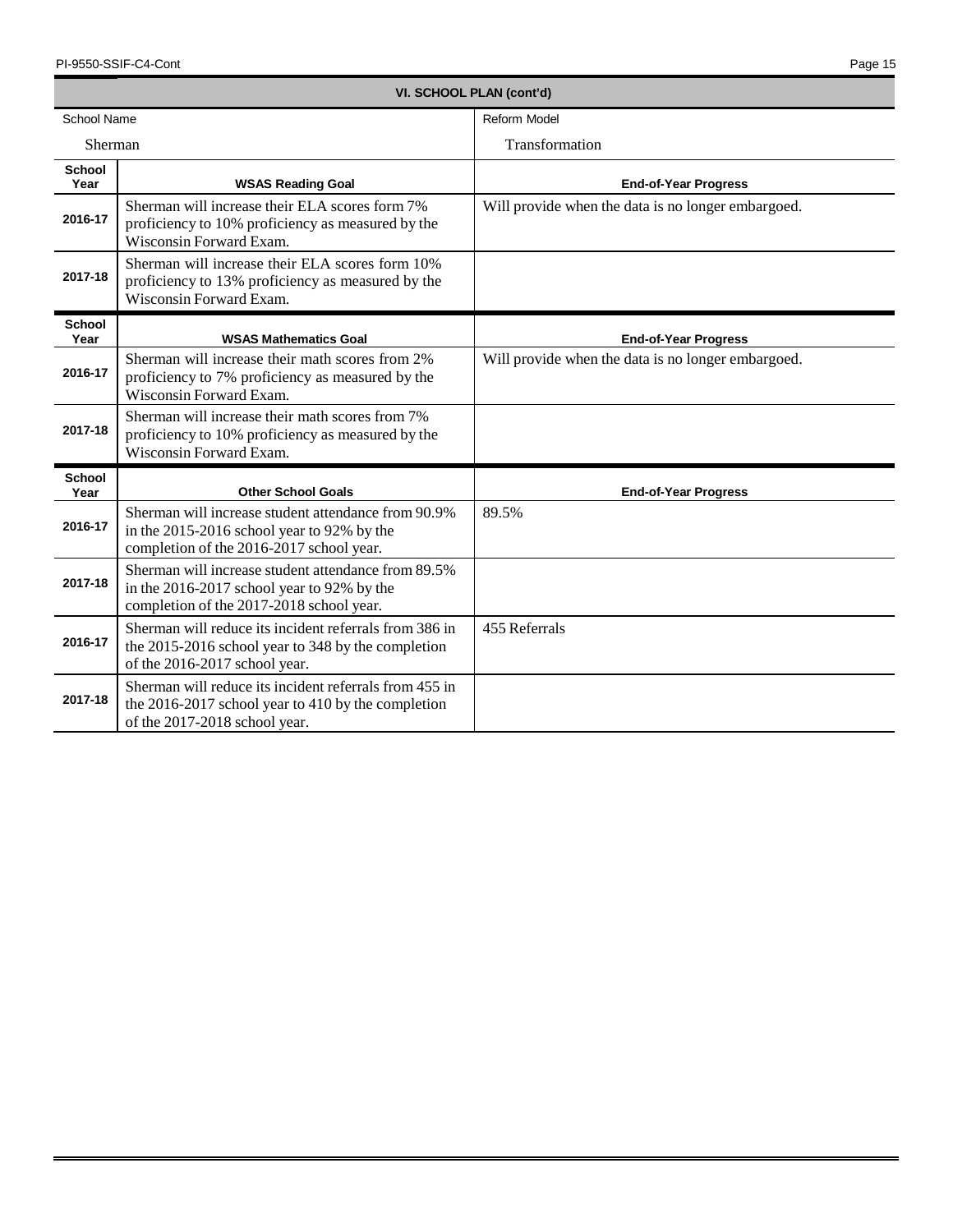School Name

Sherman

1. Attach an addendum to address any information requested in DPI's feedback from the application submitted in January 2017.

| <b>Transformation Model Requirements</b>                                                                                                                                                                                                                                                                                                                                                                                                                                                                           | <b>School Year During Grant Cycle</b><br>in which requirement will be address<br>Select one from the dropdown |
|--------------------------------------------------------------------------------------------------------------------------------------------------------------------------------------------------------------------------------------------------------------------------------------------------------------------------------------------------------------------------------------------------------------------------------------------------------------------------------------------------------------------|---------------------------------------------------------------------------------------------------------------|
| Replace the principal who led the school prior to commencement of the transformation model.<br>(Principals hired within the last two years as part of a transformation effort are exempt.)                                                                                                                                                                                                                                                                                                                         | <select school="" year=""></select>                                                                           |
| Use rigorous, transparent, and equitable evaluation systems for teachers and principals that:<br>a. Take into account data on student growth as a significant factor as well as other factors such as multiple<br>observation-based assessments of performance and ongoing collections of professional practice<br>reflective of student achievement and increased high school graduations rates; and<br>b. Are designed and developed with teacher and principal involvement.                                     | 2017-18                                                                                                       |
| Identify and reward school leaders, teachers, and other staff who, in implementing this model, have<br>increased student achievement and high school graduation rates and identify and remove those who, after<br>ample opportunities have been provided for them to improve their professional practice, have not done so.                                                                                                                                                                                        | 2019-20                                                                                                       |
| Provide staff ongoing, high-quality, job-embedded professional development (e.g., regarding subject specific<br>pedagogy, instruction that reflects a deeper understanding of the community served by the school, or<br>differentiated instruction) that is aligned with the school's comprehensive instructional program and designed<br>with school staff to ensure they are equipped to facilitate effective teaching and learning and have the<br>capacity to successfully implement school reform strategies. | 2018-19                                                                                                       |
| Implement such strategies as financial incentives, increased opportunities for promotion and career growth,<br>and more flexible work conditions that are designed to recruit, place, and retain staff with the skills necessary<br>to meet the needs of the students in a transformation school.                                                                                                                                                                                                                  | 2019-20                                                                                                       |
| Use data to identify and implement an instructional program that is research-based and vertically aligned<br>from one grade to the next as well as aligned with State academic standards.                                                                                                                                                                                                                                                                                                                          | 2017-18                                                                                                       |
| Promote the continuous use of student data (such as from formative, interim, and summative assessments)<br>to inform and differentiate instruction in order to meet the academic needs of individual students.                                                                                                                                                                                                                                                                                                     | 2019-20                                                                                                       |
| Establish schedules and strategies that provide increased learning time.                                                                                                                                                                                                                                                                                                                                                                                                                                           | 2019-20                                                                                                       |
| Provide ongoing mechanisms for family and community engagement.                                                                                                                                                                                                                                                                                                                                                                                                                                                    | 2017-18                                                                                                       |
| Give the school sufficient operational flexibility (such as staffing, calendars/time, and budgeting) to<br>implement fully a comprehensive approach to substantially improve student achievement outcomes and<br>increase high school graduation rates.                                                                                                                                                                                                                                                            | <select school="" year=""></select>                                                                           |
| Ensure that the school receives ongoing, intensive technical assistance and related support from the LEA,<br>the SEA, or a designated external lead partner organization (such as a school turnaround organization or an<br>EMO).                                                                                                                                                                                                                                                                                  | <select school="" year=""></select>                                                                           |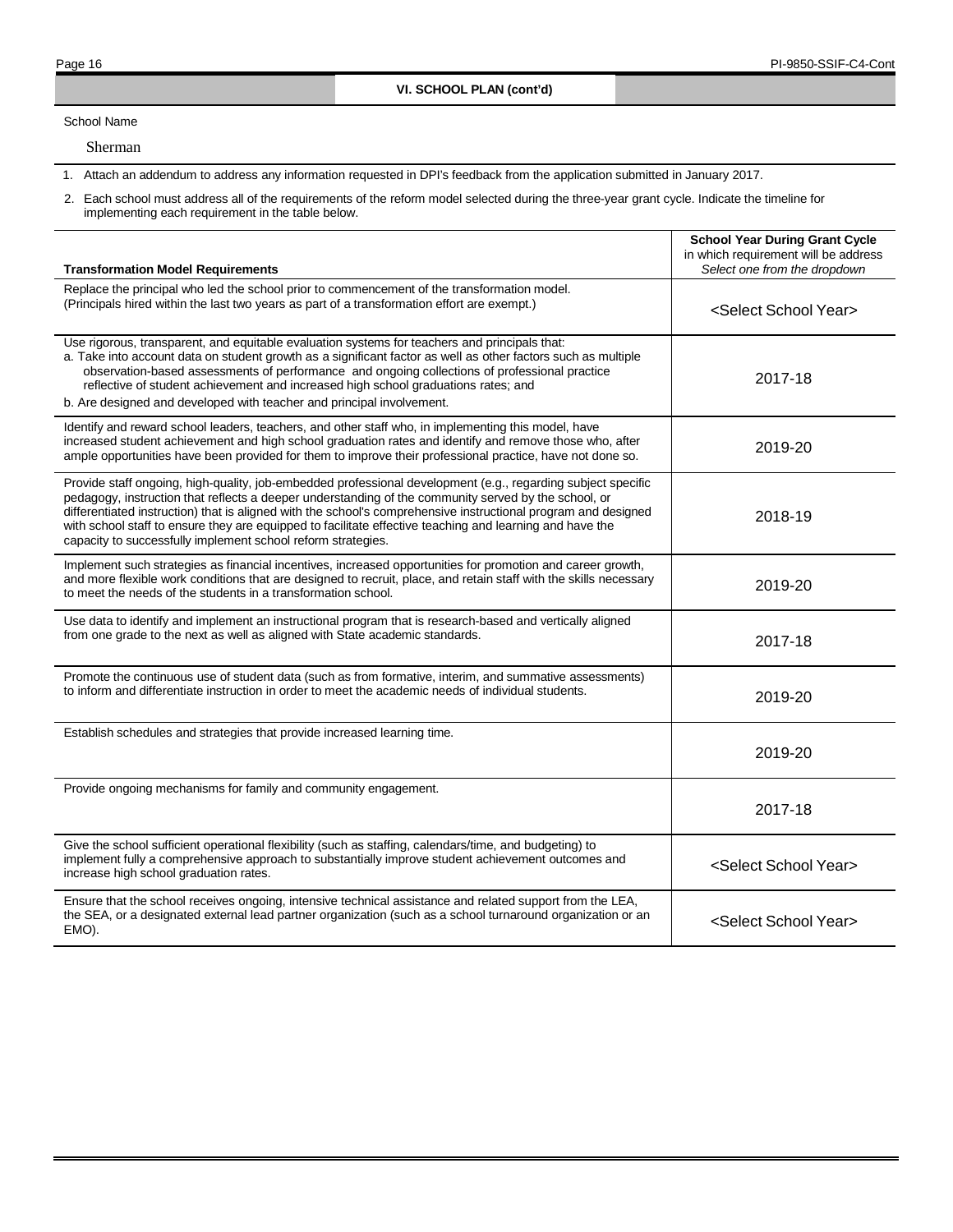# School Name

## Sherman

3. In the table below, list the Evidence-Based Practice to be implemented this school year in each of the areas of greatest need identified. Provide an explanation of how each anticipated change will address the root cause of the need and the evidence used to make the decision. See the example below for assistance with this question.

| <b>Identified Need</b>                                                                                                                                                                                                                                                                                                                                                             | <b>Evidence-Based Practice to be</b><br><b>Implemented to Effect Change</b>                                                                      | Rationale for Using the Evidence-Based Practice to<br><b>Address the Identified Need</b>                                                                                              |  |  |
|------------------------------------------------------------------------------------------------------------------------------------------------------------------------------------------------------------------------------------------------------------------------------------------------------------------------------------------------------------------------------------|--------------------------------------------------------------------------------------------------------------------------------------------------|---------------------------------------------------------------------------------------------------------------------------------------------------------------------------------------|--|--|
| <b>EXAMPLE:</b> Decrease overall<br>Suspensions and Office Discipline<br>Referrals                                                                                                                                                                                                                                                                                                 | <b>EXAMPLE:</b> Implement Positive<br><b>Behavior Intervention Supports System</b><br>(PBIS)                                                     | <b>EXAMPLE:</b> The Wisconsin PBIS network has supports to<br>help implement PBIS and this aligns well with our schools'<br>work on implementing the Response to Intervention system. |  |  |
| Decrease overall suspension and<br>office discipline referrals                                                                                                                                                                                                                                                                                                                     | <b>Implement Positive Behavior</b><br>Intervention Support System<br>(PBIS)                                                                      | The Wisconsin PBIS Network has supports to help<br>implement PBIS and tis aligns well with our schools'<br>work on implementing the Response to Intervention<br>System.               |  |  |
| <b>Implement Early Learning Model</b><br>to increase academic rigor in<br>literacy and math                                                                                                                                                                                                                                                                                        | <b>Implement Journeys</b><br>Comprehensive and English<br>Language Arts program and<br>Odyssey Math as well as hire a<br>resource para position. | The Journeys and Odyssey Math have district<br>implementation supports and align with our Response<br>to Intervention System                                                          |  |  |
| Decrease overall suspension and<br>Continue to Implement Positive<br><b>Behavior Intervention Strategies</b><br>referral data to improve school-<br>(PBIS), which form the foundation<br>wide climate/culture.<br>for classroom and school culture,<br>while aligning and integrating<br>Turnaround Arts strategies into the<br>PBIS Framework as well as hire a<br>crisis worker. |                                                                                                                                                  | The Wisconsin PBIS Network has supports to help<br>implement PBIS and it aligns with our schools' work<br>on implementing the Response to Intervention<br>System.                     |  |  |
|                                                                                                                                                                                                                                                                                                                                                                                    |                                                                                                                                                  |                                                                                                                                                                                       |  |  |

4. What evidence will you collect to measure the success of the change?

Local, district, and state screeners results, walk-through tool data, formal and informal observations by administration and implementers. Walk-through tool data, informal and formal classroom observations by implementers and administration as well as referral and suspension data.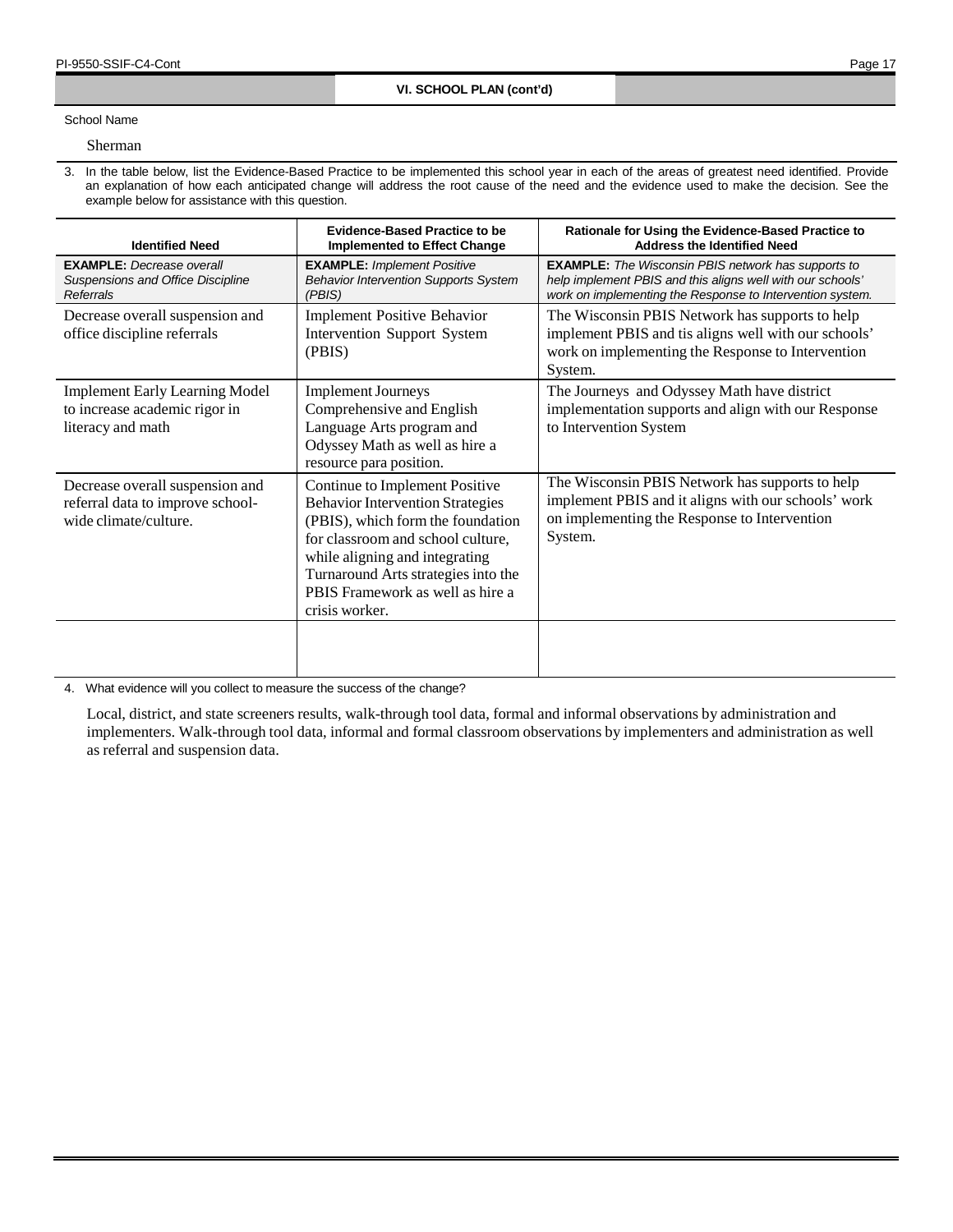| VI. SCHOOL PLAN (cont'd) |                                                                                                                                                                      |                                                    |  |
|--------------------------|----------------------------------------------------------------------------------------------------------------------------------------------------------------------|----------------------------------------------------|--|
| School Name              |                                                                                                                                                                      | Reform Model                                       |  |
|                          | <b>South Division</b>                                                                                                                                                | Transformation                                     |  |
| <b>School</b><br>Year    | <b>WSAS Reading Goal</b>                                                                                                                                             | <b>End-of-Year Progress</b>                        |  |
| 2016-17                  | South Division will increase the percentage of<br>students who tested proficient or better on the ACT<br>for reading from 4.2% (2015-2016) to 7.5% (2016-<br>2017).  | Will provide when the data is no longer embargoed. |  |
| 2017-18                  | South Division will increase the percentage of<br>students who tested proficient or better on the ACT<br>for reading from 7.5% (2015-2016) to 10.8% (2017-<br>2018). |                                                    |  |
| <b>School</b><br>Year    | <b>WSAS Mathematics Goal</b>                                                                                                                                         | <b>End-of-Year Progress</b>                        |  |
| 2016-17                  | South Division will increase the percentage of<br>students who tested proficient or better on the ACT<br>for math from 2.1% (2015-2016) to 5.4% (2016-<br>2017).     | Will provide when the data is no longer embargoed. |  |
| 2017-18                  | South Division will increase the percentage of<br>students who tested proficient or better on the ACT<br>for reading from 5.4% (2016-2017) to 8.7% (2017-<br>2018).  |                                                    |  |
| <b>School</b><br>Year    | <b>Other School Goals</b>                                                                                                                                            | <b>End-of-Year Progress</b>                        |  |
| 2016-17                  | South Division will increase its four-year graduation<br>rate from 49.1% (2015-2016) to 54%                                                                          | Will provide when the data is no longer embargoed. |  |
| 2017-18                  | South Division will increase its four-year graduation<br>rate from 54% to 59.4%                                                                                      |                                                    |  |
| 2018-19                  | South Division will increase its four-year graduation<br>rate from 59.4 to 70%                                                                                       |                                                    |  |
| 2017-18                  |                                                                                                                                                                      |                                                    |  |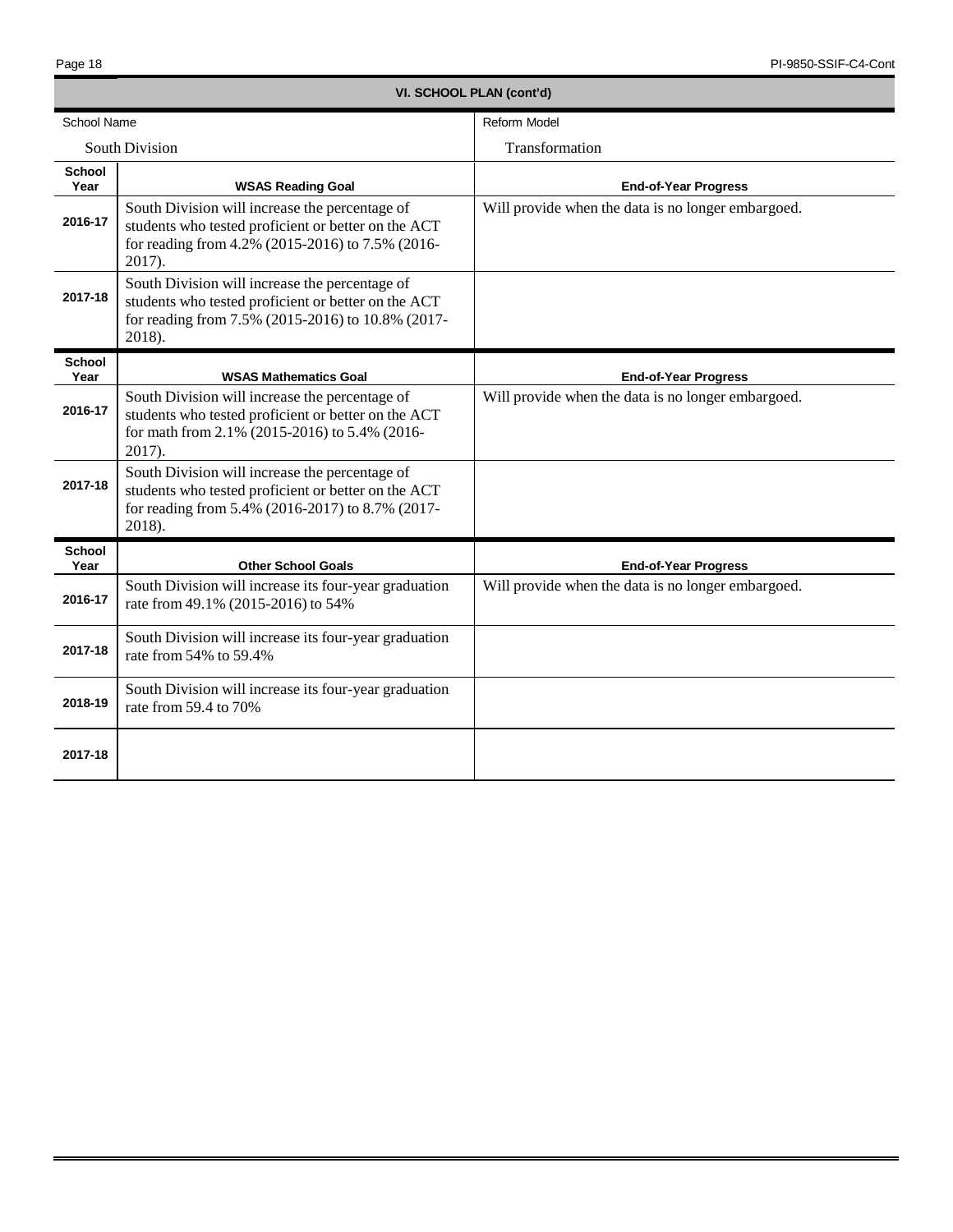School Name

South Division

1. Attach an addendum to address any information requested in DPI's feedback from the application submitted in January 2017.

| <b>Transformation Model Requirements</b>                                                                                                                                                                                                                                                                                                                                                                                                                                                                           | <b>School Year During Grant Cycle</b><br>in which requirement will be address<br>Select one from the dropdown |
|--------------------------------------------------------------------------------------------------------------------------------------------------------------------------------------------------------------------------------------------------------------------------------------------------------------------------------------------------------------------------------------------------------------------------------------------------------------------------------------------------------------------|---------------------------------------------------------------------------------------------------------------|
| Replace the principal who led the school prior to commencement of the transformation model.<br>(Principals hired within the last two years as part of a transformation effort are exempt.)                                                                                                                                                                                                                                                                                                                         | <select school="" year=""></select>                                                                           |
| Use rigorous, transparent, and equitable evaluation systems for teachers and principals that:<br>a. Take into account data on student growth as a significant factor as well as other factors such as multiple<br>observation-based assessments of performance and ongoing collections of professional practice<br>reflective of student achievement and increased high school graduations rates; and<br>b. Are designed and developed with teacher and principal involvement.                                     | 2017-18                                                                                                       |
| Identify and reward school leaders, teachers, and other staff who, in implementing this model, have<br>increased student achievement and high school graduation rates and identify and remove those who, after<br>ample opportunities have been provided for them to improve their professional practice, have not done so.                                                                                                                                                                                        | 2019-20                                                                                                       |
| Provide staff ongoing, high-quality, job-embedded professional development (e.g., regarding subject specific<br>pedagogy, instruction that reflects a deeper understanding of the community served by the school, or<br>differentiated instruction) that is aligned with the school's comprehensive instructional program and designed<br>with school staff to ensure they are equipped to facilitate effective teaching and learning and have the<br>capacity to successfully implement school reform strategies. | 2017-18                                                                                                       |
| Implement such strategies as financial incentives, increased opportunities for promotion and career growth,<br>and more flexible work conditions that are designed to recruit, place, and retain staff with the skills necessary<br>to meet the needs of the students in a transformation school.                                                                                                                                                                                                                  | 2019-20                                                                                                       |
| Use data to identify and implement an instructional program that is research-based and vertically aligned<br>from one grade to the next as well as aligned with State academic standards.                                                                                                                                                                                                                                                                                                                          | 2018-19                                                                                                       |
| Promote the continuous use of student data (such as from formative, interim, and summative assessments)<br>to inform and differentiate instruction in order to meet the academic needs of individual students.                                                                                                                                                                                                                                                                                                     | 2017-18                                                                                                       |
| Establish schedules and strategies that provide increased learning time.                                                                                                                                                                                                                                                                                                                                                                                                                                           | 2019-20                                                                                                       |
| Provide ongoing mechanisms for family and community engagement.                                                                                                                                                                                                                                                                                                                                                                                                                                                    | 2017-18                                                                                                       |
| Give the school sufficient operational flexibility (such as staffing, calendars/time, and budgeting) to<br>implement fully a comprehensive approach to substantially improve student achievement outcomes and<br>increase high school graduation rates.                                                                                                                                                                                                                                                            | <select school="" year=""></select>                                                                           |
| Ensure that the school receives ongoing, intensive technical assistance and related support from the LEA,<br>the SEA, or a designated external lead partner organization (such as a school turnaround organization or an<br>EMO).                                                                                                                                                                                                                                                                                  | <select school="" year=""></select>                                                                           |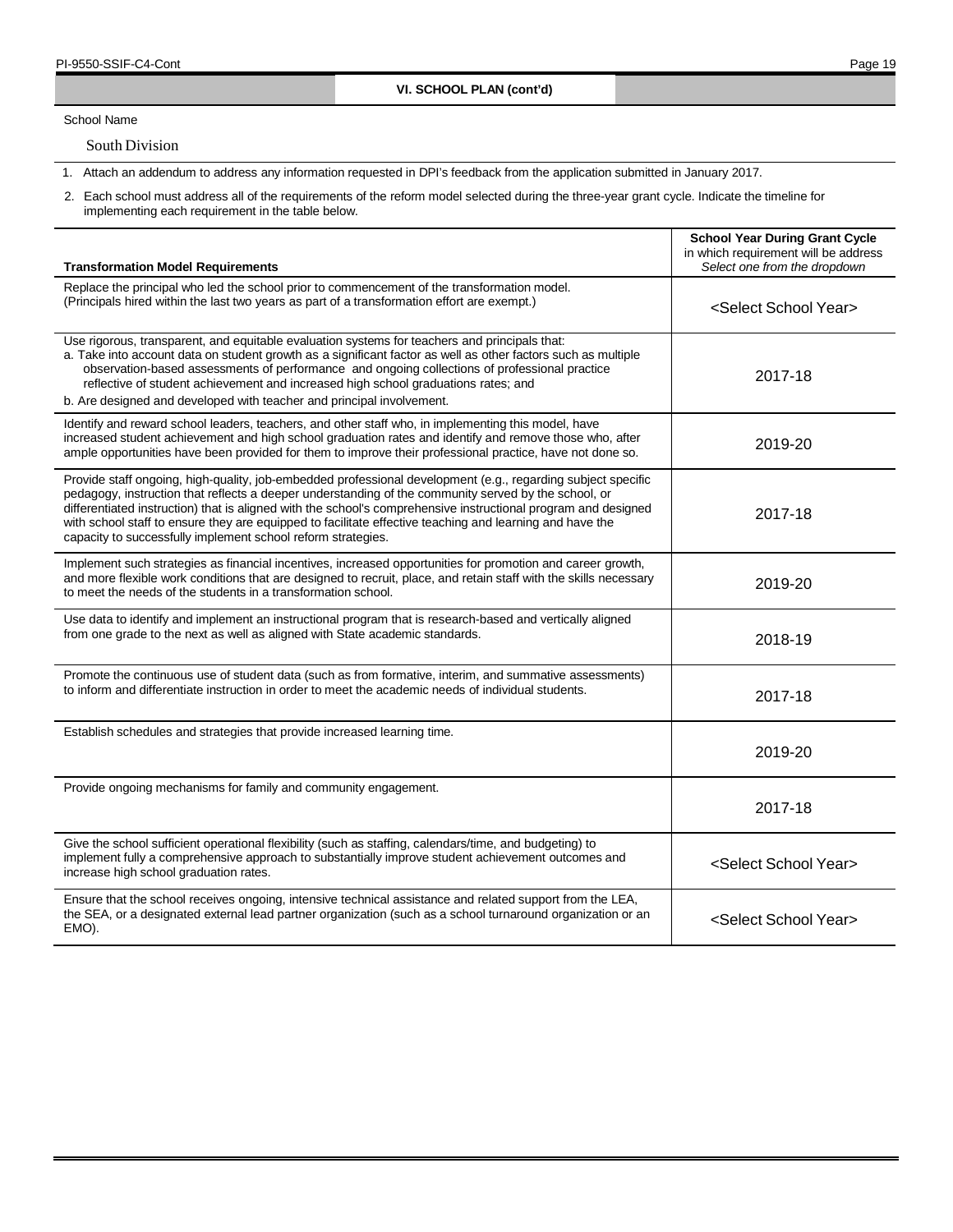## School Name

## South Division

3. In the table below, list the Evidence-Based Practice to be implemented this school year in each of the areas of greatest need identified. Provide an explanation of how each anticipated change will address the root cause of the need and the evidence used to make the decision. See the example below for assistance with this question.

| <b>Evidence-Based Practice to be</b><br><b>Identified Need</b><br><b>Implemented to Effect Change</b> |                                                                                                                                                                                                                                                                                                                                                                                                                                                                                                                                                                                       | Rationale for Using the Evidence-Based Practice to<br><b>Address the Identified Need</b>                                                                                                                                                                                                                                                                                                                                                                                                                                                                                                                                                                                                                                                                                                       |
|-------------------------------------------------------------------------------------------------------|---------------------------------------------------------------------------------------------------------------------------------------------------------------------------------------------------------------------------------------------------------------------------------------------------------------------------------------------------------------------------------------------------------------------------------------------------------------------------------------------------------------------------------------------------------------------------------------|------------------------------------------------------------------------------------------------------------------------------------------------------------------------------------------------------------------------------------------------------------------------------------------------------------------------------------------------------------------------------------------------------------------------------------------------------------------------------------------------------------------------------------------------------------------------------------------------------------------------------------------------------------------------------------------------------------------------------------------------------------------------------------------------|
| <b>EXAMPLE:</b> Decrease overall<br>Suspensions and Office Discipline<br><b>Referrals</b>             | <b>EXAMPLE: Implement Positive</b><br><b>Behavior Intervention Supports System</b><br>(PBIS)                                                                                                                                                                                                                                                                                                                                                                                                                                                                                          | <b>EXAMPLE:</b> The Wisconsin PBIS network has supports to<br>help implement PBIS and this aligns well with our schools'<br>work on implementing the Response to Intervention system.                                                                                                                                                                                                                                                                                                                                                                                                                                                                                                                                                                                                          |
| Improve the culture and climate of<br>South Division's public areas and<br>classrooms.                | <b>Implement Positive Behavior</b><br>Intervention Support System<br>(PBIS)                                                                                                                                                                                                                                                                                                                                                                                                                                                                                                           | The Wisconsin PBIS Network has supports to help<br>implement PBIS and tis aligns well with our schools'<br>work on implementing the Response to Intervention<br>System.                                                                                                                                                                                                                                                                                                                                                                                                                                                                                                                                                                                                                        |
| Increase student's proficiency in<br>reading comprehension.                                           | Implement reading comprehension<br>strategies that include :<br><b>Classroom Strategies for Interactive</b><br>Learning by Doug Buehl and the<br>work of Fisher & Frey's Literacy<br>for Life<br>Rational for explicitly teaching<br>strategies<br>Improving Adolescent Literacy:<br><b>Effective Classroom and</b><br><b>Intervention Practices</b><br>Coaching/Mentoring-<br>Research and Strategies of Elena as<br>found in The Art of Coaching and<br>the authors of Taking the Lead on<br>Adolescent Literacy, Judith Irvin,<br>Julie Meltzer, Nancy Dear, Martha<br>Jan Mickler | These strategies are going to be supported by our<br>partnership with Alverno College. These strategies<br>and partnership have been chosen because South<br>Division's need assessment has identified that reading<br>especially in the areas of comprehension is a major<br>area of deficiency in the students. A partnership is<br>needed to provide this information and instruction to<br>South Division staff after the staff was surveyed and<br>expressed that it needs additional support in<br>increasing student comprehension that cannot be<br>provided effectively from within. As a result of this<br>partnership and implementation of these strategies<br>South Division is expecting to see an increase in<br>students' performance in the area of reading<br>comprehension. |
| Improve students' number sense<br>and use of mental math of our<br>Algebra 9 students.                | Implement Number Talks into our<br>Algebra 9 classes.                                                                                                                                                                                                                                                                                                                                                                                                                                                                                                                                 | This strategy was selected because the school district<br>has supports to help implement Number Talks and it<br>aligns well with our overall goal of improving ACT<br>math scores. We are focusing on ninth graders<br>because our data shows 9th graders have the biggest<br>deficiency in this area and it will create sustainable<br>skills in these students.                                                                                                                                                                                                                                                                                                                                                                                                                              |
|                                                                                                       |                                                                                                                                                                                                                                                                                                                                                                                                                                                                                                                                                                                       |                                                                                                                                                                                                                                                                                                                                                                                                                                                                                                                                                                                                                                                                                                                                                                                                |

4. What evidence will you collect to measure the success of the change?

Attendance, Referrals, Suspensions, Tardies. STAR Reading Scores and ACT Scores. STAR Math Scores and ACT scores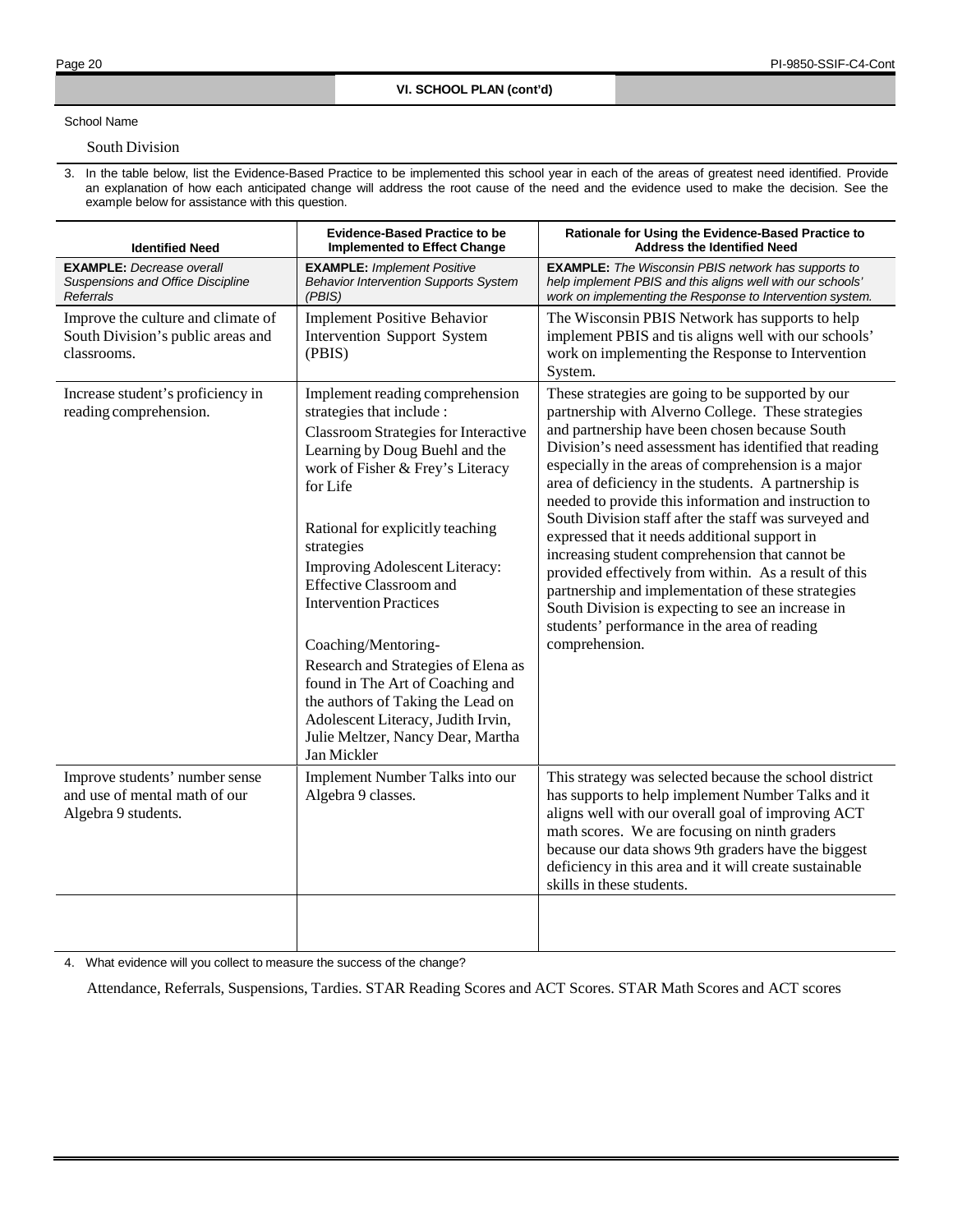| <b>School Name</b>    |                                                                                                         | <b>Reform Model</b>                                |  |  |
|-----------------------|---------------------------------------------------------------------------------------------------------|----------------------------------------------------|--|--|
| Vincent               |                                                                                                         | Transformation                                     |  |  |
| <b>School</b><br>Year | <b>WSAS Reading Goal</b>                                                                                | <b>End-of-Year Progress</b>                        |  |  |
| 2016-17               | Increase Reading from 3.7 % to 5.7% in by the end of<br>the 2016-2017 School Year.                      | Will provide when the data is no longer embargoed. |  |  |
| 2017-18               | Increase Reading from 3.7 % to 5.7% in by the end of<br>the 2016-2017 School Year.                      |                                                    |  |  |
| <b>School</b><br>Year | <b>WSAS Mathematics Goal</b>                                                                            | <b>End-of-Year Progress</b>                        |  |  |
| 2016-17               | Increase mathematics from 1.5% to 3.5% by the end<br>of the 2016-2017 school year.                      | Will provide when the data is no longer embargoed. |  |  |
| 2017-18               | Increase mathematics from 3.5% to 6.5% by the end<br>of the 2016-2017 school year.                      |                                                    |  |  |
| <b>School</b><br>Year | <b>Other School Goals</b>                                                                               | <b>End-of-Year Progress</b>                        |  |  |
| 2016-17               | Increase student daily attendance from 73.3% to<br>78.3% by the end of the 2016-2017 school year.       | 70.4%                                              |  |  |
| 2017-18               | Increase student daily attendance from 78.3% to<br>83.3% by the end of the 2016-2017 school year.       |                                                    |  |  |
| 2016-17               | Increased graduation rates from 57.2% to 62.2% for<br>regular diplomas and from 57.8% to 62.8% for HSED | Will provide when the data is no longer embargoed. |  |  |
| 2017-18               |                                                                                                         |                                                    |  |  |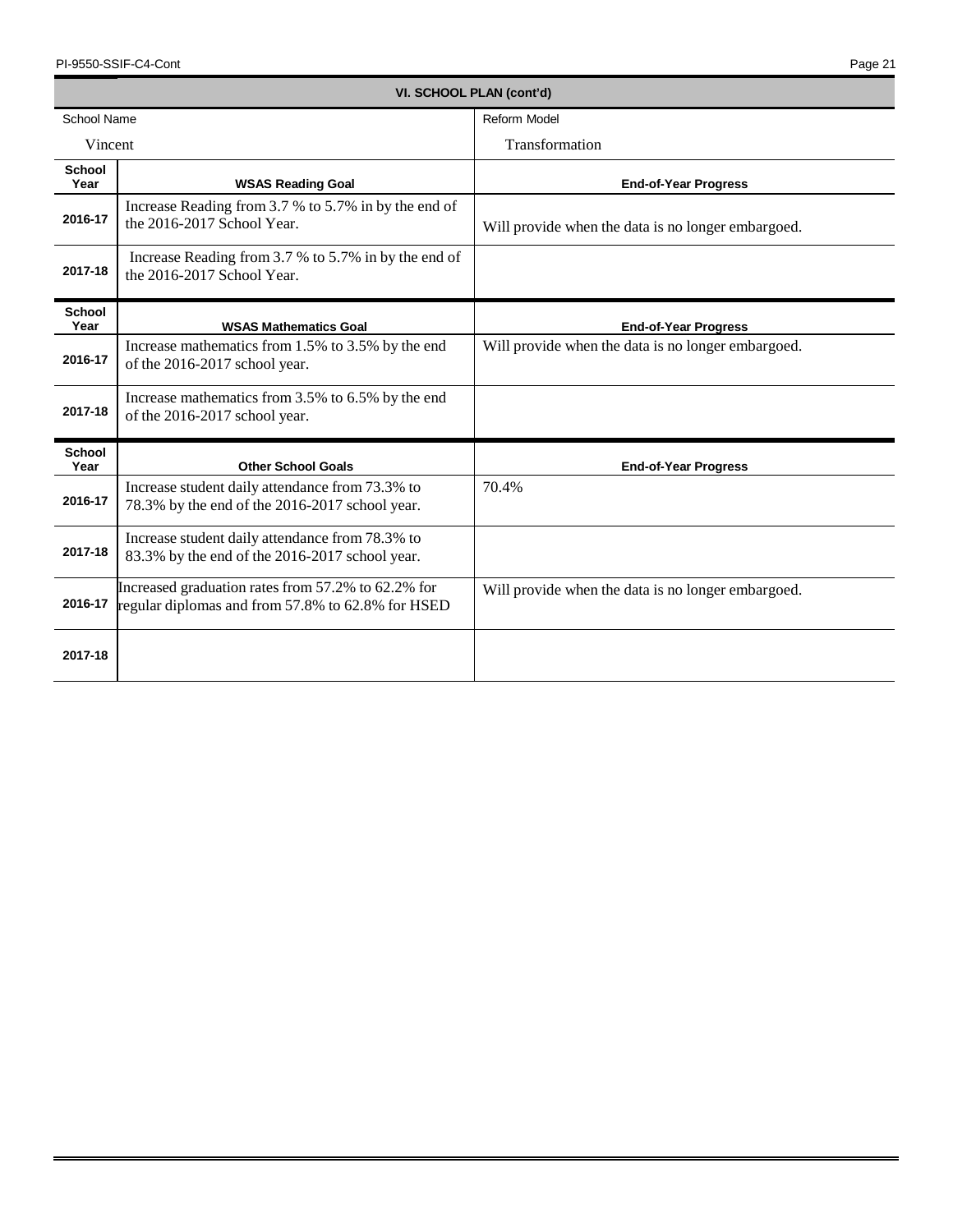School Name

Vincent

1. Attach an addendum to address any information requested in DPI's feedback from the application submitted in January 2017.

| <b>Transformation Model Requirements</b>                                                                                                                                                                                                                                                                                                                                                                                                                                                                           | <b>School Year During Grant Cycle</b><br>in which requirement will be address<br>Select one from the dropdown |
|--------------------------------------------------------------------------------------------------------------------------------------------------------------------------------------------------------------------------------------------------------------------------------------------------------------------------------------------------------------------------------------------------------------------------------------------------------------------------------------------------------------------|---------------------------------------------------------------------------------------------------------------|
| Replace the principal who led the school prior to commencement of the transformation model.<br>(Principals hired within the last two years as part of a transformation effort are exempt.)                                                                                                                                                                                                                                                                                                                         | <select school="" year=""></select>                                                                           |
| Use rigorous, transparent, and equitable evaluation systems for teachers and principals that:<br>a. Take into account data on student growth as a significant factor as well as other factors such as multiple<br>observation-based assessments of performance and ongoing collections of professional practice<br>reflective of student achievement and increased high school graduations rates; and<br>b. Are designed and developed with teacher and principal involvement.                                     | 2017-18                                                                                                       |
| Identify and reward school leaders, teachers, and other staff who, in implementing this model, have<br>increased student achievement and high school graduation rates and identify and remove those who, after<br>ample opportunities have been provided for them to improve their professional practice, have not done so.                                                                                                                                                                                        | 2019-20                                                                                                       |
| Provide staff ongoing, high-quality, job-embedded professional development (e.g., regarding subject specific<br>pedagogy, instruction that reflects a deeper understanding of the community served by the school, or<br>differentiated instruction) that is aligned with the school's comprehensive instructional program and designed<br>with school staff to ensure they are equipped to facilitate effective teaching and learning and have the<br>capacity to successfully implement school reform strategies. | 2017-18                                                                                                       |
| Implement such strategies as financial incentives, increased opportunities for promotion and career growth,<br>and more flexible work conditions that are designed to recruit, place, and retain staff with the skills necessary<br>to meet the needs of the students in a transformation school.                                                                                                                                                                                                                  | 2019-20                                                                                                       |
| Use data to identify and implement an instructional program that is research-based and vertically aligned<br>from one grade to the next as well as aligned with State academic standards.                                                                                                                                                                                                                                                                                                                          | 2017-18                                                                                                       |
| Promote the continuous use of student data (such as from formative, interim, and summative assessments)<br>to inform and differentiate instruction in order to meet the academic needs of individual students.                                                                                                                                                                                                                                                                                                     | 2017-18                                                                                                       |
| Establish schedules and strategies that provide increased learning time.                                                                                                                                                                                                                                                                                                                                                                                                                                           | 2018-19                                                                                                       |
| Provide ongoing mechanisms for family and community engagement.                                                                                                                                                                                                                                                                                                                                                                                                                                                    | 2018-19                                                                                                       |
| Give the school sufficient operational flexibility (such as staffing, calendars/time, and budgeting) to<br>implement fully a comprehensive approach to substantially improve student achievement outcomes and<br>increase high school graduation rates.                                                                                                                                                                                                                                                            | <select school="" year=""></select>                                                                           |
| Ensure that the school receives ongoing, intensive technical assistance and related support from the LEA,<br>the SEA, or a designated external lead partner organization (such as a school turnaround organization or an<br>EMO).                                                                                                                                                                                                                                                                                  | <select school="" year=""></select>                                                                           |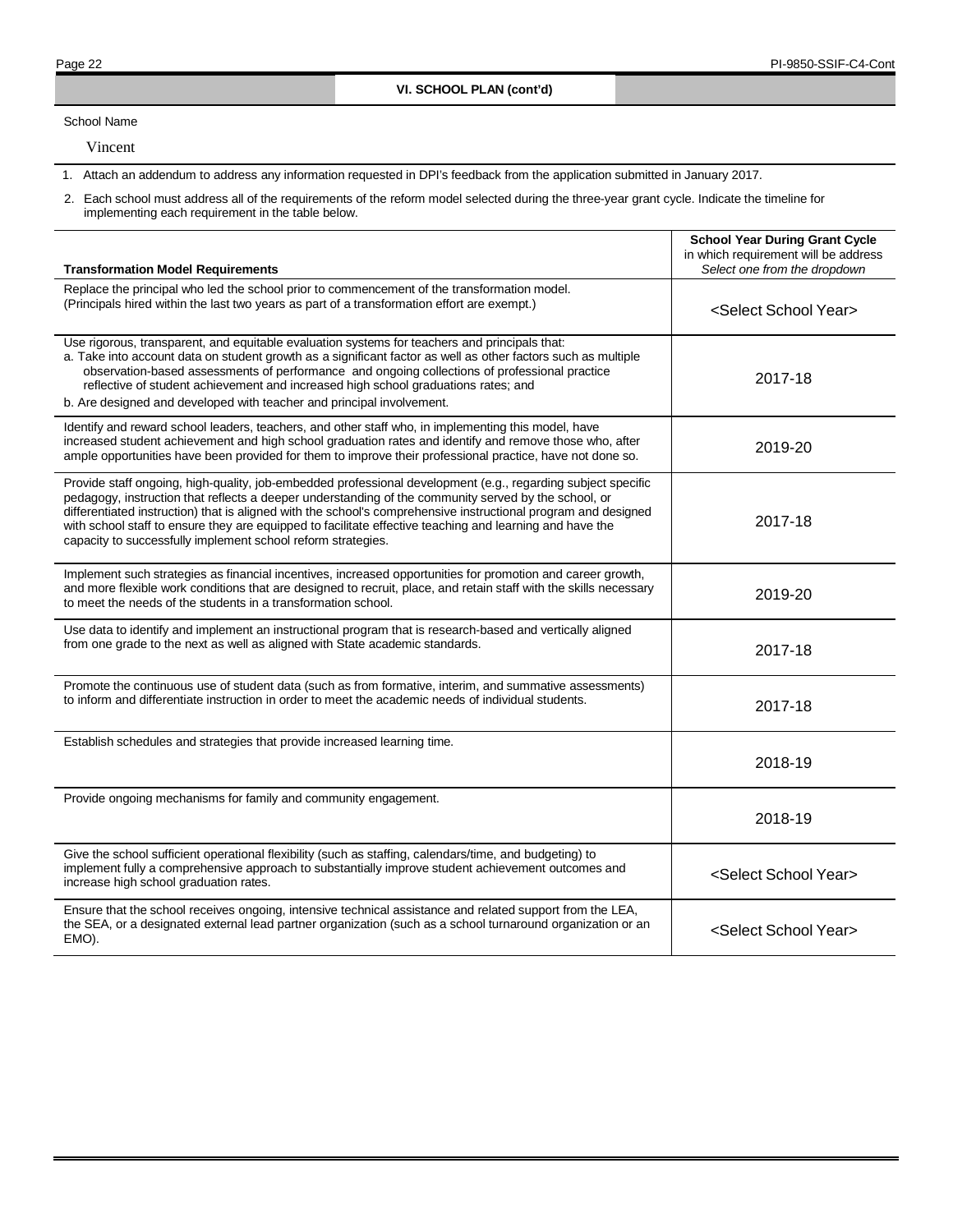School Name

Vincent

3. In the table below, list the Evidence-Based Practice to be implemented this school year in each of the areas of greatest need identified. Provide an explanation of how each anticipated change will address the root cause of the need and the evidence used to make the decision. See the example below for assistance with this question.

| <b>Identified Need</b>                                                                                                                          | <b>Evidence-Based Practice to be</b><br><b>Implemented to Effect Change</b>                  | Rationale for Using the Evidence-Based Practice to<br><b>Address the Identified Need</b>                                                                                              |  |  |
|-------------------------------------------------------------------------------------------------------------------------------------------------|----------------------------------------------------------------------------------------------|---------------------------------------------------------------------------------------------------------------------------------------------------------------------------------------|--|--|
| <b>EXAMPLE:</b> Decrease overall<br>Suspensions and Office Discipline<br>Referrals                                                              | <b>EXAMPLE: Implement Positive</b><br><b>Behavior Intervention Supports System</b><br>(PBIS) | <b>EXAMPLE:</b> The Wisconsin PBIS network has supports to<br>help implement PBIS and this aligns well with our schools'<br>work on implementing the Response to Intervention system. |  |  |
| Decrease overall suspension and<br><b>Implement Positive Behavior</b><br>office discipline referrals.<br>Intervention Support System<br>(PBIS). |                                                                                              | The Wisconsin PBIS Network has supports to help<br>implement PBIS and it aligns well with our schools'<br>work on implementing the Response to Intervention<br>System.                |  |  |
| Increase overall proficiency levels<br>in Reading.                                                                                              | Implement Achieve 3000 as an<br>intervention support system for<br>reading.                  | The use of Achieve 3000 as a supplemental support<br>system will allow for differentiated instruction to<br>assist in preparing students for college and career<br>readiness.         |  |  |
|                                                                                                                                                 |                                                                                              |                                                                                                                                                                                       |  |  |
|                                                                                                                                                 |                                                                                              |                                                                                                                                                                                       |  |  |

4. What evidence will you collect to measure the success of the change?

Suspension data

Referral data

Monthly Achieve3000 data usage

Monthly Lexile Level growth report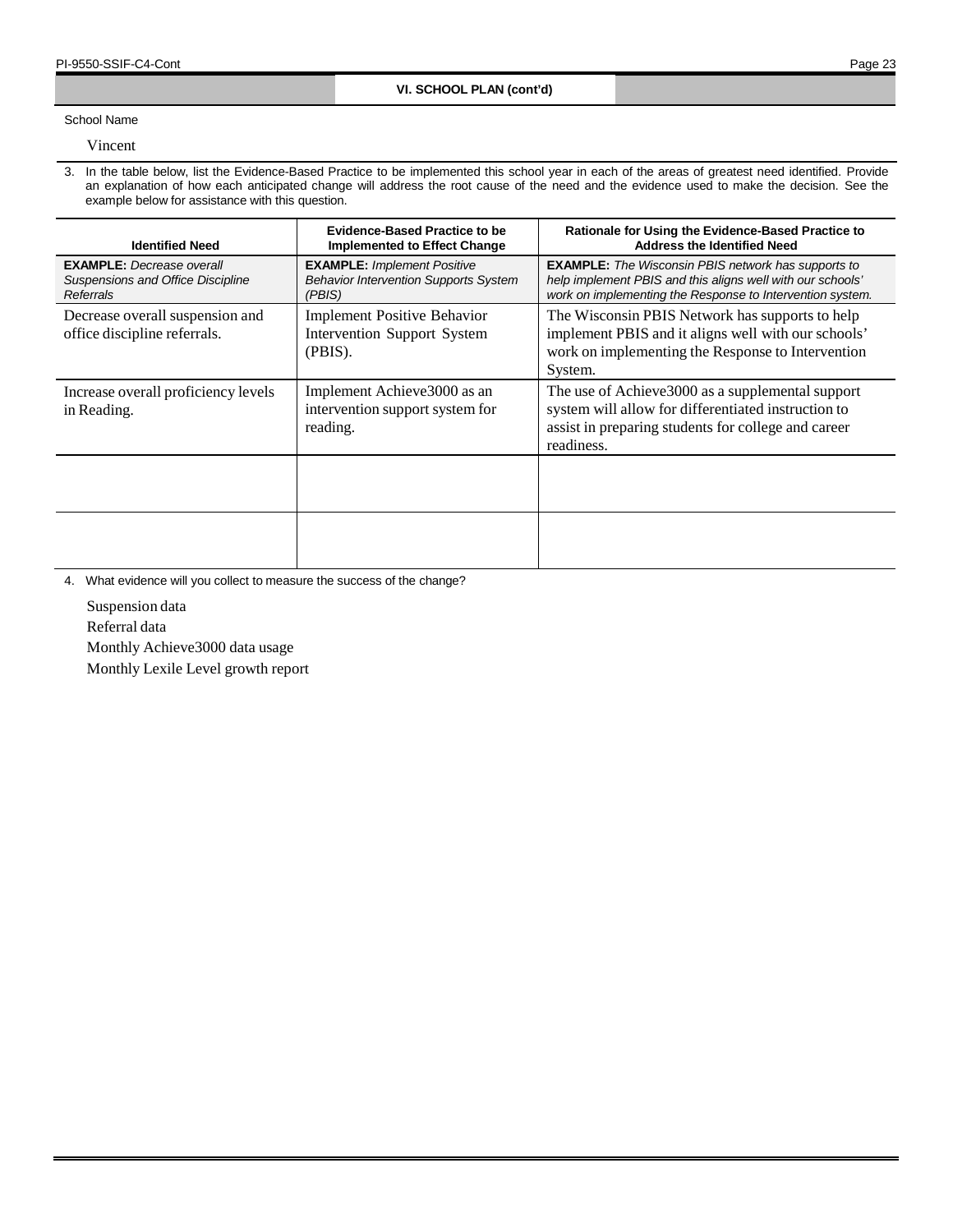|                                | VII. SCHOOL PLAN (cont'd)<br>This chart has been intentionally disabled.<br>Enter the school plan in Tracker. |                                            |                                    |                                                                 |
|--------------------------------|---------------------------------------------------------------------------------------------------------------|--------------------------------------------|------------------------------------|-----------------------------------------------------------------|
| <b>Current Year Activities</b> | <b>Timeline for</b><br><b>Activities</b>                                                                      | Person(s)<br>Responsible                   | Grant<br><b>Funds</b><br>Requested | <b>Progress</b><br>Complete for Interim and End-of-Year Reports |
|                                |                                                                                                               |                                            |                                    |                                                                 |
|                                |                                                                                                               |                                            |                                    |                                                                 |
|                                |                                                                                                               |                                            |                                    |                                                                 |
|                                |                                                                                                               |                                            |                                    |                                                                 |
|                                |                                                                                                               |                                            |                                    |                                                                 |
|                                |                                                                                                               |                                            |                                    |                                                                 |
|                                |                                                                                                               | $\blacksquare$<br>$\overline{\phantom{a}}$ |                                    |                                                                 |
|                                |                                                                                                               |                                            |                                    |                                                                 |

-Cont **Page 24**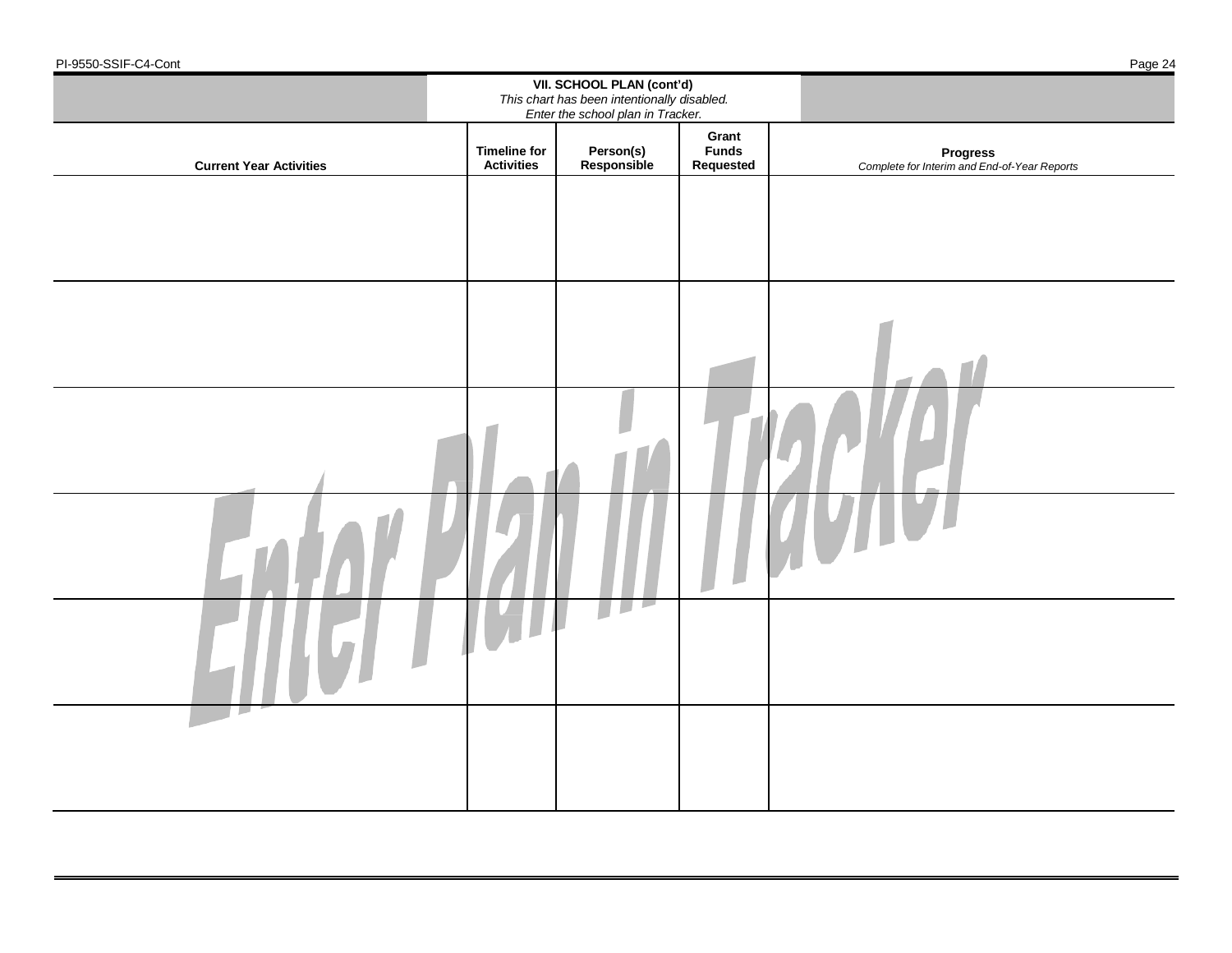## **VIII. LEA SUPPORT AND MONITORING PLAN**

*This chart has been intentionally disabled.*

*Enter the LEA's plan in Tracker.*

Enter the LEA's plan for monitoring and supporting each school to implement the selected reform model.

**Goal: To ensure timely and effective implementation of one of the federal reform models in all funded schools.**

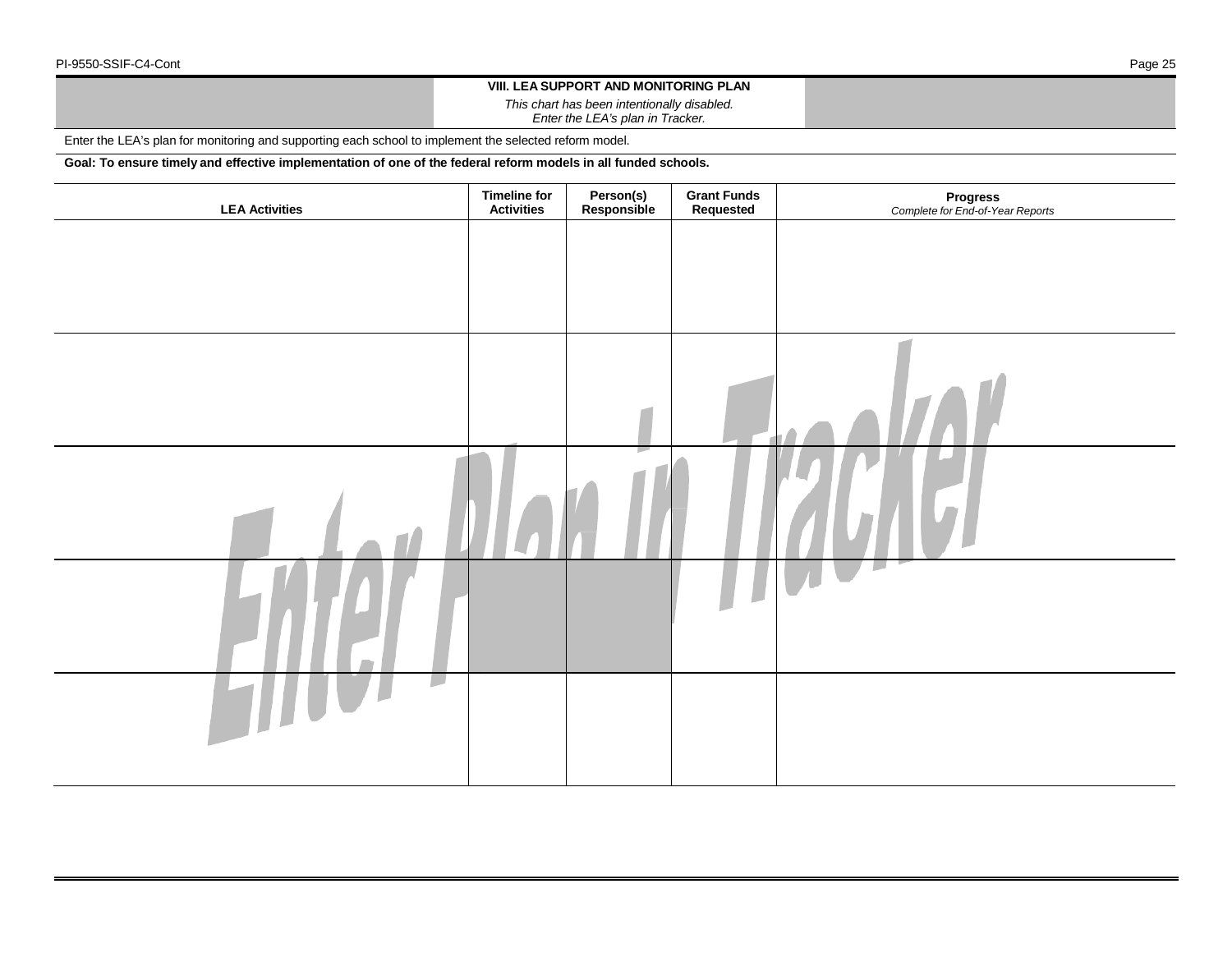### **IX. LEA SUPPORT FOR SCHOOL IMPLEMENTATION**

For each school, describe the actions the LEA has taken, or will take, to:

1. Align other initiatives with the model requirements.

Lancaster: Lancaster will align the selected reform requirements with the framework of the Turnaround Arts Eight Pillars of Effectiveness and integrated arts education to support core instruction and school community.

Martin Luther King Jr. School: To support student outcomes such as Turnaround Arts infusion of African-American Immersion and professional development for teachers we will be able to integrate the requirements for the Transformation Reform Model.

Roosevelt: Roosevelt will align the selected reform requirements with the framework of the Turnaround Arts Eight Pillars of Effectiveness and integrated arts education to support core instruction and school community.

Sherman: Sherman will align the selected reform requirements with the framework of the Turnaround Arts Eight Pillars of Effectiveness, integrated arts education, trauma informed care to support core instruction and school community.

South Division High School: Community Schools and arts integration strategies are aligned in South Division's plan. South will align the district's arts integration objectives in its curriculum as well. We will increase student engagement through arts integration of creativity and artistic expression while infusing the Community School Model.

Vincent High School: The Agricultural program aligns with the requirements by allowing Vincent's staff with ongoing, high quality, job embedded professional development and to partner with the Chicago High School for Agricultural Sciences. During the implementation years, Vincent will focus on strategies that will support literacy and mathematics in the four agricultural pathways. In addition to the agricultural pathways, Vincent will align the district's arts integration objectives in its curriculum as well. We will increase student engagement through arts integration of creativity and artistic expression while still infusing the four agricultural pathways in all of Vincent's content classes and lastly, by making connections between history and culture. This will equip staff with the necessary skills and strategies to effectively implement our focused reform efforts.

2. Modify LEA requirements, practices or policies (such as schedules, structures, teacher contracts, etc.) to enable the schools served to implement their plans fully and effectively.

Lancaster: Lancaster revised their class schedule to incorporate school- wide interventions and allow staff to receive professional development on trauma informed care. This support will help staff and students in the classroom who have been traumatized. In addition, Lancaster has participated in District's job fair opportunities to select certified staff for the Lancaster's community. Finally, Lancaster is in the beginning stages of a recommitment letter. This will allow Lancaster's staff to recommit to the reform model selected.

Martin Luther King Jr. School: Martin Luther King Jr. were able to modify and create new structures for school-wide intervention program by changing the schedule. This structure will increase the support for reading foundational skills and algebra readiness for intellectual engagement strategies for our students.

Roosevelt: At this time, Roosevelt is in the process of recruiting a new principal. An acting principal have been assigned to support Roosevelt's SIG grant and school-wide initiatives.

Sherman: At this time, Sherman does not have to modify any changes in our policies to execute the plan.

South Division High School: Although, South Division does not have any policies that needs to be modified at this time, South Division leadership team will receive additional services to improve learning focused supervision, and participate in the Comprehensive Assessment of Leadership for Learning that will support and strength leadership for teaching and learning school –wide.

Vincent High School: Vincent decided on three significant changes for the Transformation Reform Model. The first change was to reduce the number of students to grow an authentic agricultural program. The reduction will allow Vincent to grow the program that will allow the program to be sustained over time. The second change was the modified schedule. Vincent switched from period classes that were 55 minutes to an 85-minute block schedule to support project/problem based learning.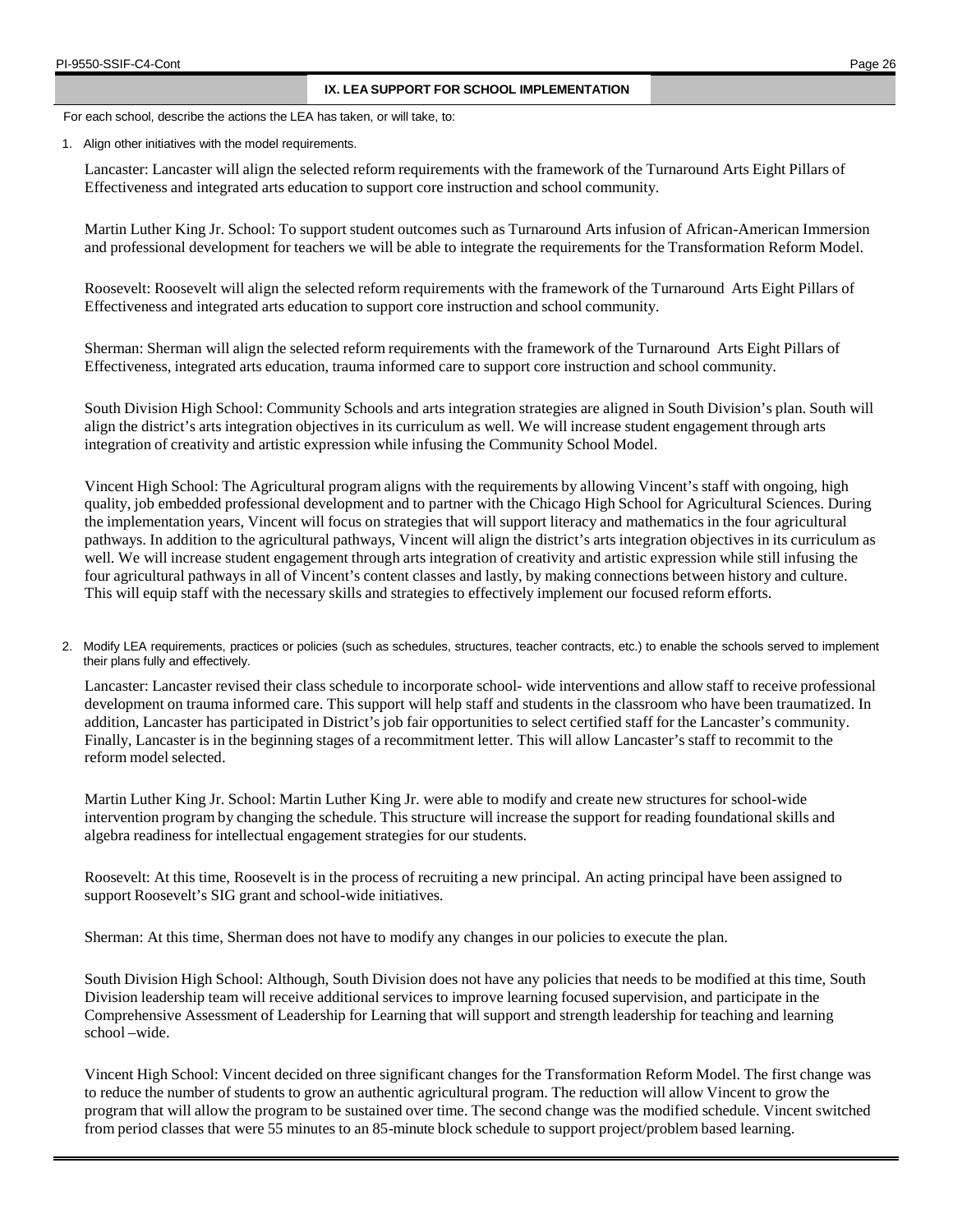## **IX. LEA SUPPORT FOR SCHOOL IMPLEMENTATION (cont'd)**

Implementing a block schedule will provide increased learning time for students to participate in extended learning opportunities and will afford more teaching time with our students. Lastly, Vincent drafted a recommitment letter for the staff at Vincent. This letter was used to unite staff under a common pathway.

3. Sustain the reforms after the funding period ends.

Lancaster: After the funding period ends, Lancaster will have solid systems and built capacity with all stakeholders through distributive leadership and increased family and community engagement in the school community.

Martin Luther King Jr. School: After the funding ends, Martin Luther King Jr. will have solid systems that will create a positive change and improve instructional effectiveness; raise rigor and relevance, transformed student learning experiences and achievement by using arts integration strategies. These improvements will be sustainable for classrooms and the entire school by changing the culture of the school.

Roosevelt: After the funding period, Roosevelt will be able to sustain systems that will increase teacher knowledge in arts integration, increased engagement strategies that will increase student achievement, family/community engagement and lastly a positive school culture.

Sherman: After the funding period, Sherman will be able to sustain systems that will increase teacher knowledge in arts integration, increased engagement strategies that will increase student achievement and lastly increased parent engagement.

South Division High School: After the funding period ends, South Division will have firm systems, improved relationships with all stakeholders, increased student engagement and achievement, extended learning opportunities for students and families, solid professional development for teachers, and a linkage between schools and partners that will support social supports.

Vincent High School: Growing an authentic agricultural program will attract students who will want to enroll at Vincent. Increasing student enrollment and building a school community and culture that promotes creativity through arts integration and the agricultural pathways will equip and increase teacher knowledge and raise student engagement and achievement.

## **X. LEA CONSULTATION WITH STAKEHOLDERS**

Describe the LEA's consultation with families, community members, and other relevant stakeholders regarding the implementation of school improvement plans in each school served.

Beginning in the August and early September, the district's support team will communicate and collaborate with families, community members and other relevant stakeholders regarding the implementation of school improvement plans by conducting surveys and facilitating listening sessions in all of the SIG schools with the district's Family and Community Engagement Specialist and school teams. In addition, the district SIG Specialists and School Improvement Coordinators will attend Governance Council Meetings to continually share the progress of implementation of the reform model.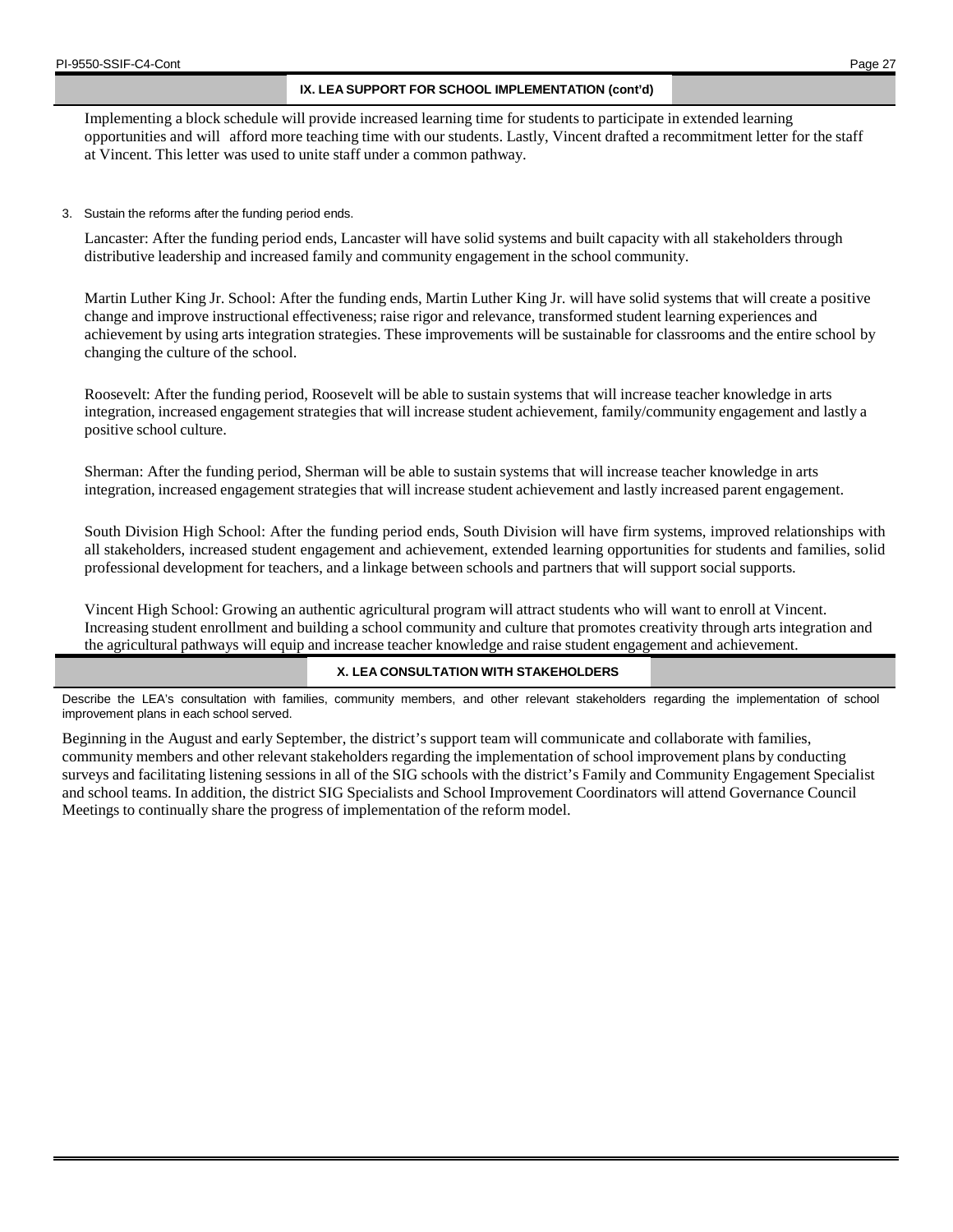|                        | IX. BUDGET DETAIL        |                                |
|------------------------|--------------------------|--------------------------------|
| Grant Period           | -EA                      | Project No. For revisions only |
| $7/1/2017 - 6/30/2018$ | Milwaukee Public Schools |                                |

## **1. Personnel Summary (100s-200s)**

List all employees to be paid from this project. Do not include contracted personnel employed by other agencies in this section. If a vacancy exists which will be filled, indicate "vacant."

| a.                         | b.                                                                                               | c.<br>Project FTE   | d.                                | е.<br><b>Total Costs</b> |          |
|----------------------------|--------------------------------------------------------------------------------------------------|---------------------|-----------------------------------|--------------------------|----------|
| Name                       | Position/Title                                                                                   | Indicate<br>Percent | Date(s) Service to be<br>Provided | Salary                   | Fringe   |
| Lancaster - Natalie Bishop | School Improvement Coordinator I                                                                 | 1                   | $7/1/17 - 6/30/18$                | \$61,657                 | \$32,863 |
| Lancaster - Various        | Planning for SIG implementation<br>during summer                                                 | N/A                 | $7/1/17 - 6/30/18$                | \$8,596                  | \$4,582  |
| Lancaster - Various        | Substitute Teachers (20)                                                                         | N/A                 | $7/1/17 - 6/30/18$                | \$4,000                  | \$2,132  |
| Lancaster - Various        | After School Support (6 Teachers)                                                                | N/A                 | $7/1/17 - 6/30/18$                | \$703                    | \$375    |
| Lancaster - Various        | Planning for SIG during school<br>year (9 staff)                                                 | N/A                 | $7/1/17 - 6/30/18$                | \$2,370                  | \$1,263  |
| Lancaster - Various        | <b>Staff Participation in Acting Right</b><br>PD and Visual Thinking Strategies<br>PD (30 staff) | N/A                 | $7/1/17 - 6/30/18$                | \$6,320                  | \$3,369  |
| Lancaster - Various        | ALT MPS RETREAT (9 staff)                                                                        | N/A                 | $7/1/17 - 6/30/18$                | \$1,758                  | \$937    |
| Lancaster - Various        | <b>Staff Participation in Kennedy</b><br>Center Conference (5 Staff)                             | N/A                 | $7/1/17 - 6/30/18$                | \$3,130                  | \$1,668  |
| MLKing Jr. - Various       | Teachers, Summer Planning                                                                        | N/A                 | $7/1/17 - 6/30/18$                | \$2,344                  | \$1,249  |
| MLKing Jr. - Various       | Paraprofessionals, Summer<br>Planning                                                            | N/A                 | $7/1/17 - 6/30/18$                | \$97                     | \$52     |
| MLKing Jr. - Toknoka Glass | <b>SIG Coordinator</b>                                                                           | N/A                 | $7/1/17 - 6/30/18$                | \$76,094                 | \$40,558 |
| MLKing Jr. - Various       | <b>Saturday Academy Teachers</b>                                                                 | N/A                 | $7/1/17 - 6/30/18$                | \$2,609                  | \$1,391  |
| MLKing Jr. - Various       | Substitute Teachers (15)                                                                         | N/A                 | $7/1/17 - 6/30/18$                | \$3,000                  | \$1,599  |
| MLKing Jr. - Various       | <b>SIG Planning</b>                                                                              | N/A                 | $7/1/17 - 6/30/18$                | \$2,370                  | \$1,263  |
| MLKing Jr. - Various       | ALT MPS RETREAT (11 staff)                                                                       | N/A                 | $7/1/17 - 6/30/18$                | \$2,149                  | \$1,145  |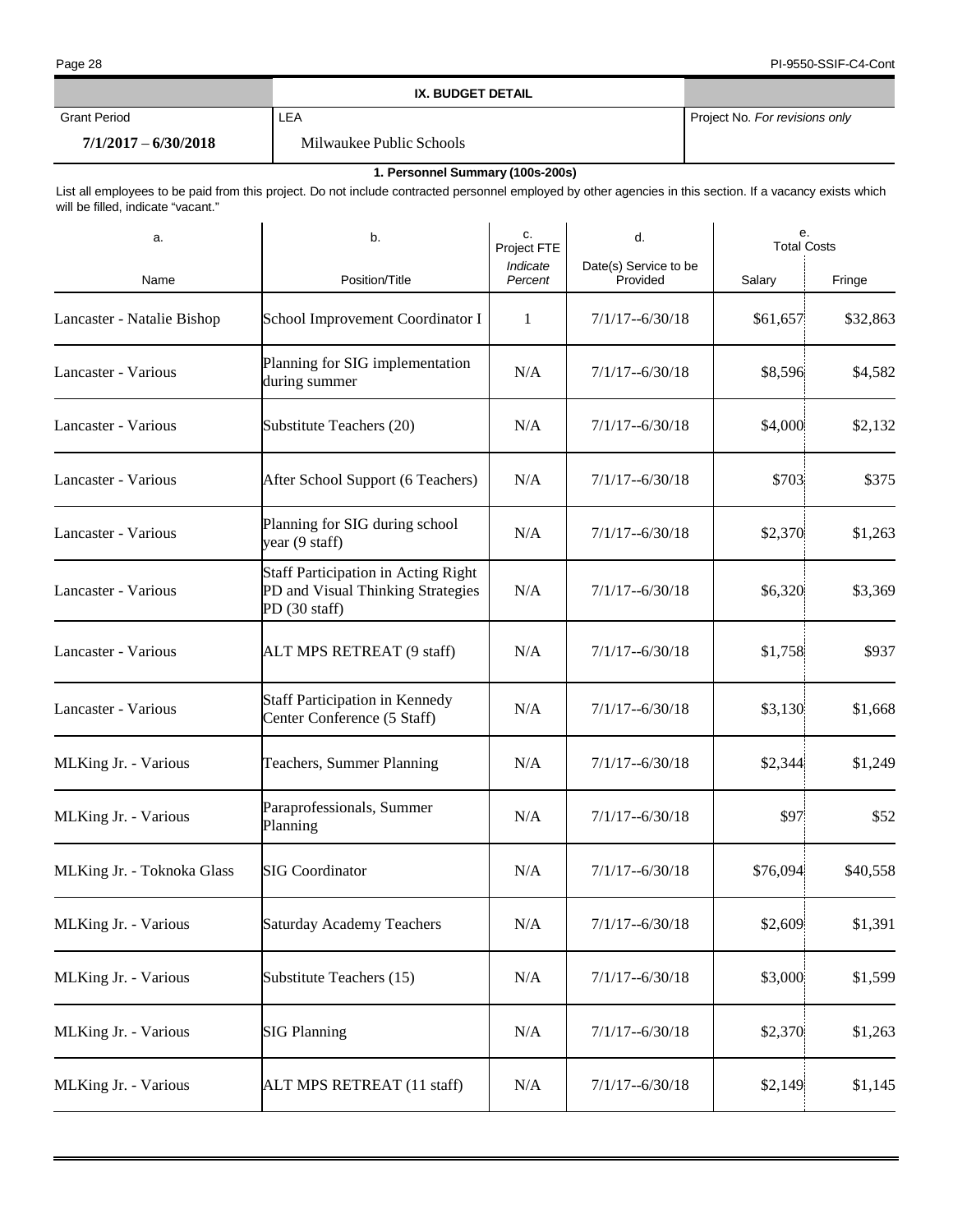| MLKing Jr. - Various                                                                                                                                                                                                                          | Paraprofessional                                 | 1            | $7/1/17 - 6/30/18$ | \$18,243  | \$9,724  |
|-----------------------------------------------------------------------------------------------------------------------------------------------------------------------------------------------------------------------------------------------|--------------------------------------------------|--------------|--------------------|-----------|----------|
| Roosevelt - Shalanda Driver                                                                                                                                                                                                                   | School Improvement Coordinator I                 | 1            | $7/1/17 - 6/30/18$ | \$57,158  | \$30.480 |
| Roosevelt - Various                                                                                                                                                                                                                           | Planning and PD Time                             | N/A          | $7/1/17 - 6/30/18$ | \$41,286  | \$22,005 |
| Roosevelt - Various                                                                                                                                                                                                                           | Substitute Teachers (33)                         | N/A          | $7/1/17 - 6/30/18$ | \$8,800   | \$4,690  |
| Roosevelt - Various                                                                                                                                                                                                                           | After School Support (5 teachers)                | N/A          | $7/1/17 - 6/30/18$ | \$2,896   | \$1,544  |
| Roosevelt - Various                                                                                                                                                                                                                           | ALT MPS RETREAT (11 staff)                       | N/A          | $7/1/17 - 6/30/18$ | \$586     | \$312    |
| Sherman - Vacant                                                                                                                                                                                                                              | School Improvement Coordinator I                 | 1            | $7/1/17 - 6/30/18$ | \$72,344  | \$38,559 |
| Sherman - Tyler Thompson                                                                                                                                                                                                                      | Paraprofessional for Math<br>Resources           | 1            | $7/1/17 - 6/30/18$ | \$20,529  | \$10,942 |
| Sherman - Harrell Smith                                                                                                                                                                                                                       | <b>Safety Assistant</b>                          | 1            | $7/1/17 - 6/30/18$ | \$27,793] | \$14,814 |
| <b>Staff Participation in Acting Right</b><br>PD and Visual Thinking Strategies<br>Sherman - Various<br>PD (18 staff)                                                                                                                         |                                                  | N/A          | $7/1/17 - 6/30/18$ | \$3,134   | \$1,670  |
| Sherman - Various                                                                                                                                                                                                                             | Planning for SIG implementation<br>during summer | N/A          | $7/1/17 - 6/30/18$ | \$4,371   | \$2,330  |
| Sherman - Various<br>Substitute Teachers (15)                                                                                                                                                                                                 |                                                  | N/A          | $7/1/17 - 6/30/18$ | \$3,000   | \$1,599  |
| Sherman - Various<br>ALT MPS Retreat (8 staff)                                                                                                                                                                                                |                                                  | N/A          | $7/1/17 - 6/30/18$ | \$1,563   | \$833    |
| Sherman - Various                                                                                                                                                                                                                             | <b>Saturday Academy Teachers</b>                 | N/A          | $7/1/17 - 6/30/18$ | \$4,923   | \$2,624  |
| South - Heath Garland                                                                                                                                                                                                                         | School Improvement Coordinator I                 | $\mathbf{1}$ | $7/1/17 - 6/30/18$ | \$83,842  | \$44,688 |
| <b>Staff Participation in Number Talks</b><br>PD, Management/Relationship PD,<br>Instructional Leadership PD, After<br>South - Various<br>School Tutoring, 9th Grade Family<br>Night, and Focus Groups                                        |                                                  | N/A          | $7/1/17 - 6/30/18$ | \$22,803  | \$12,154 |
| <b>Staff Participation in Summer</b><br>Management/Relationship PD,<br>PBIS PD, Normed Behavior<br>South - Various<br><b>Expectations, Normed Public</b><br>Areas, Expectations for Students &<br>Parents, and Instructional<br>Leadership PD |                                                  | N/A          | $7/1/17 - 6/30/18$ | \$7,973   | \$4,250  |
| South - Various                                                                                                                                                                                                                               | <b>Substitutes for Conference Dates</b>          | N/A          | $7/1/17 - 6/30/18$ | \$3,200   | \$1,706  |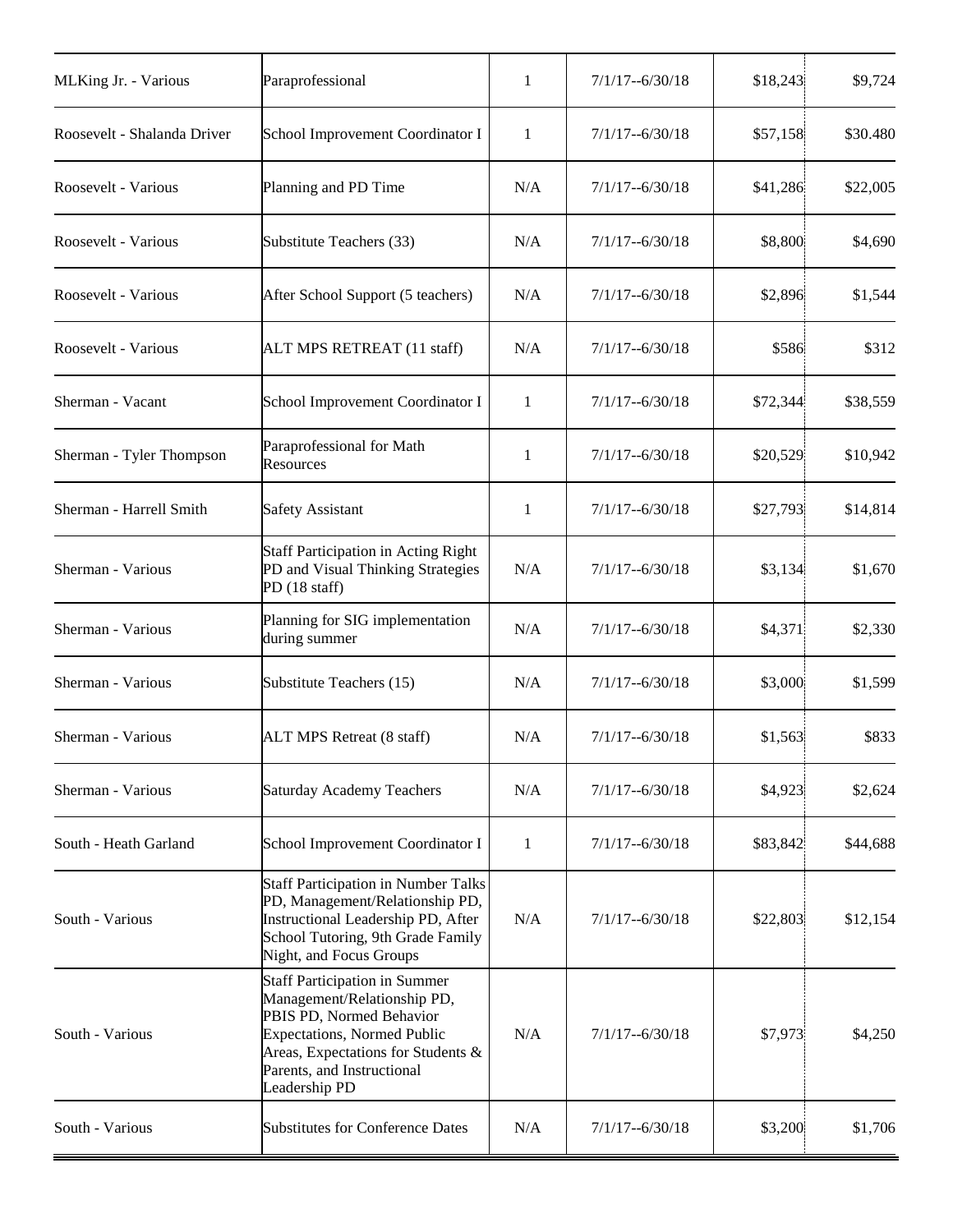| Vincent - Jennifer Santiago                                                    | School Improvement Coordinator I                | 1            | $7/1/17 - 6/30/18$ | \$85,987    | \$45,831  |
|--------------------------------------------------------------------------------|-------------------------------------------------|--------------|--------------------|-------------|-----------|
| Vincent - Jason Hood, Danielle<br>Jacobs                                       | <b>Classroom Size Reduction Teachers</b>        | 2            | $7/1/17 - 6/30/18$ | \$98,757    | \$52,367  |
| Vincent - Richard Polk                                                         | <b>Safety Assistant</b>                         | 1            | $7/1/17 - 6/30/18$ | \$23,276    | \$12,406  |
| Vincent - Various                                                              | All Staff School Year Collaboration             | N/A          | $7/1/17 - 6/30/18$ | \$21,380    | \$11,396  |
| Vincent - Various                                                              | ELA Tutors (2)                                  | N/A          | $7/1/17 - 6/30/18$ | \$3,792     | \$2,021   |
| Vincent - Various                                                              | All Staff PD Time                               | N/A          | $7/1/17 - 6/30/18$ | \$4,600     | \$2,452   |
| District - Tonja Whittley                                                      | District SIG Monitor                            | 1            | $7/1/17 - 6/30/18$ | \$90,143    | \$48,046  |
| District -Paul Moga                                                            | Culturally Responsive /Black and<br>Latino Male | 1            | $7/1/17 - 6/30/18$ | \$92,819    | \$49,473  |
| District- Kari Hanson                                                          | <b>Turnaround Arts Manager</b>                  | 1            | $7/1/17 - 6/30/18$ | \$79,101    | \$42,161  |
| District- Christina Ratatori                                                   | <b>Turnaround Arts Coordinator</b>              | 1            | $7/1/17 - 6/30/18$ | \$68,486    | \$36,503  |
| District - Teaira McMurtry                                                     | School Improvement Coordinator                  | 1            | $7/1/17 - 6/30/18$ | \$74,010    | \$39,447  |
| District-Monique Parks                                                         | <b>Innovation Coach</b>                         | 1            | $7/1/17 - 6/30/18$ | \$68,073    | \$36,283  |
| District - Terisa Folaron                                                      | School Improvement Coordinator                  | $\mathbf{1}$ | $7/1/17 - 6/30/18$ | \$81,331    | \$43,349  |
| District - Various                                                             | <b>Staff Development</b>                        | N/A          | $7/1/17 - 6/30/18$ | \$15,000    | \$7,995   |
|                                                                                |                                                 |              | <b>Totals</b>      | \$1,368,423 | \$729,370 |
| All project totals must equal salary and fringe totals on budget summary page. | \$2,097,793                                     |              |                    |             |           |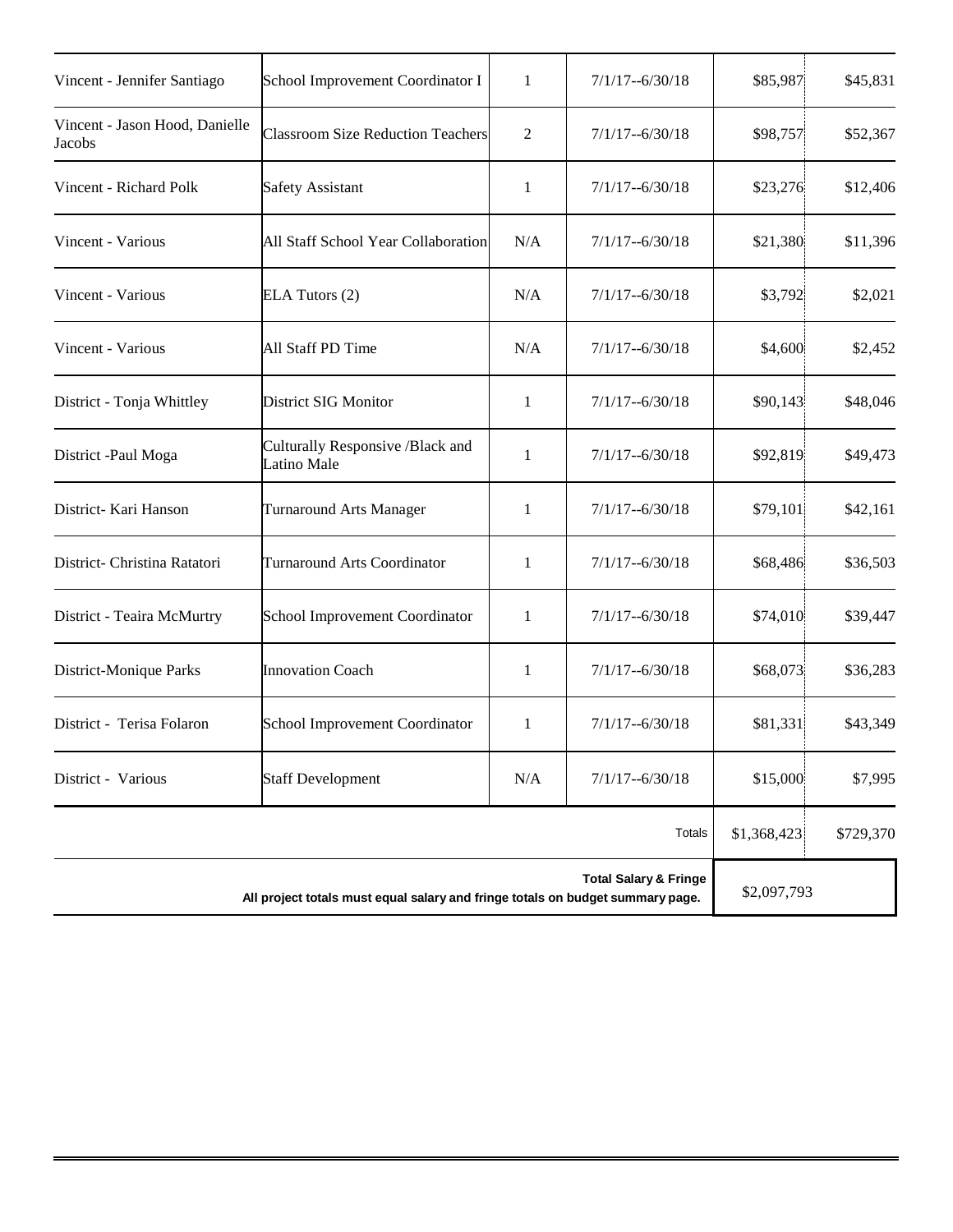| PI-9550-SSIF-PS-Cont                                               |                                   |                    |                                                     |                                | Page 29                  |
|--------------------------------------------------------------------|-----------------------------------|--------------------|-----------------------------------------------------|--------------------------------|--------------------------|
|                                                                    |                                   |                    | IX. BUDGET DETAIL (cont'd)                          |                                |                          |
| <b>Grant Period</b>                                                | LEA                               |                    |                                                     | Project No. For revisions only |                          |
| $7/1/2017 - 6/30/2018$                                             | Milwaukee Public Schools          |                    |                                                     |                                |                          |
|                                                                    |                                   |                    | 2. Purchased Services Summary (300s)                |                                |                          |
| a.<br>Type of<br>Service Purchased                                 | Date(s) Service to be<br>Provided | b.                 | c.<br>Specify Agency/Vendor or Supplier<br>If Known |                                | d.<br><b>Total Costs</b> |
| Lancaster - Turnaround Arts<br><b>National Trainer</b>             | $7/1/17 - 6/30/18$                |                    | Focus 5                                             |                                | \$4,500                  |
| Lancaster - Turnaround Arts<br><b>National Trainer</b>             | $7/1/17 - 6/30/18$                |                    | <b>Visual Thinking Strategies</b>                   |                                | \$4,000                  |
| Lancaster - Playworks                                              | $7/1/17 - 6/30/18$                |                    | Playworks                                           |                                | \$6,750                  |
| Lancaster – Duplicating                                            | $7/1/17 - 6/30/18$                |                    | Duplicating for postcards                           |                                | \$250                    |
| Lancaster-Conference                                               | $7/1/17 - 6/30/18$                |                    | DPI conference                                      |                                | \$539                    |
| Lancaster-Conference                                               | $7/1/17 - 6/30/18$                |                    | WI reading conference                               |                                | \$4,200                  |
| Lancaster - Conference                                             | $7/1/17 - 6/30/18$                |                    | WI math conference                                  |                                | \$4,300                  |
| Lancaster - Conference                                             | $7/1/17 - 6/30/18$                |                    | <b>Turnaround Arts retreat</b>                      |                                | \$2,700                  |
| Lancaster - Conference                                             | $7/1/17 - 6/30/18$                |                    | Kennedy Center arts conference                      |                                | \$3,886                  |
| Lancaster - Conference                                             | $7/1/17 - 6/30/18$                |                    | Model Schools conference                            |                                | \$10,000                 |
| MLKing Jr. - Heggerty<br>Phoenemic Curriculum                      | $7/1/17 - 6/30/18$                |                    | Literacy Resource, Inc.                             |                                | \$3,905                  |
| MLKing Jr. - Professional<br>Development and Curriculum<br>Support |                                   | $7/1/17 - 6/30/18$ | Ubunte Research & Evaluation, LLC.                  |                                | \$27,000                 |
| MLKing Jr. - PBIS Arts<br><b>Strategies</b>                        | $7/1/17 - 6/30/18$                |                    | <b>Acting Right</b>                                 |                                | \$4,000                  |
| MLKing Jr. - Conference                                            |                                   | $7/1/17 - 6/30/18$ | DPI conference                                      |                                | \$825                    |
| MLKing Jr. - Conference                                            | $7/1/17 - 6/30/18$                |                    | WI reading conference                               |                                | \$1,452                  |
| MLKing Jr. - Conference                                            | $7/1/17 - 6/30/18$                |                    | Kennedy Center arts conference                      |                                | \$1,005                  |
| MLKing Jr. - Conference                                            | $7/1/17 - 6/30/18$                |                    | Turnaround Arts conference                          |                                | \$6,820                  |
| MLKing Jr. - Conference                                            | $7/1/17 - 6/30/18$                |                    | Visual Thinking Strategies conference               |                                | \$2,974                  |
| Roosevelt - In School<br>Support/Tutoring                          | $7/1/17 - 6/30/18$                |                    | City Year                                           |                                | \$50,000                 |
| Roosevelt - Professional<br>Development                            | $7/1/17 - 6/30/18$                |                    | <b>Reading Apprenticeship</b>                       |                                | \$6,750                  |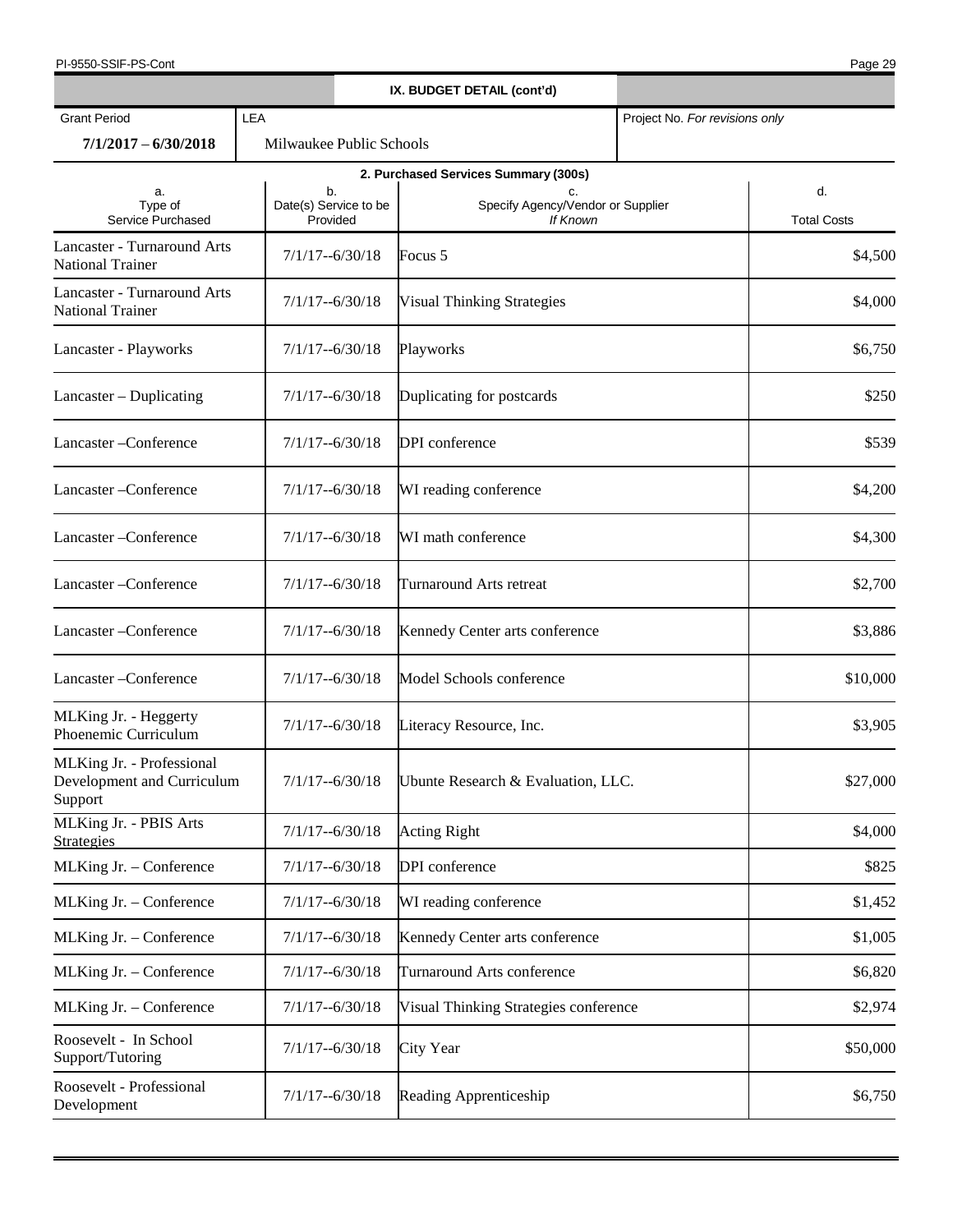| Roosevelt - Professional<br>Development              | $7/1/17 - 6/30/18$ | <b>Visual Thinking Strategies</b>     | \$4,000  |
|------------------------------------------------------|--------------------|---------------------------------------|----------|
| Roosevelt – Duplicating                              | $7/1/17 - 6/30/18$ | Duplicating for materials             | \$3,243  |
| Roosevelt – Conference                               | $7/1/17 - 6/30/18$ | DPI conference                        | \$550    |
| Roosevelt - Conference                               | $7/1/17 - 6/30/18$ | WI math conference                    | \$1,860  |
| Roosevelt - Conference                               | $7/1/17 - 6/30/18$ | WI reading conference                 | \$1,520  |
| Roosevelt - Conference                               | $7/1/17 - 6/30/18$ | Disciplinary Literacy conference      | \$215    |
| Roosevelt - Conference                               | $7/1/17 - 6/30/18$ | Turnaround Arts retreat               | \$2,700  |
| Roosevelt - Conference                               | $7/1/17 - 6/30/18$ | Model Schools conference              | \$8,000  |
| Sherman - Turnaround Arts<br>National Trainer        | $7/1/17 - 6/30/18$ | <b>Acting Right</b>                   | \$4,000  |
| Sherman - Turnaround Arts<br><b>National Trainer</b> | $7/1/17 - 6/30/18$ | <b>Visual Thinking Strategies</b>     | \$4,000  |
| Sherman - Conference                                 | $7/1/17 - 6/30/18$ | <b>Turnaround Arts retreat</b>        | \$2,700  |
| Sherman - Conference                                 | $7/1/17 - 6/30/18$ | Visual Thinking Strategies conference | \$3,000  |
| Sherman - Conference                                 | $7/1/17 - 6/30/18$ | WI math conference                    | \$1,800  |
| Sherman - Conference                                 | $7/1/17 - 6/30/18$ | WI reading conference                 | \$2,730  |
| Sherman - Conference                                 | $7/1/17 - 6/30/18$ | Midwest arts integration conference   | \$1,600  |
| Sherman - Conference                                 | $7/1/17 - 6/30/18$ | DPI conference                        | \$540    |
| South - Instructional PD                             | $7/1/17 - 6/30/18$ | Alverno                               | \$60,000 |
| South - 9th Grade                                    | $7/1/17 - 6/30/18$ | City Year                             | \$50,000 |
| South - Community School<br>Coordinator              | $7/1/17 - 6/30/18$ | United Way                            | \$80,000 |
| South - Leadership Coaching                          | $7/1/17 - 6/30/18$ | Admin External Coach                  | \$66,116 |
| South - Conference                                   | $7/1/17 - 6/30/18$ | DPI conference                        | \$598    |
| South - Conference                                   | $7/1/17 - 6/30/18$ | WI math conference                    | \$1,785  |
| South – Conference                                   | $7/1/17 - 6/30/18$ | WI reading conference                 | \$1,365  |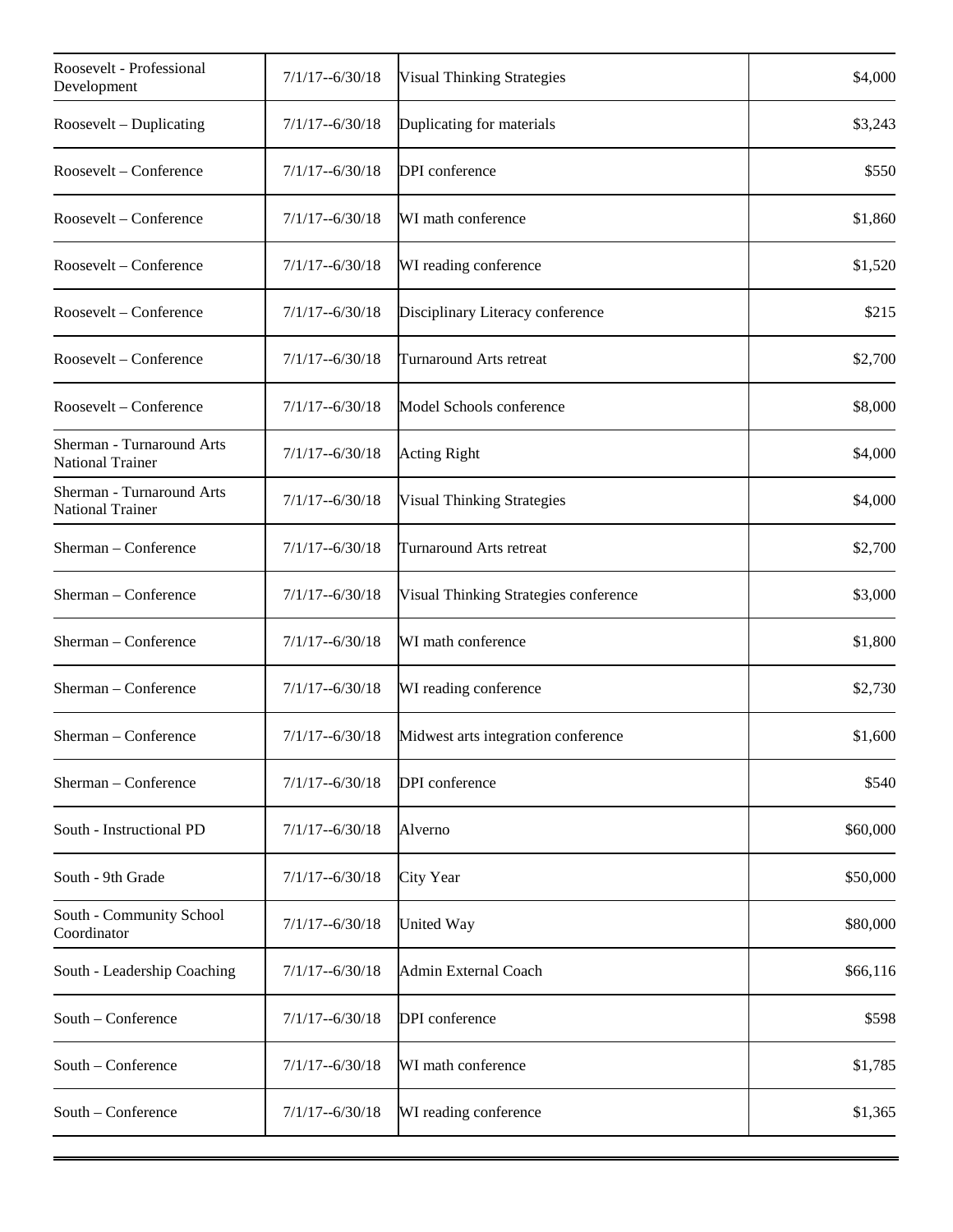| South – Conference                                     | $7/1/17 - 6/30/18$ | PBIS conference                                                            | \$4,840   |
|--------------------------------------------------------|--------------------|----------------------------------------------------------------------------|-----------|
| South - Travel                                         | $7/1/17 - 6/30/18$ | College visits                                                             | \$10,664  |
| Vincent - Freshman Academy                             | 7/1/17--6/30/18    | City Year                                                                  | \$50,000  |
| Vincent - Student Field Trips                          | $7/1/17 - 6/30/18$ | <b>CHSAS</b>                                                               | \$2,000   |
| Vincent - Staff Field Trips                            | $7/1/17 - 6/30/18$ | <b>CHSAS</b>                                                               | \$5,000   |
| Vincent - Young Men's<br><b>Motivational Speaker</b>   | 7/1/17--6/30/18    | Motivational speaker for male students                                     | \$10,000  |
| Vincent - Young Women's<br><b>Motivational Speaker</b> | $7/1/17 - 6/30/18$ | Motivational speaker for female students                                   | \$10,000  |
| Vincent - Student Field Trips                          | $7/1/17 - 6/30/18$ | Field trips to a college or university                                     | \$1,200   |
| Vincent - Conference                                   | $7/1/17 - 6/30/18$ | WI reading conference                                                      | \$1,400   |
| Vincent - Conference                                   | $7/1/17 - 6/30/18$ | DPI conference                                                             | \$579     |
| Vincent - Conference                                   | $7/1/17 - 6/30/18$ | PBIS conference                                                            | \$2,360   |
| Vincent – Conference                                   | $7/1/17 - 6/30/18$ | ASCD educational leadership conference                                     | \$3,500   |
| Vincent - Conference                                   | $7/1/17 - 6/30/18$ | Link Crew conference                                                       | \$6,500   |
| Vincent - Conference                                   | $7/1/17 - 6/30/18$ | PLC conference                                                             | \$6,500   |
| Vincent - Bus Tickets                                  | $7/1/17 - 6/30/18$ | Bus tickets for tutored students                                           | \$1,310   |
| District - Travel                                      | $7/1/17 - 6/30/18$ | Car allowance                                                              | \$5,000   |
| District - Conference                                  | $7/1/17 - 6/30/18$ | Various conferences                                                        | \$35,000  |
| District - Leadership<br>Development                   | $7/1/17 - 6/30/18$ | Leadership Development                                                     | \$236,263 |
|                                                        |                    | <b>Total</b><br>Must agree with Purchase Services Total on Budget Summary. | \$840,294 |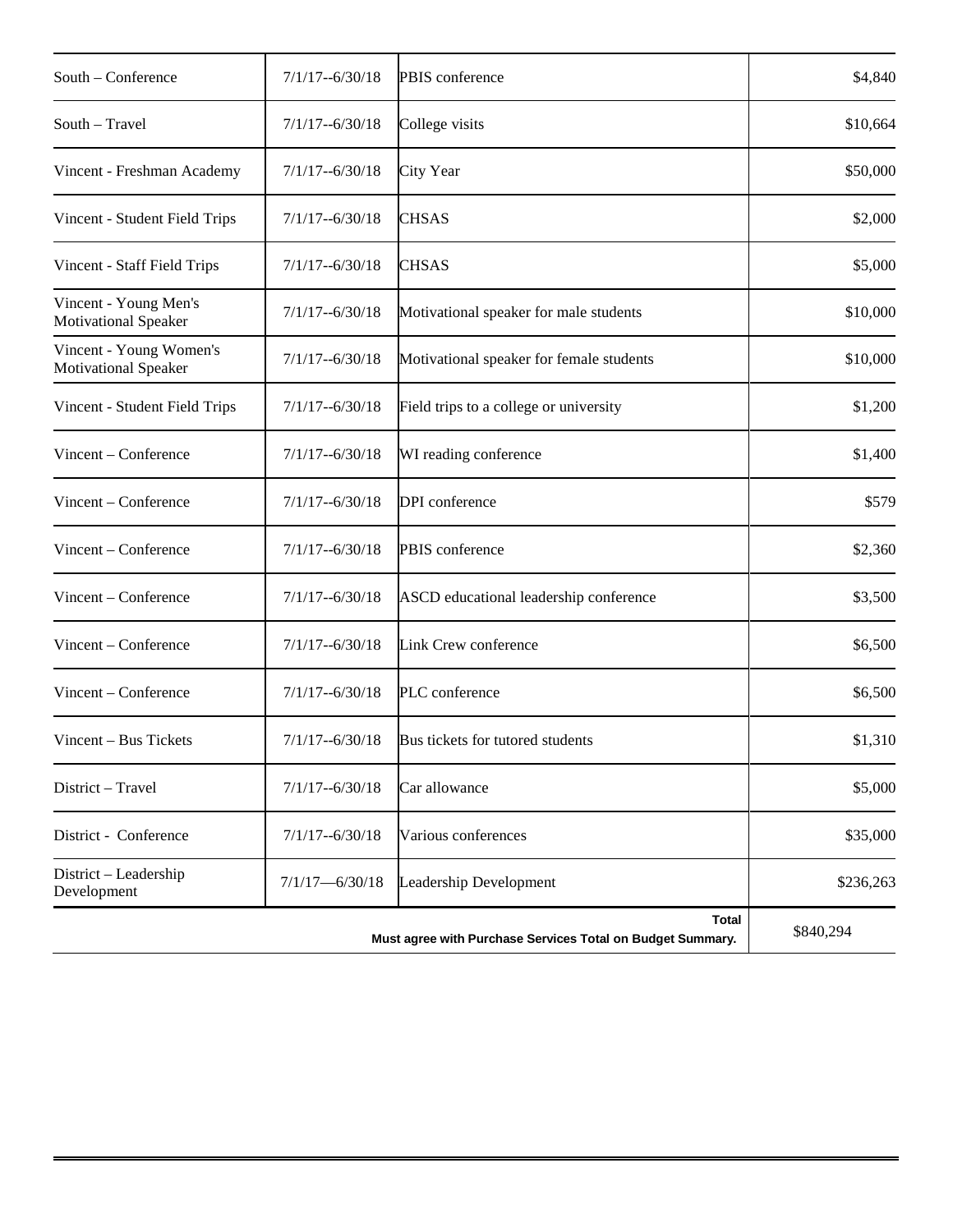|                     |                                          |     |                                                          | IX. BUDGET DETAIL (cont'd)                                                              |  |                                |
|---------------------|------------------------------------------|-----|----------------------------------------------------------|-----------------------------------------------------------------------------------------|--|--------------------------------|
| <b>Grant Period</b> | $7/1/2017 - 6/30/2018$                   | LEA | Milwaukee Public Schools                                 |                                                                                         |  | Project No. For revisions only |
| a.<br>Quantity      |                                          |     |                                                          | 3. Non-Capital Objects Summary (400s)<br>b.<br>Item Name<br>Include all items budgeted. |  | c.<br>Total<br>Costs           |
|                     |                                          |     | Lancaster - Professional Resource Books for Staff        |                                                                                         |  | \$2,000                        |
|                     | Lancaster - Postage for Postcards        |     |                                                          |                                                                                         |  | \$175                          |
|                     |                                          |     | Lancaster - Morning Meeting Professional Resource Books  |                                                                                         |  | \$1,000                        |
|                     |                                          |     | Lancaster - Assessment Folders and Crates                |                                                                                         |  | \$1,400                        |
|                     | Lancaster - Intervention Binders (40)    |     |                                                          |                                                                                         |  | \$1,000                        |
|                     | Lancaster - PBIS Incentives              |     |                                                          |                                                                                         |  | \$5,378                        |
|                     | Lancaster - School Supplies (352)        |     |                                                          |                                                                                         |  | \$20,911                       |
|                     |                                          |     | MLKing Jr. - Heggerty Supplemental Materials (10)        |                                                                                         |  | \$2,000                        |
|                     |                                          |     | MLKing Jr. - Saturday Academy Materials (30)             |                                                                                         |  | \$500                          |
|                     |                                          |     | MLKing Jr. - Interventional Materials (10)               |                                                                                         |  | \$1,000                        |
|                     | MLKing Jr. - PBIS Incentives             |     |                                                          |                                                                                         |  | \$736                          |
|                     | MLKing Jr. - PBIS Reading Materials      |     |                                                          |                                                                                         |  | \$1,712                        |
|                     |                                          |     | MLKing Jr. - Professional Development Reading Materials  |                                                                                         |  | \$7,960                        |
|                     | Roosevelt - Postage                      |     |                                                          |                                                                                         |  | \$250                          |
|                     | Roosevelt - Books for Book Study         |     |                                                          |                                                                                         |  | \$3,000                        |
|                     | Roosevelt - School Supplies for Students |     |                                                          |                                                                                         |  | \$4,040                        |
|                     | Roosevelt - Student & Staff Celebration  |     |                                                          |                                                                                         |  | \$6,295                        |
|                     | Sherman - PD Materials                   |     |                                                          |                                                                                         |  | \$300                          |
|                     |                                          |     | Sherman - Professional Resources for Staff               |                                                                                         |  | \$2,000                        |
|                     |                                          |     | Sherman - Supplies/resources for Students                |                                                                                         |  | \$852                          |
|                     |                                          |     | South - Comprehensive Assessment Leadership for Learning |                                                                                         |  | \$1,500                        |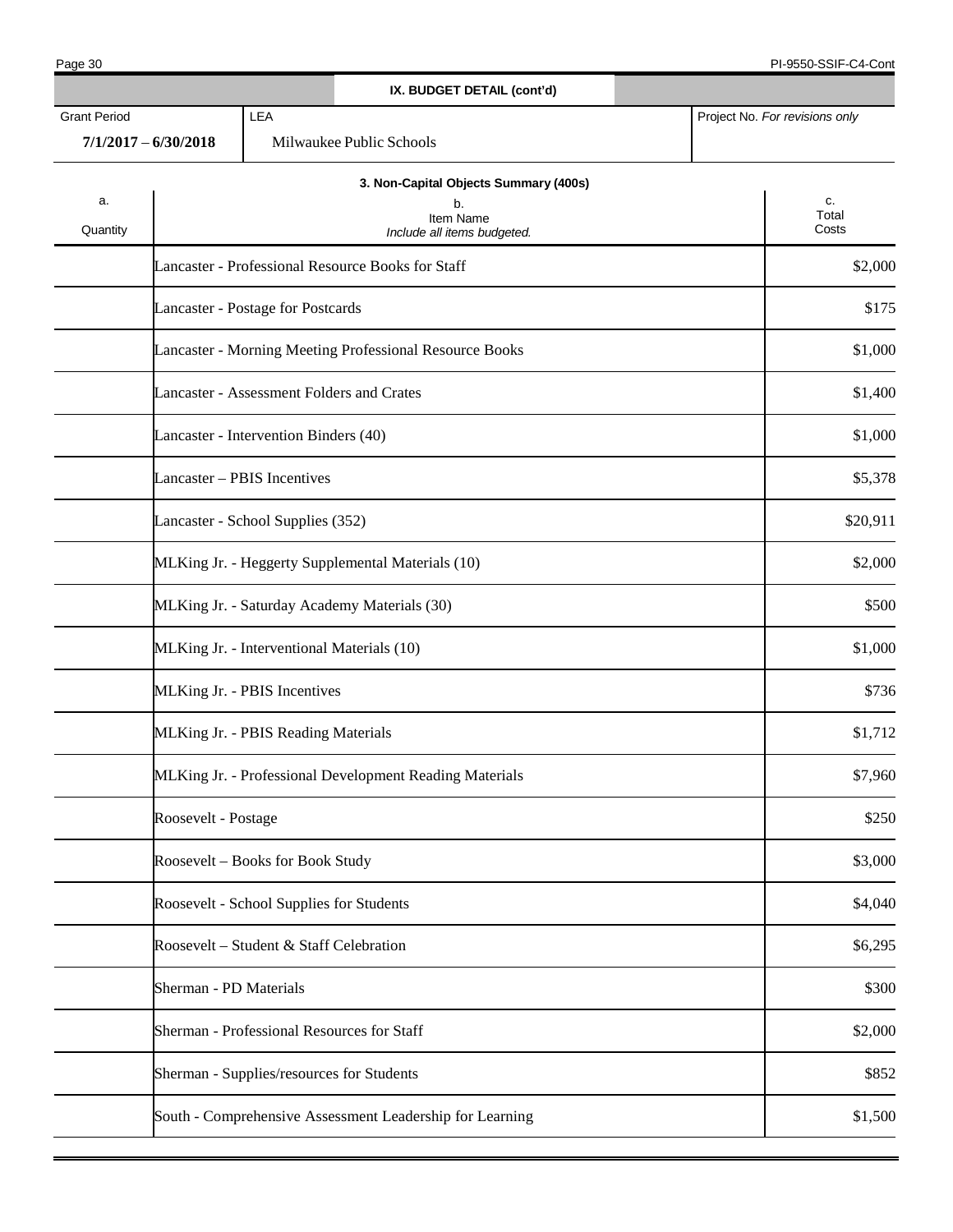| South - Book: Making Number Talks Matter (10)                                | \$245     |
|------------------------------------------------------------------------------|-----------|
| South - Book: Number Talks Whole Numbers Grades 4-10 (10)                    | \$750     |
| South - Book: Number Talks Fractions, Decimals, and Percentages (10)         | \$585     |
| South - Family Involvement Events                                            | \$4,000   |
| South - Postage                                                              | \$2,000   |
| South - Marketing Materials                                                  | \$2,000   |
| South - 9th Grade Supplies for 9th Grade Family Night                        | \$375     |
| South - PBIS Incentives for Students and Staff                               | \$10,000  |
| South - Parent & Family Committee Incentives                                 | \$7,000   |
| Vincent - PD Materials                                                       | \$500     |
| Vincent - PBIS Attendance Incentives                                         | \$1,000   |
| Vincent - PBIS Honors & GPA Incentives                                       | \$1,000   |
| Vincent - Springboard Student Supplies                                       | \$7,431   |
| District - General Office Supplies                                           | \$7,452   |
| <b>Total</b><br>Must agree with Non-Capital Objects total on Budget Summary. | \$108,347 |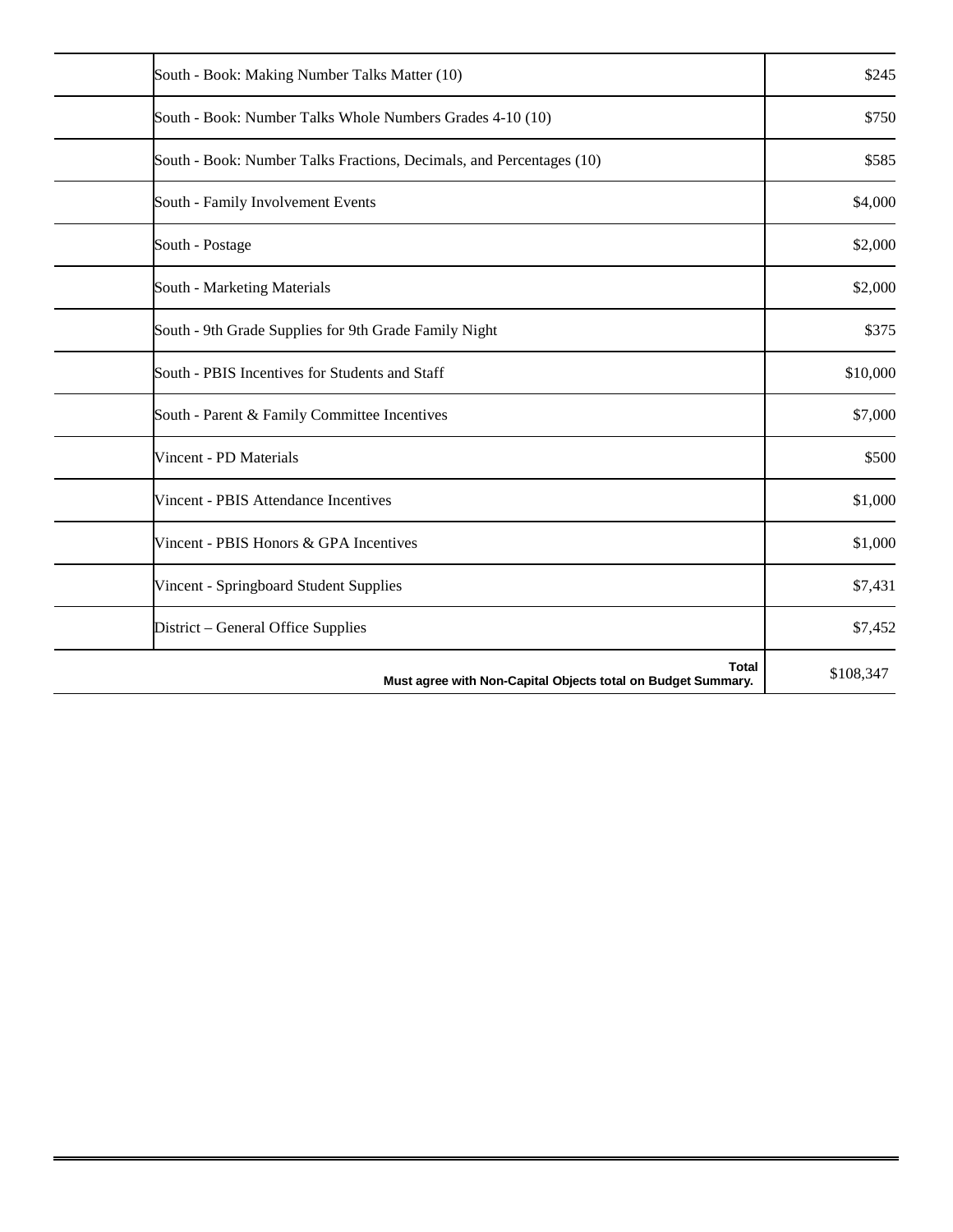| PI-9550-SSIF-PS-Cont | 24<br>Page 3 |
|----------------------|--------------|
|----------------------|--------------|

|                     |                                    |     | IX. BUDGET DETAIL (cont'd)                               |              |                                |
|---------------------|------------------------------------|-----|----------------------------------------------------------|--------------|--------------------------------|
| <b>Grant Period</b> |                                    | LEA |                                                          |              | Project No. For revisions only |
|                     | $7/1/2017 - 6/30/2018$             |     | Milwaukee Public Schools                                 |              |                                |
|                     |                                    |     | 4. Capital Objects Summary (500s)                        |              |                                |
| a.<br>Quantity      |                                    |     | b.<br>Item Name<br>Include all items budgeted.           |              | c.<br>Total<br>Costs           |
|                     | Lancaster - Headphones (352)       |     |                                                          |              | \$12,000                       |
|                     | Lancaster - Chromebooks (32)       |     |                                                          |              | \$10,272                       |
|                     | Lancaster - Surface Tablet (1)     |     |                                                          |              | \$1,000                        |
|                     |                                    |     | Lancaster - Document Camera Projectors (5)               |              | \$4,000                        |
|                     | MLKing Jr. - Chromebooks (32)      |     |                                                          |              | \$10,272                       |
|                     | MLKing Jr. - Chromebook Cart (1)   |     |                                                          |              | \$1,109                        |
|                     | Sherman - Walkie Talkies (3 pairs) |     |                                                          |              | \$1,000                        |
|                     | South - Surface Tablet (1)         |     |                                                          |              | \$1,000                        |
|                     |                                    |     | Must agree with Capital Objects total on Budget Summary. | <b>Total</b> | \$40,653                       |
|                     |                                    |     | 5. Other Objects Summary (900s)                          |              |                                |
| a.<br>Quantity      |                                    |     | b.<br>Item Name<br>Include all items budgeted.           |              | c.<br>Total<br>Costs           |
|                     |                                    |     |                                                          |              |                                |
|                     |                                    |     |                                                          |              |                                |
|                     |                                    |     | Must agree with Other Objects total on Budget Summary.   | <b>Total</b> | \$0                            |